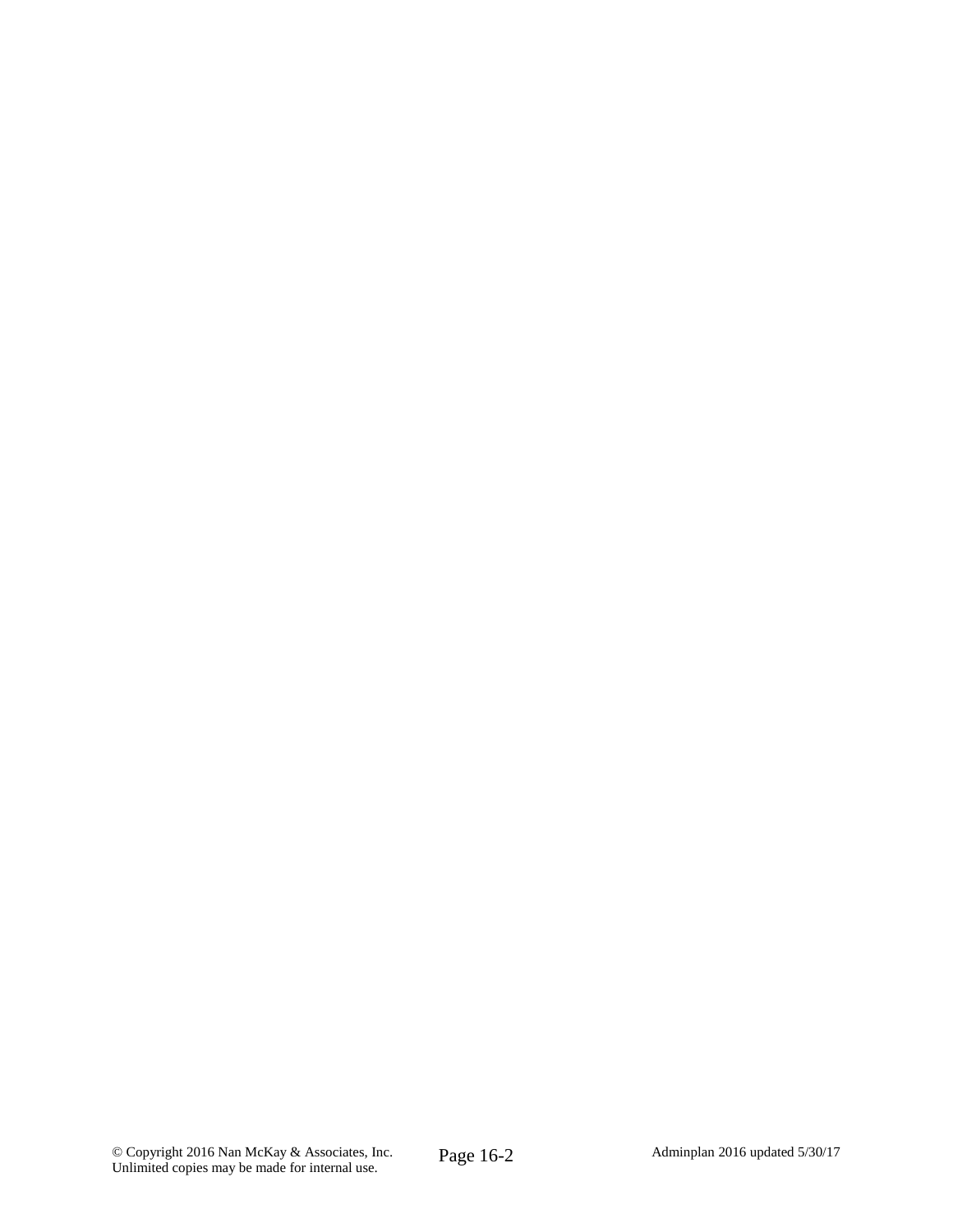## **PART I: ADMINISTRATIVE FEE RESERVE [24 CFR 982.155]**

The PHA will maintain administrative fee reserves, or unrestricted net position (UNP) for the program to pay program administrative expenses in excess of administrative fees paid by HUD for a PHA fiscal year. HUD appropriations acts beginning with FFY 2004 have specified that administrative fee funding may be used only for activities related to the provision of HCV assistance, including related development activities. Notice PIH 2012-9 cites two examples of related development activities: unit modification for accessibility purposes and development of project-based voucher units. The notice makes clear that other activities may also qualify as related development activities. Administrative fees that remain in the UNP account from funding provided prior to 2004 may be used for "other housing purposes permitted by state and local law," in accordance with 24 CFR 982.155(b)(1).

If a PHA has not adequately administered its HCV program, HUD may prohibit use of funds in the UNP Account and may direct the PHA to use funds in that account to improve administration of the program, for HCV HAP expenses, or to reimburse ineligible expenses in accordance with the regulation at 24 CFR 982.155(b)(3).

HUD requires the PHA Board of Commissioners or other authorized officials to establish the maximum amount that may be charged against the UNP account without specific approval.

### PHA Policy

Expenditures from the UNP account will be made in accordance with all applicable federal requirements. Expenditures will not exceed \$10,000 per occurrence without the prior approval of the PHA's Board of Commissioners.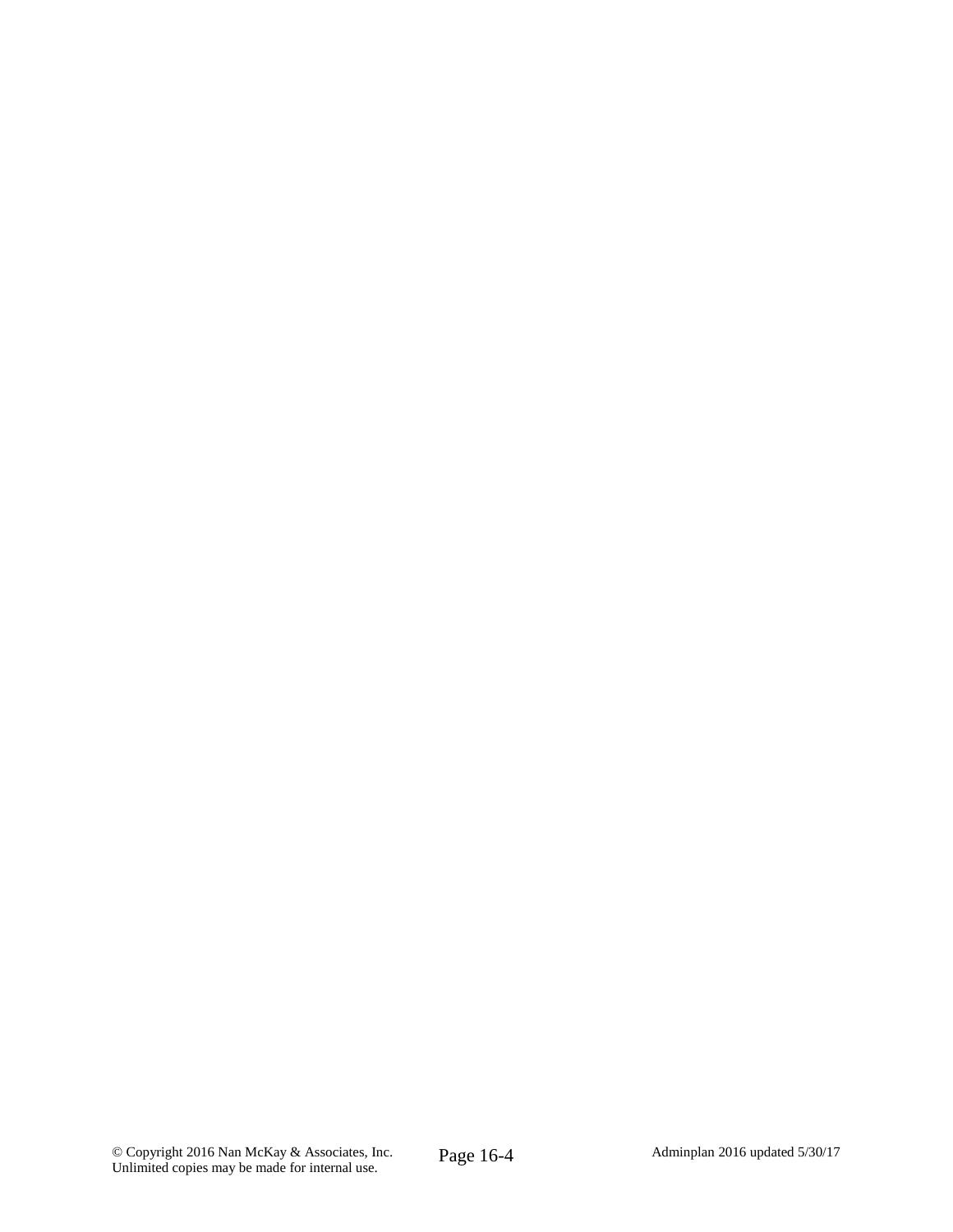## **PART II: SETTING PROGRAM STANDARDS AND SCHEDULES**

## **16-II.A. OVERVIEW**

Although many of the program's requirements are established centrally by HUD, the HCV program's regulations recognize that some flexibility is required to allow the PHA to adapt the program to local conditions. This part discusses how the PHA establishes and updates certain schedules and standards that are used to administer the program locally. Details about how these schedules are applied to individual families are provided in other chapters. The schedules and standards discussed here include:

- *Payment Standards*, which dictate the maximum subsidy a family can receive (application of the payment standards is discussed in Chapter 6); and
- *Utility Allowances*, which specify how a family's payment should be adjusted to account for tenant-paid utilities (application of utility allowances is discussed in Chapter 6).

### PHA Policy

Copies of the payment standard and utility allowance schedules are available for review in the PHA's offices during normal business hours.

Families, owners, and members of the public may submit written comments on the schedules discussed in this part, at any time, for consideration during the next revision cycle.

The PHA will maintain documentation to support its annual review of payment standards and utility allowance schedules. This documentation will be retained for at least 3 years.

Establishing and updating the PHA passbook rate, which is used to calculate imputed income from assets, is covered in Chapter 6 (see Section 6-I.G.).

## **16-II.B. PAYMENT STANDARDS [24 CFR 982.503; HCV GB, Chapter 7]**

The payment standard sets the maximum subsidy payment a family can receive from the PHA each month [24 CFR 982.505(a)]. Payment standards are based on fair market rents (FMRs) published annually by HUD. FMRs are set at a percentile within the rent distribution of standard quality rental housing units in each FMR area. For most jurisdictions FMRs are set at the 40th percentile of rents in the market area.

The PHA must establish a payment standard schedule that establishes payment standard amounts for each FMR area within the PHA's jurisdiction, and for each unit size within each of the FMR areas. For each unit size, the PHA may establish a single payment standard amount for the whole FMR area, or may set different payment standards for different parts of the FMR area. Unless HUD grants an exception, the PHA is required to establish a payment standard within a "basic range" established by HUD – between 90 and 110 percent of the published FMR for each unit size.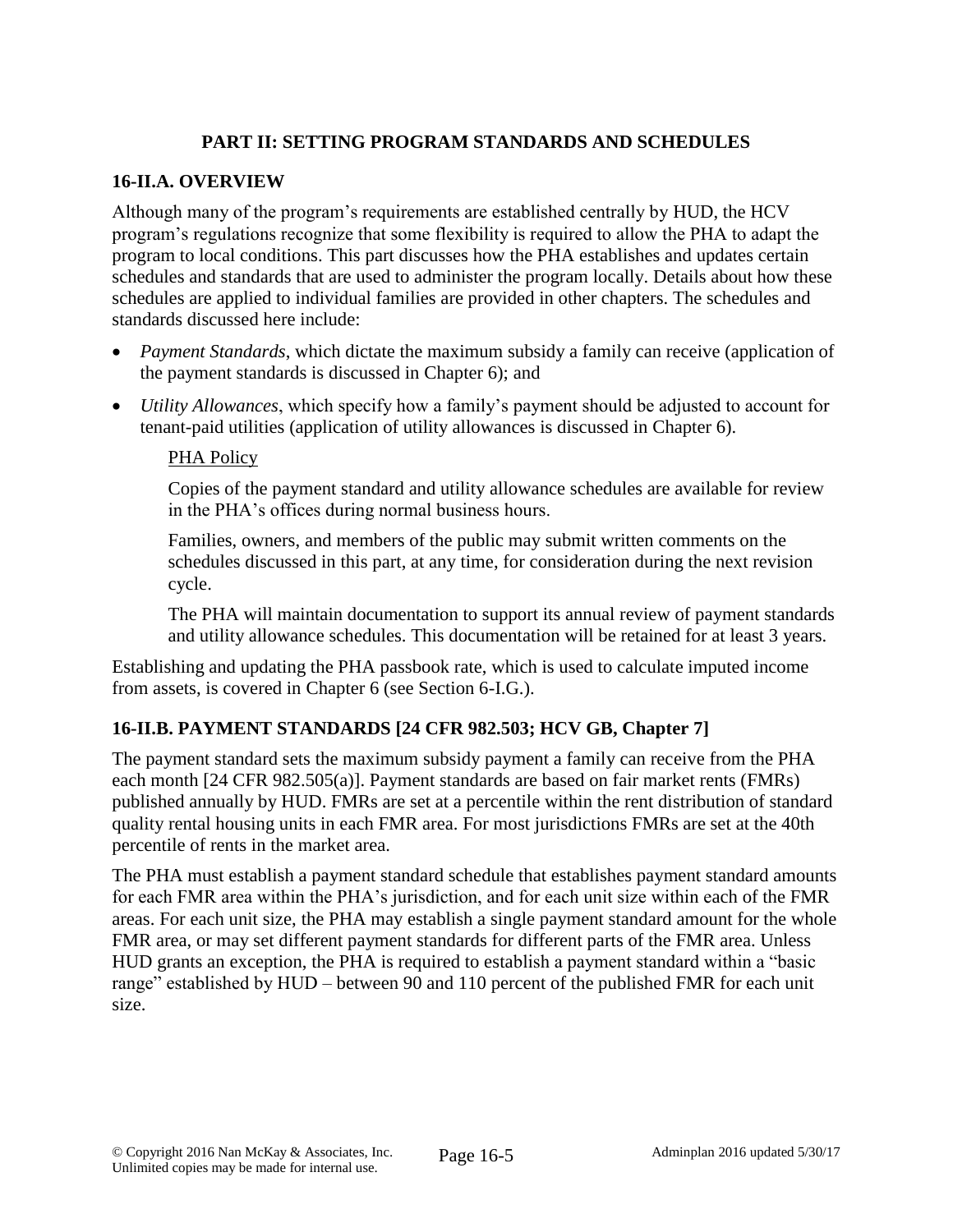### **Updating Payment Standards**

When HUD updates its FMRs, the PHA must update its payment standards if the standards are no longer within the basic range [24 CFR 982.503(b)]. HUD may require the PHA to make further adjustments if it determines that rent burdens for assisted families in the PHA's jurisdiction are unacceptably high 24 CFR  $982.503(g)$ ].

### PHA Policy

The PHA will review the appropriateness of the payment standards on an annual basis when the new FMR is published, and at other times as determined necessary. In addition to ensuring the payment standards are always within the "basic range" the PHA will consider the following factors when determining whether an adjustment should be made to the payment standard schedule:

**Funding Availability**: The PHA will review the budget to determine the impact projected subsidy adjustments will have on funding available for the program and the number of families served. The PHA will compare the number of families who could be served under revised payment standard amounts with the number assisted under current payment standard amounts.

**Rent Burden of Participating Families:** Rent burden will be determined by identifying the percentage of families, for each unit size, that are paying more than 30 percent of their monthly adjusted income as the family share. When 40 percent or more of families, for any given unit size, are paying more than 30 percent of adjusted monthly income as the family share, the PHA will consider increasing the payment standard. In evaluating rent burdens, the PHA will not include families renting a larger unit than their family unit size.

**Quality of Units Selected**: The PHA will review the quality of units selected by participant families when making the determination of the percent of income families are paying for housing, to ensure that payment standard increases are only made when needed to reach the mid-range of the market.

**Changes in Rent to Owner**: The PHA may review a sample of the units to determine how often owners are increasing or decreasing rents and the average percent of increases/decreases by bedroom size.

**Unit Availability:** The PHA will review the availability of units for each unit size, particularly in areas with low concentrations of poor and minority families.

**Lease-up Time and Success Rate**: The PHA will consider the percentage of families that are unable to locate suitable housing before the voucher expires and whether families are leaving the jurisdiction to find affordable housing.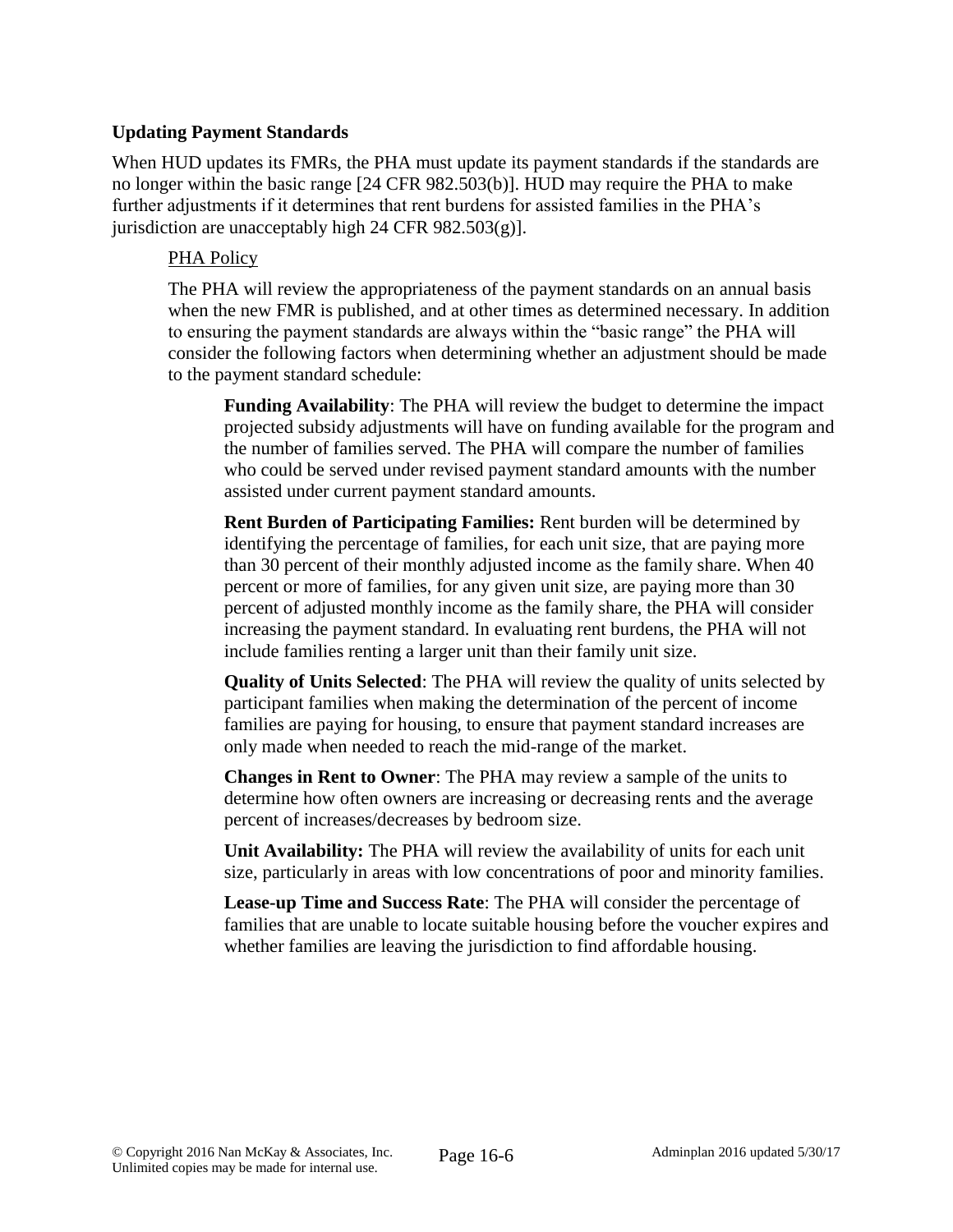Changes to payment standard amounts will be effective on December  $1<sup>st</sup>$  of every year unless, based on the proposed FMRs, it appears that one or more of the PHA's current payment standard amounts will be outside the basic range when the final FMRs are published. In that case, the PHAs payment standards will be effective October 1<sup>st</sup> instead of December 1<sup>st</sup>.

If the PHA has already processed reexaminations that will be effective on or after October  $1<sup>st</sup>$ , and the effective date of the payment standards is October  $1<sup>st</sup>$ , the PHA will make retroactive adjustments to any such reexaminations if the new payment standard amount is higher than the one used by the PHA at the time the reexamination was originally processed.

## **Exception Payment Standards [982.503(c)]**

The PHA must request HUD approval to establish payment standards that are higher than the basic range. At HUD's sole discretion, HUD may approve a payment standard amount that is higher than the basic range for a designated part of the FMR area. HUD may approve an exception payment standard amount (in accordance with program requirements) for all units, or for all units of a given size, leased by program families in the exception area. Any PHA with jurisdiction in the exception area may use the HUD-approved exception payment standard amount. The total population of all HUD-approved exception areas in an FMR area may not include more than 50 percent of the population of the FMR area.

# **Unit-by-Unit Exceptions [24 CFR 982.503(b), 24 CFR 982.505(d), Notice PIH 2010-26]**

Unit-by-unit exceptions to the PHA's payment standards generally are not permitted. However, an exception may be made as a reasonable accommodation for a family that includes a person with disabilities. (See Chapter 2 for a discussion of reasonable accommodations.) This type of exception does not affect the PHA's payment standard schedule.

When needed as a reasonable accommodation, the PHA may make an exception to the payment standard without HUD approval if the exception amount does not exceed 120 percent of the applicable FMR for the unit size [24 CFR 982.503(b)]. The PHA may request HUD approval for an exception to the payment standard for a particular family if the required amount exceeds 120 percent of the FMR.

## PHA Policy

A family that requires a reasonable accommodation may request a higher payment standard at the time the Request for Tenancy Approval (RFTA) is submitted. The family must document the need for the exception. In order to approve an exception, or request an exception from HUD, the PHA must determine that:

There is a shortage of affordable units that would be appropriate for the family;

The family's TTP would otherwise exceed 40 percent of adjusted monthly income; and

The rent for the unit is reasonable.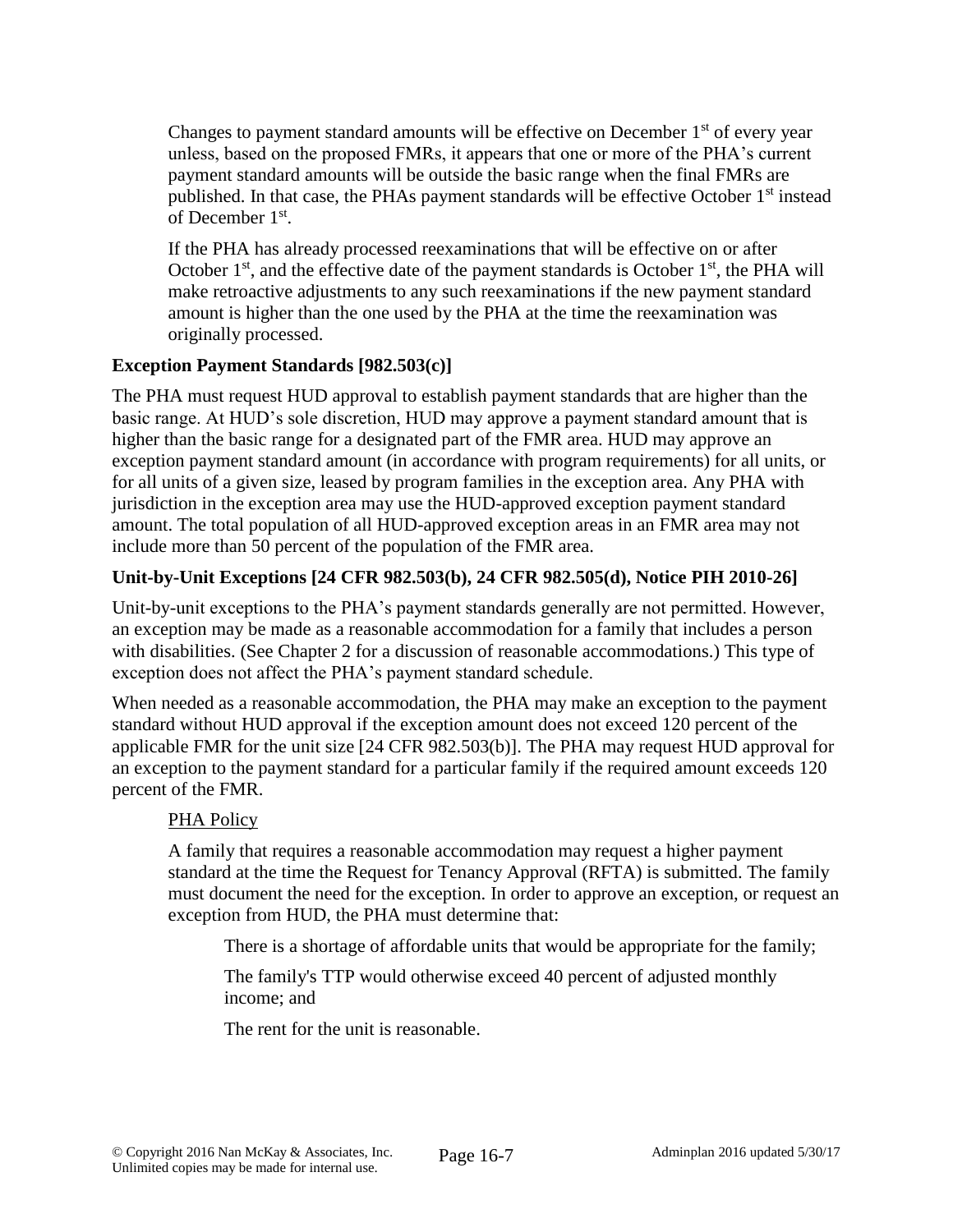## **"Success Rate" Payment Standard Amounts [24 CFR 982.503(e)]**

If a substantial percentage of families have difficulty finding a suitable unit, the PHA may request a "success rate payment standard" that applies to the entire jurisdiction. If approved by HUD, a success rate payment standard allows the PHA to set its payment standards at 90-110 percent of a higher FMR (the  $50<sup>th</sup>$ , rather than the  $40<sup>th</sup>$  percentile FMR). To support the request, the PHA must demonstrate that during the most recent 6-month period for which information is available:

- Fewer than 75 percent of families who were issued vouchers became participants;
- The PHA had established payment standards for all unit sizes, and for the entire jurisdiction, at 110 percent of the published FMR; and
- The PHA had a policy of allowing voucher holders who made sustained efforts to locate units at least 90 days to search for a unit.

Although HUD approves the success rate payment standard for all unit sizes in the FMR area, the PHA may choose to adjust the payment standard for only some unit sizes in all, or a designated part, of the PHA's jurisdiction within the FMR area.

# **Decreases in the Payment Standard below the Basic Range [24 CFR 982.503(d)]**

The PHA must request HUD approval to establish a payment standard amount that is lower than the basic range. At HUD's sole discretion, HUD may approve establishment of a payment standard lower than the basic range. HUD will not approve a lower payment standard if the family share for more than 40 percent of program participants exceeds 30 percent of adjusted monthly income.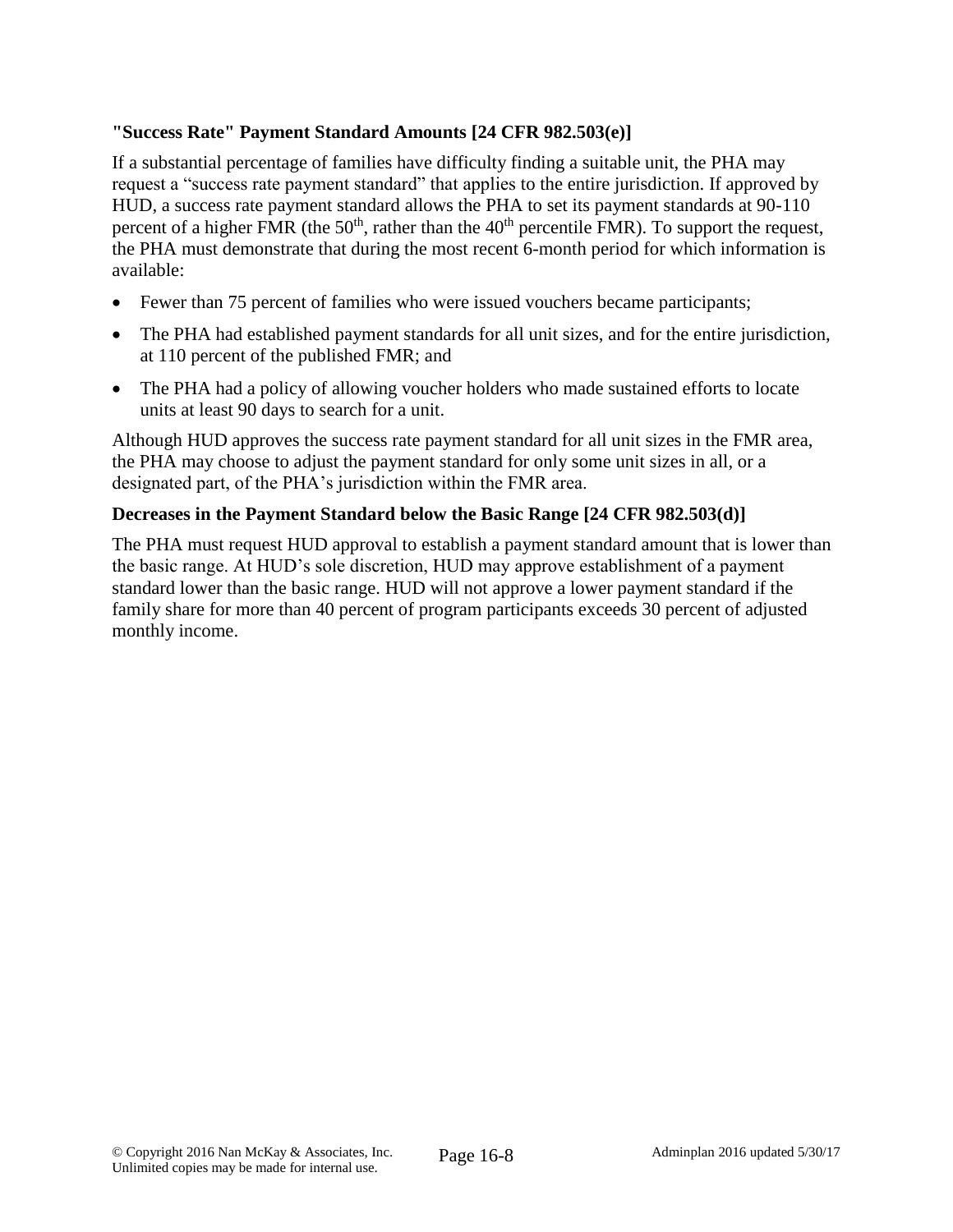# **16-II.C. UTILITY ALLOWANCES [24 CFR 982.517]**

A PHA-established utility allowance schedule is used in determining family share and PHA subsidy. The PHA must maintain a utility allowance schedule for (1) all tenant-paid utilities, (2) the cost of tenant-supplied refrigerators and ranges, and (3) other tenant-paid housing services such as trash collection.

The utility allowance schedule must be determined based on the typical cost of utilities and services paid by energy-conservative households that occupy housing of similar size and type in the same locality. In developing the schedule, the PHA must use normal patterns of consumption for the community as a whole, and current utility rates.

The utility allowance must include the utilities and services that are necessary in the locality to provide housing that complies with housing quality standards. Costs for telephone, cable/satellite television, and internet services are not included in the utility allowance schedule.

In the utility allowance schedule, the PHA must classify utilities and other housing services according to the following general categories: space heating; air conditioning; cooking; water heating; water; sewer; trash collection; other electric; cost of tenant-supplied refrigerator; cost of tenant-supplied range; and other specified housing services.

The cost of each utility and housing service must be stated separately by unit size and type. Chapter 18 of the *HCV Guidebook* provides detailed guidance to the PHA about establishing utility allowance schedules.

## **Air Conditioning**

An allowance for air-conditioning must be provided when the majority of housing units in the market have central air-conditioning or are wired for tenant-installed air conditioners.

# PHA Policy

The PHA has included an allowance for air-conditioning in its schedule. Central airconditioning or a portable air conditioner must be present in a unit before the PHA will apply this allowance to a family's rent and subsidy calculations.

## **Reasonable Accommodation**

HCV program regulations require a PHA to approve a utility allowance amount higher than shown on the PHA's schedule if a higher allowance is needed as a reasonable accommodation for a family member with a disability. For example, if a family member with a disability requires such an accommodation, the PHA will approve an allowance for air-conditioning, even if the PHA has determined that an allowance for air-conditioning generally is not needed (See Chapter 2 for policies regarding the request and approval of reasonable accommodations).

## **Utility Allowance Revisions**

The PHA must review its schedule of utility allowances each year, and must revise the schedule if there has been a change of 10 percent or more in any utility rate since the last time the allowance for that utility was revised.

The PHA must maintain information supporting its annual review of utility allowance and any revisions made in its utility allowance schedule.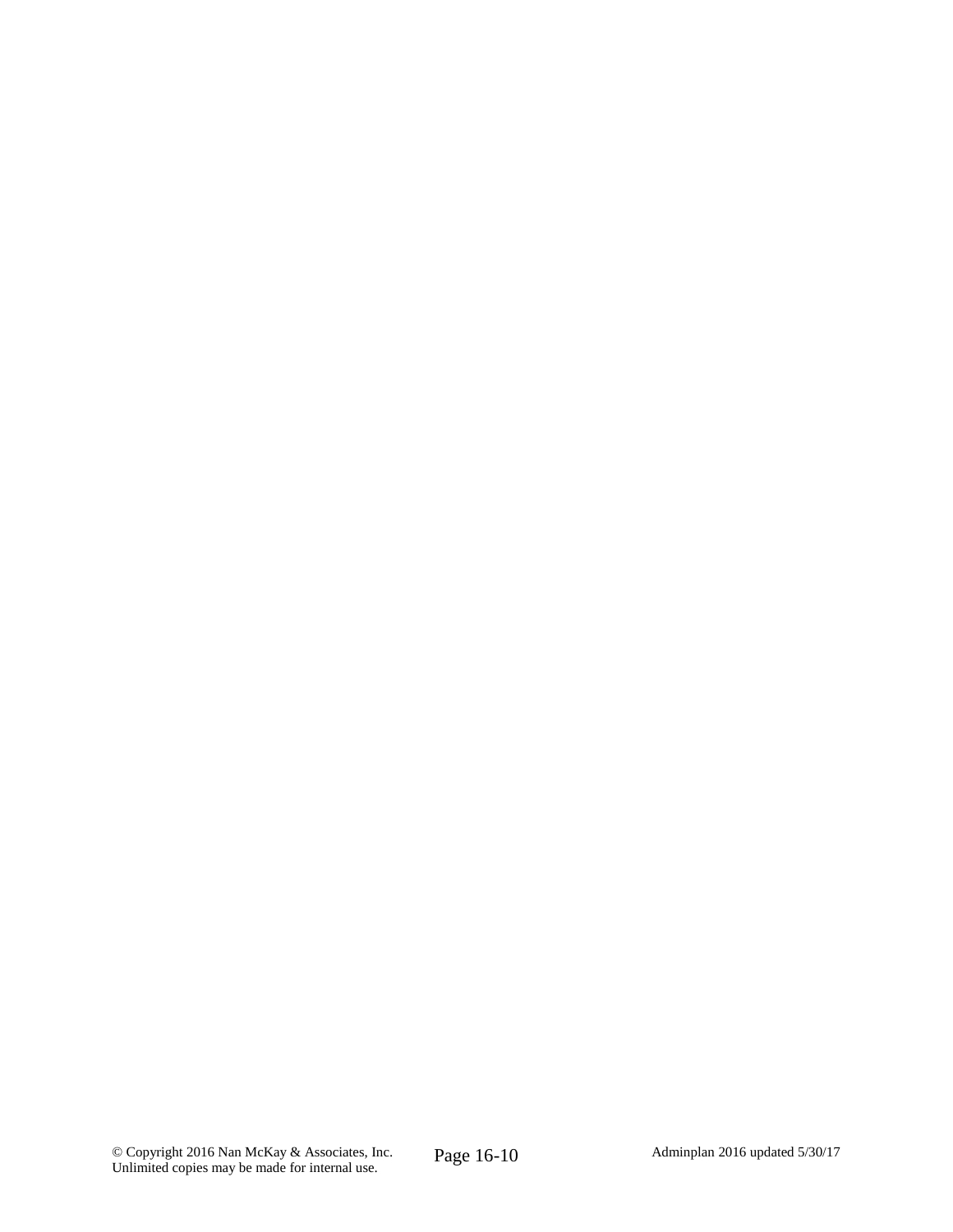## **PART III: INFORMAL REVIEWS AND HEARINGS**

### **16-III.A. OVERVIEW**

Both applicants and participants have the right to disagree with, and appeal, certain decisions of the PHA that may adversely affect them. PHA decisions that may be appealed by applicants and participants are discussed in this section.

The process for applicant appeals of PHA decisions is called the "informal review." For participants (or applicants denied admission because of citizenship issues), the appeal process is called an "informal hearing." PHAs are required to include informal review procedures for applicants and informal hearing procedures for participants in their administrative plans [24 CFR 982.54(d)(12) and (13)].

## **16-III.B. INFORMAL REVIEWS**

Informal reviews are provided for program applicants. An applicant is someone who has applied for admission to the program, but is not yet a participant in the program. Informal reviews are intended to provide a "minimum hearing requirement" [24 CFR 982.554], and need not be as elaborate as the informal hearing requirements [*Federal Register* 60, no. 127 (3 July 1995): 34690].

## **Decisions Subject to Informal Review**

The PHA must give an applicant the opportunity for an informal review of a decision denying assistance [24 CFR 982.554(a)]. Denial of assistance may include any or all of the following [24 CFR 982.552(a)(2)]:

- Denying listing on the PHA waiting list
- Denying or withdrawing a voucher
- Refusing to enter into a HAP contract or approve a lease
- Refusing to process or provide assistance under portability procedures

Informal reviews are *not* required for the following reasons [24 CFR 982.554(c)]:

- Discretionary administrative determinations by the PHA
- General policy issues or class grievances
- A determination of the family unit size under the PHA subsidy standards
- A PHA determination not to approve an extension or suspension of a voucher term
- A PHA determination not to grant approval of the tenancy
- A PHA determination that the unit is not in compliance with the HQS
- A PHA determination that the unit is not in accordance with the HQS due to family size or composition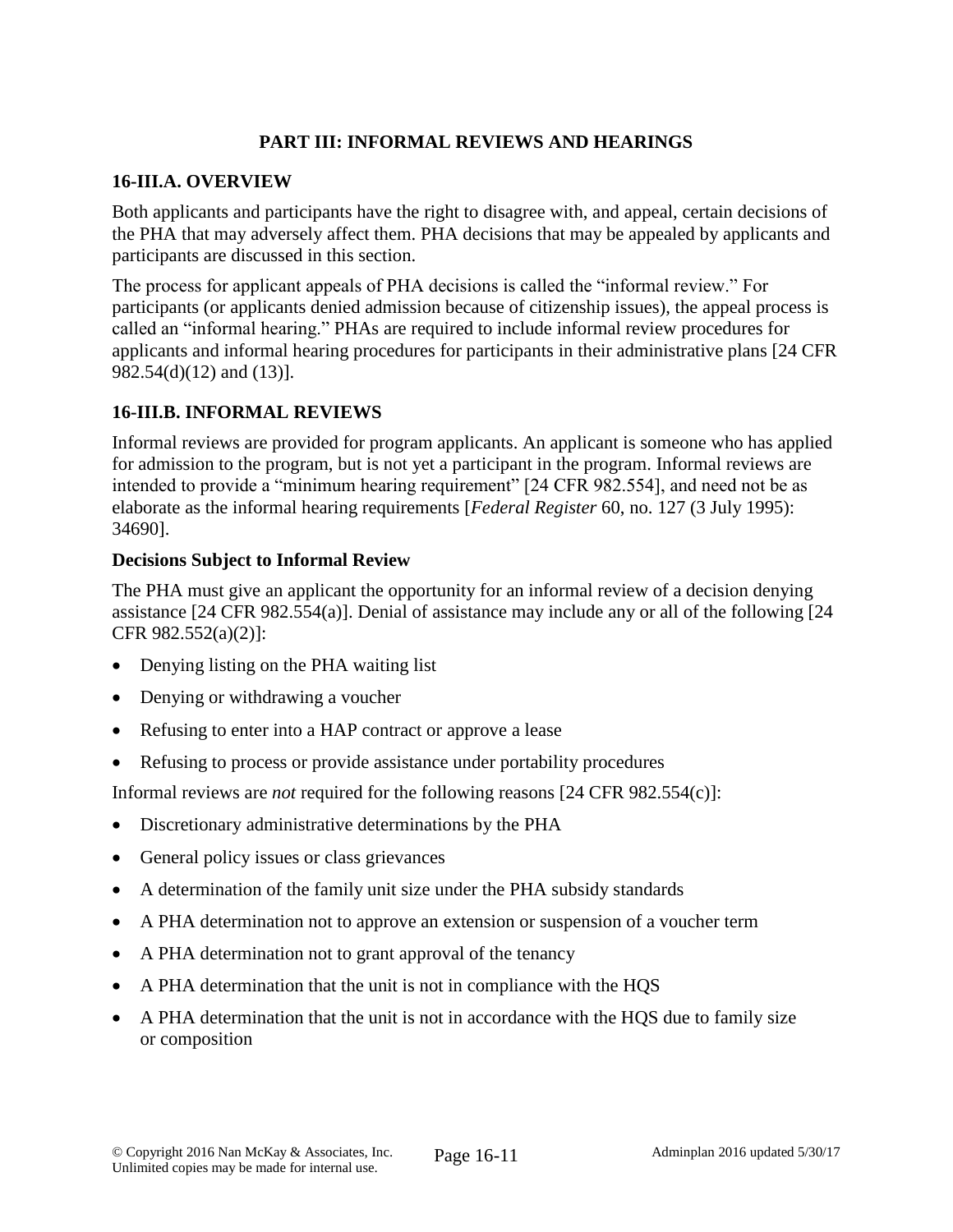## PHA Policy

The PHA will only offer an informal review to applicants for whom assistance is being denied. Denial of assistance includes: denying listing on the PHA waiting list; denying or withdrawing a voucher; refusing to enter into a HAP contract or approve a lease; refusing to process or provide assistance under portability procedures.

### **Notice to the Applicant [24 CFR 982.554(a)]**

The PHA must give an applicant prompt notice of a decision denying assistance. The notice must contain a brief statement of the reasons for the PHA decision, and must also state that the applicant may request an informal review of the decision. The notice must describe how to obtain the informal review.

### **Scheduling an Informal Review**

### PHA Policy

A request for an informal review must be made in writing and delivered to the PHA either in person or by first class mail, by the close of the business day, no later than 10 business days from the date of the PHA's denial of assistance.

The PHA must schedule and send written notice of the informal review within 10 business days of the family's request.

### **Informal Review Procedures [24 CFR 982.554(b)]**

The informal review must be conducted by a person other than the one who made or approved the decision under review, or a subordinate of this person.

The applicant must be provided an opportunity to present written or oral objections to the decision of the PHA.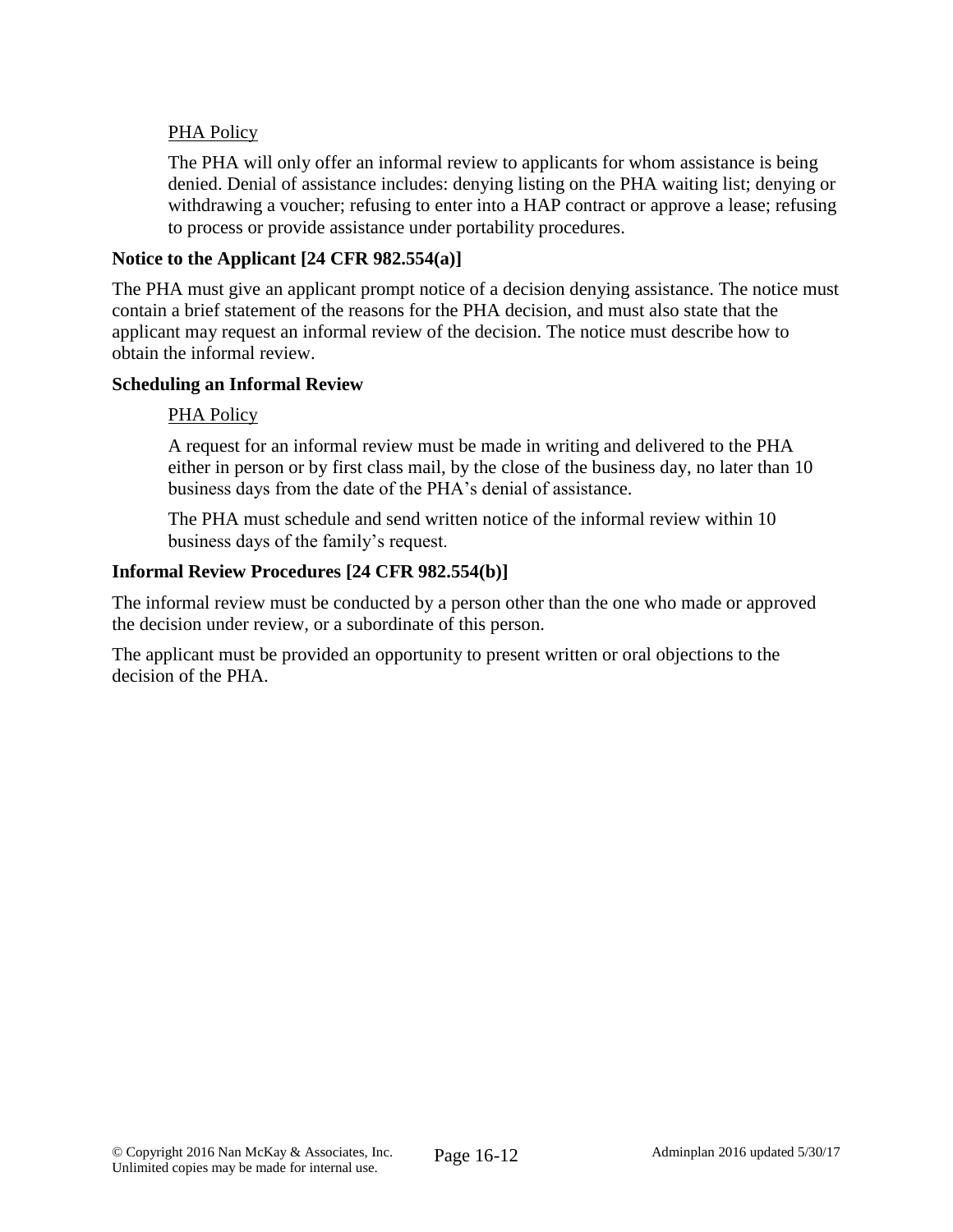### **Informal Review Decision [24 CFR 982.554(b)]**

The PHA must notify the applicant of the PHA's final decision, including a brief statement of the reasons for the final decision.

#### PHA Policy

In rendering a decision, the PHA will evaluate the following matters:

Whether or not the grounds for denial were stated factually in the notice to the family.

The validity of the grounds for denial of assistance. If the grounds for denial are not specified in the regulations, then the decision to deny assistance will be overturned.

The validity of the evidence. The PHA will evaluate whether the facts presented prove the grounds for denial of assistance. If the facts prove that there are grounds for denial, and the denial is required by HUD, the PHA will uphold the decision to deny assistance.

If the facts prove the grounds for denial, and the denial is discretionary, the PHA will consider the recommendation of the person conducting the informal review in making the final decision whether to deny assistance.

The PHA will notify the applicant of the final decision, including a statement explaining the reason(s) for the decision. The notice will be mailed within 10 business days of the informal review, to the applicant and his or her representative, if any, along with proof of mailing.

If the decision to deny is overturned as a result of the informal review, processing for admission will resume.

If the family fails to appear for their informal review, the denial of admission will stand and the family will be so notified.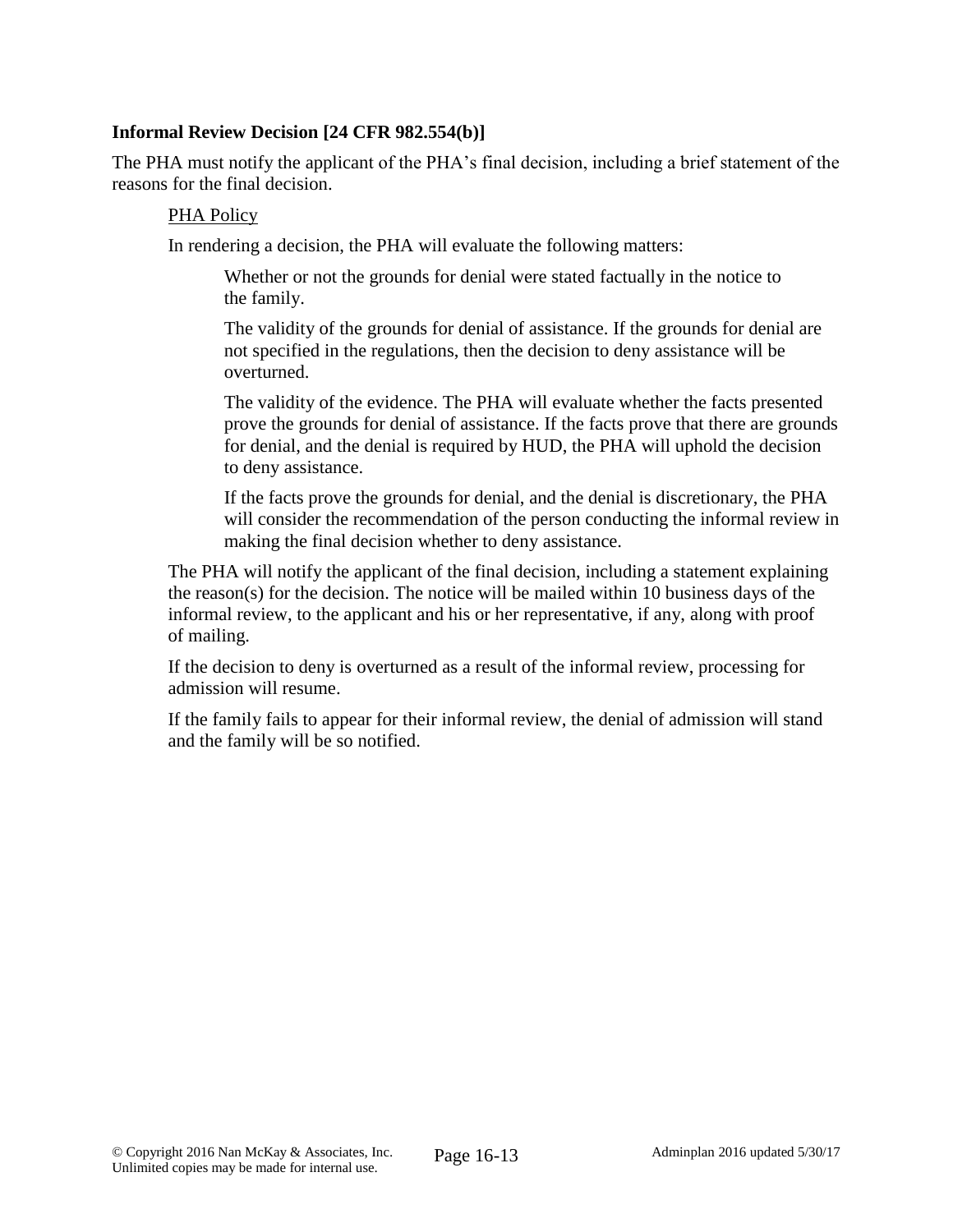# **16-III.C. INFORMAL HEARINGS FOR PARTICIPANTS [24 CFR 982.555]**

PHAs must offer an informal hearing for certain PHA determinations relating to the individual circumstances of a participant family. A participant is defined as a family that has been admitted to the PHA's HCV program and is currently assisted in the program. The purpose of the informal hearing is to consider whether the PHA's decisions related to the family's circumstances are in accordance with the law, HUD regulations and PHA policies.

The PHA is not permitted to terminate a family's assistance until the time allowed for the family to request an informal hearing has elapsed, and any requested hearing has been completed. Termination of assistance for a participant may include any or all of the following:

- Refusing to enter into a HAP contract or approve a lease
- Terminating housing assistance payments under an outstanding HAP contract
- Refusing to process or provide assistance under portability procedures

## **Decisions Subject to Informal Hearing**

Circumstances for which the PHA must give a participant family an opportunity for an informal hearing are as follows:

- A determination of the family's annual or adjusted income, and the use of such income to compute the housing assistance payment
- A determination of the appropriate utility allowance (if any) for tenant-paid utilities from the PHA utility allowance schedule
- A determination of the family unit size under the PHA's subsidy standards
- A determination to terminate assistance for a participant family because of the family's actions or failure to act
- A determination to terminate assistance because the participant has been absent from the assisted unit for longer than the maximum period permitted under PHA policy and HUD rules
- A determination to terminate a family's Family Self Sufficiency contract, withhold supportive services, or propose forfeiture of the family's escrow account [24 CFR 984.303(i)]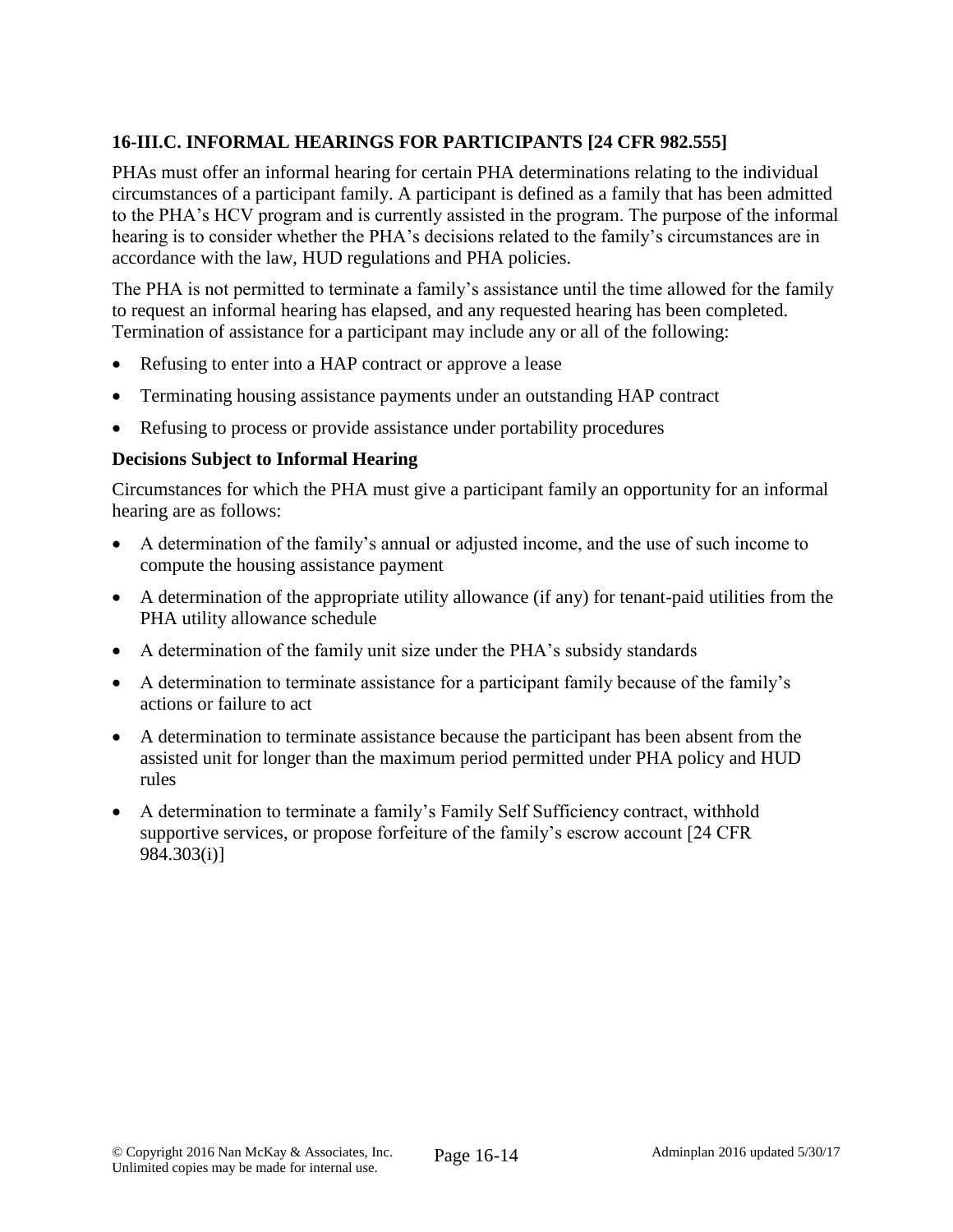Circumstances for which an informal hearing is not required are as follows:

- Discretionary administrative determinations by the PHA
- General policy issues or class grievances
- Establishment of the PHA schedule of utility allowances for families in the program
- A PHA determination not to approve an extension or suspension of a voucher term
- A PHA determination not to approve a unit or tenancy
- A PHA determination that a unit selected by the applicant is not in compliance with the HQS
- A PHA determination that the unit is not in accordance with HQS because of family size
- A determination by the PHA to exercise or not to exercise any right or remedy against an owner under a HAP contract

## PHA Policy

The PHA will only offer participants the opportunity for an informal hearing when required to by the regulations.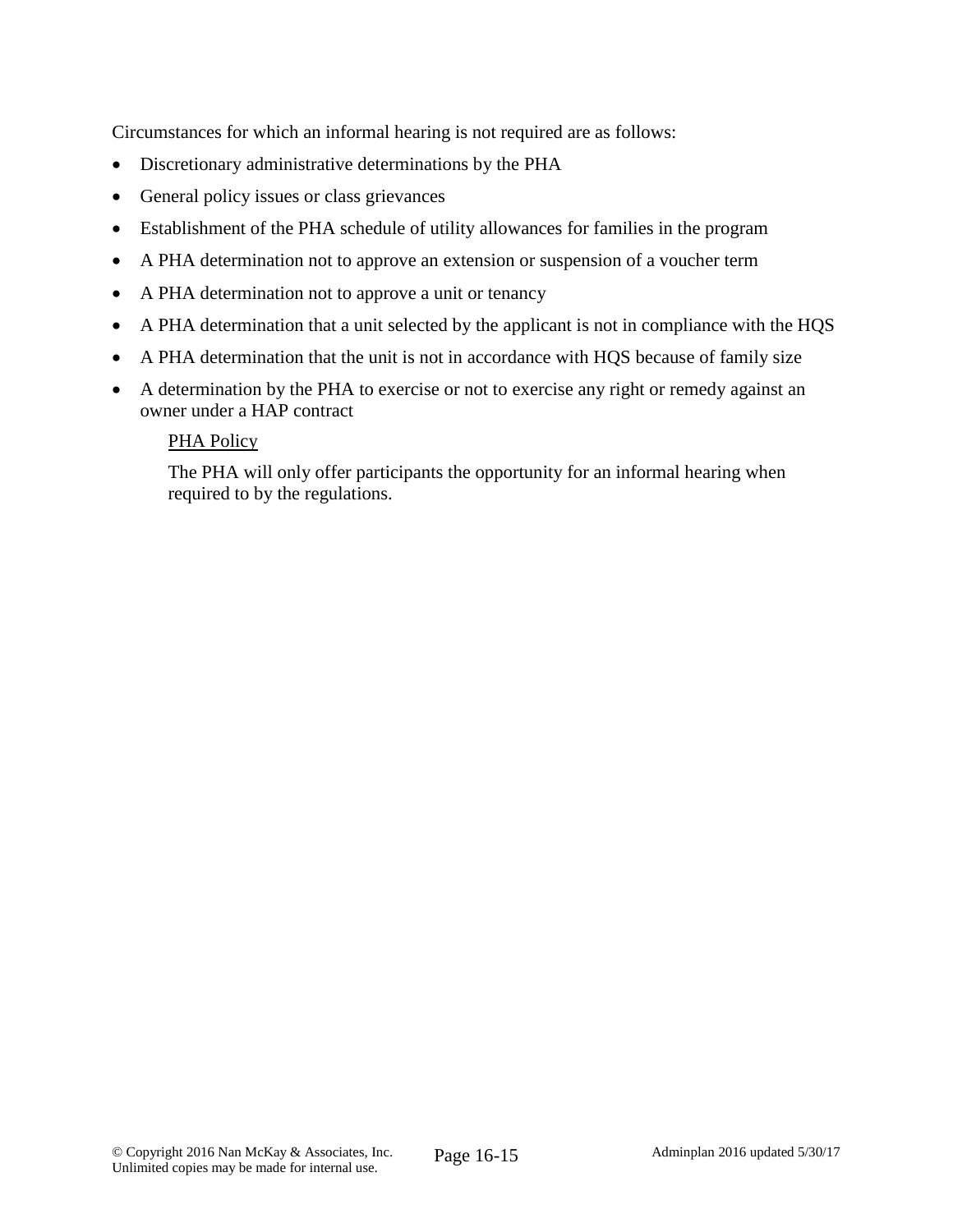## **Informal Hearing Procedures**

## *Notice to the Family* **[24 CFR 982.555(c)]**

When the PHA makes a decision that is subject to informal hearing procedures, the PHA must inform the family of its right to an informal hearing at the same time that it informs the family of the decision.

For decisions related to the family's annual or adjusted income, the determination of the appropriate utility allowance, and the determination of the family unit size, the PHA must notify the family that they may ask for an explanation of the basis of the determination, and that if they do not agree with the decision, they may request an informal hearing on the decision.

For decisions related to the termination of the family's assistance, or the denial of a family's request for an exception to the PHA's subsidy standards, the notice must contain a brief statement of the reasons for the decision, a statement that if the family does not agree with the decision, the family may request an informal hearing on the decision, and a statement of the deadline for the family to request an informal hearing.

### PHA Policy

In cases where the PHA makes a decision for which an informal hearing must be offered, the notice to the family will include all of the following:

The proposed action or decision of the PHA.

A brief statement of the reasons for the decision, including the regulatory reference.

The date the proposed action will take place.

A statement of the family's right to an explanation of the basis for the PHA's decision.

A statement that if the family does not agree with the decision the family may request an informal hearing of the decision.

A deadline for the family to request the informal hearing.

To whom the hearing request should be addressed.

A copy of the PHA's hearing procedures.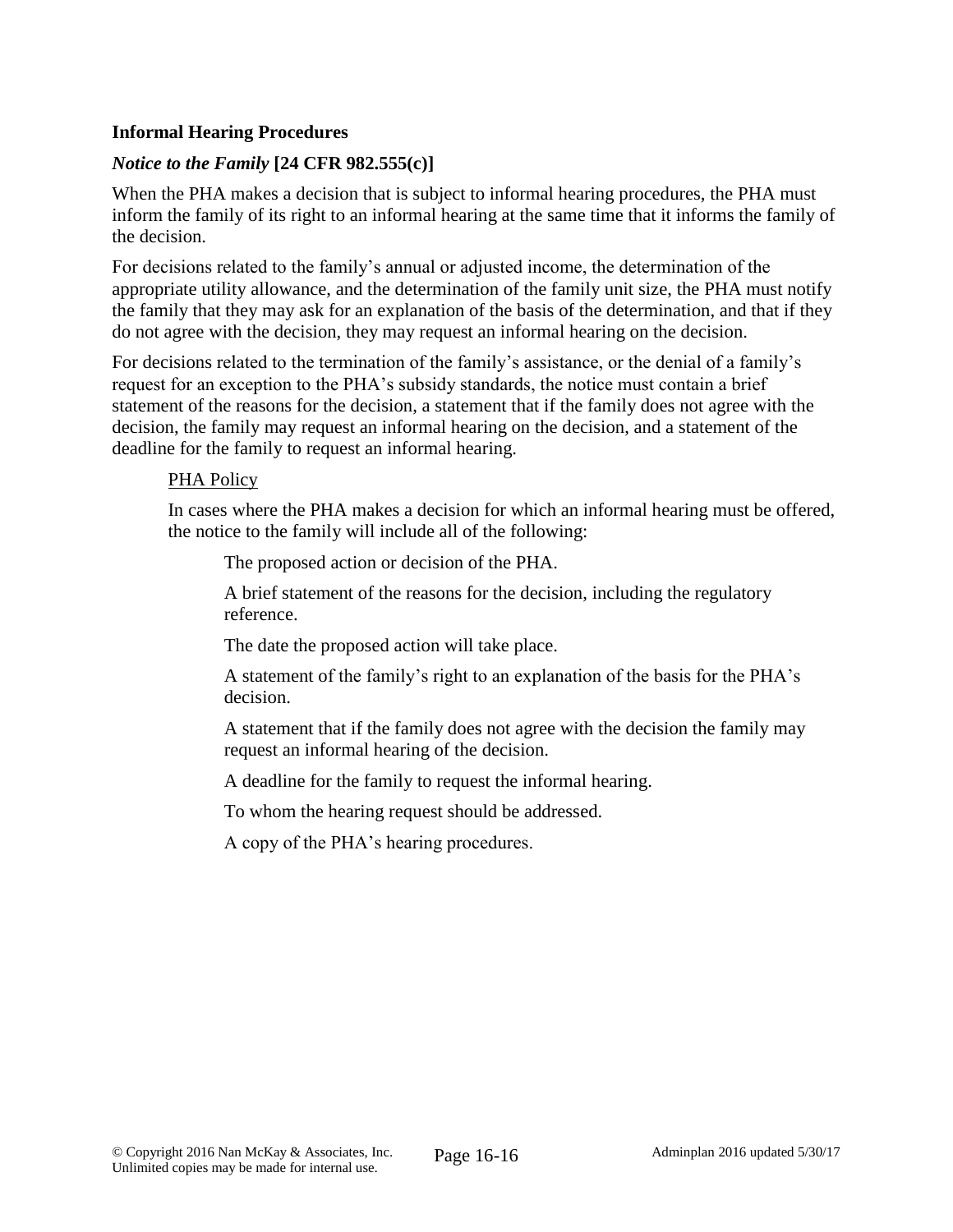## *Scheduling an Informal Hearing* **[24 CFR 982.555(d)]**

When an informal hearing is required, the PHA must proceed with the hearing in a reasonably expeditious manner upon the request of the family.

#### PHA Policy

A request for an informal hearing must be made in writing and delivered to the PHA either in person or by first class mail, by the close of the business day, no later than 10 business days from the date of the PHA's decision or notice to terminate assistance.

The PHA must schedule and send written notice of the informal hearing to the family within 10 business days of the family's request.

The family may request to reschedule a hearing for good cause, or if it is needed as a reasonable accommodation for a person with disabilities. Good cause is defined as an unavoidable conflict which seriously affects the health, safety or welfare of the family. Requests to reschedule a hearing must be made orally or in writing prior to the hearing date. At its discretion, the PHA may request documentation of the "good cause" prior to rescheduling the hearing.

If the family does not appear at the scheduled time, and was unable to reschedule the hearing in advance due to the nature of the conflict, the family must contact the PHA within 24 hours of the scheduled hearing date, excluding weekends and holidays. The PHA will reschedule the hearing only if the family can show good cause for the failure to appear, or if it is needed as a reasonable accommodation for a person with disabilities.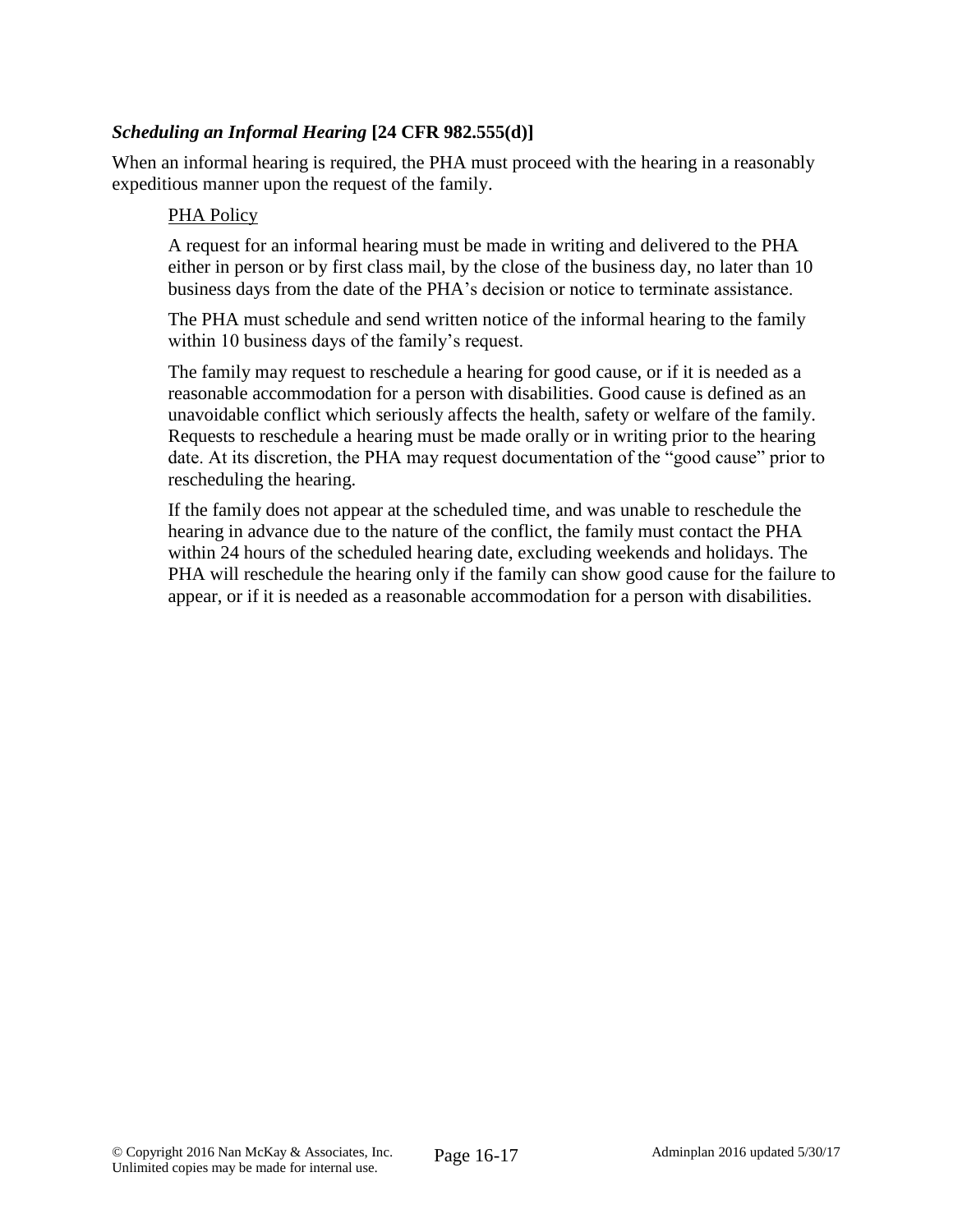## *Pre-Hearing Right to Discovery* **[24 CFR 982.555(e)]**

Participants and the PHA are permitted pre-hearing discovery rights. The family must be given the opportunity to examine before the hearing any PHA documents that are directly relevant to the hearing. The family must be allowed to copy any such documents at their own expense. If the PHA does not make the document available for examination on request of the family, the PHA may not rely on the document at the hearing.

The PHA hearing procedures may provide that the PHA must be given the opportunity to examine at the PHA offices before the hearing, any family documents that are directly relevant to the hearing. The PHA must be allowed to copy any such document at the PHA's expense. If the family does not make the document available for examination on request of the PHA, the family may not rely on the document at the hearing.

For the purpose of informal hearings, *documents* include records and regulations.

## PHA Policy

The family will mail all documents related to the hearing to the family before the scheduled day and time of the hearing.

If the family has additional documents, they must present them to the PHA at least 24 hours before the hearing date or they will not be able to rely on them during the hearing.

## *Participant's Right to Bring Counsel* **[24 CFR 982.555(e)(3)]**

At its own expense, the family may be represented by a lawyer or other representative at the informal hearing.

## *Informal Hearing Officer* **[24 CFR 982.555(e)(4)]**

Informal hearings will be conducted by a person or persons approved by the PHA, other than the person who made or approved the decision or a subordinate of the person who made or approved the decision.

## PHA Policy

The PHA has designated the following to serve as hearing officers:

Independent persons who are not employed by the PHA

### *Attendance at the Informal Hearing*

### PHA Policy

Hearings may be attended by a hearing officer and the following applicable persons:

A PHA representative(s) and any witnesses for the PHA

The participant and any witnesses for the participant

The participant's counsel or other representative

Any other person approved by the PHA as a reasonable accommodation for a person with a disability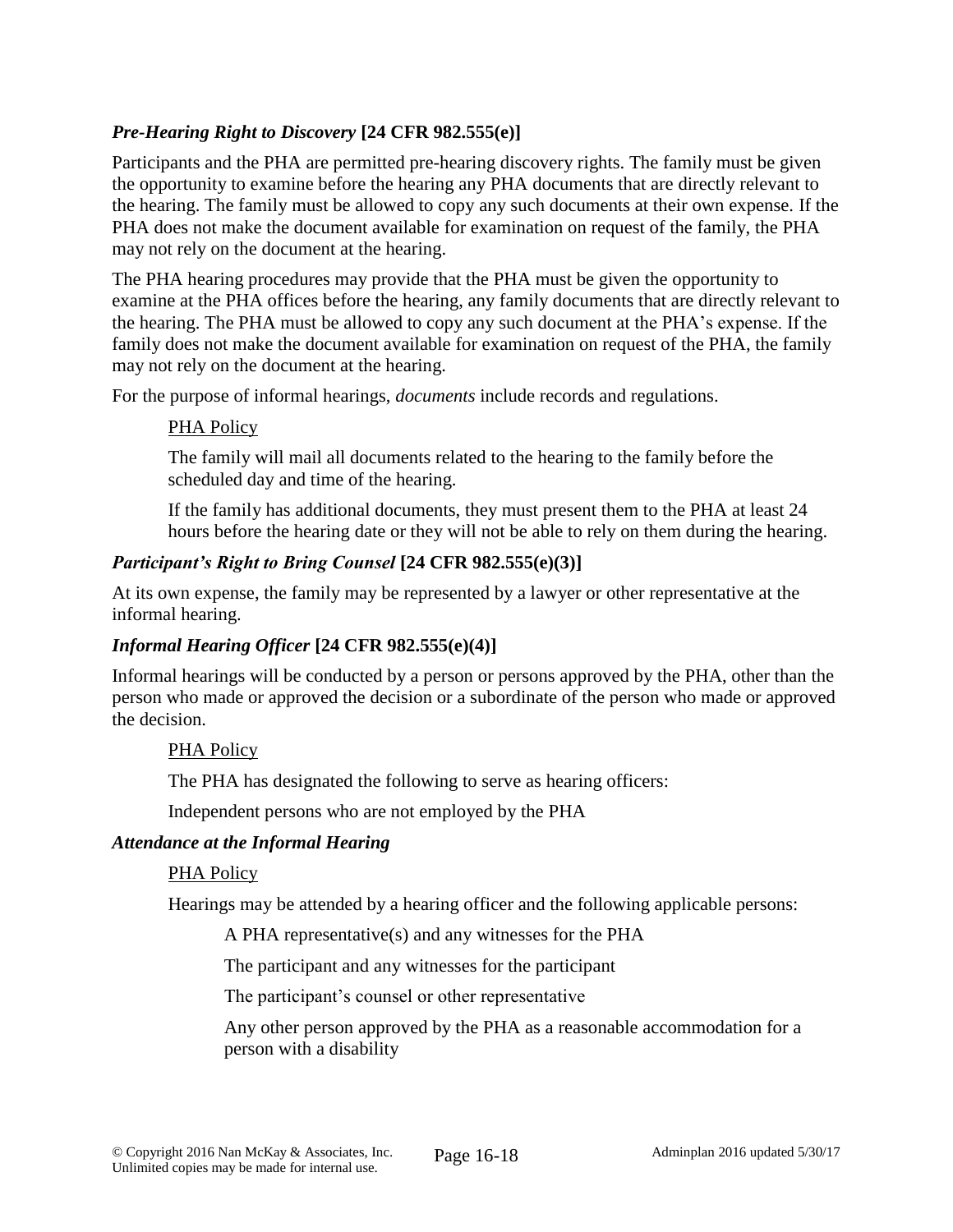### *Conduct at Hearings*

The person who conducts the hearing may regulate the conduct of the hearing in accordance with the PHA's hearing procedures [24 CFR 982.555(4)(ii)].

### PHA Policy

The hearing officer is responsible to manage the order of business and to ensure that hearings are conducted in a professional and businesslike manner. Attendees are expected to comply with all hearing procedures established by the hearing officer and guidelines for conduct. Any person demonstrating disruptive, abusive or otherwise inappropriate behavior will be excused from the hearing at the discretion of the hearing officer.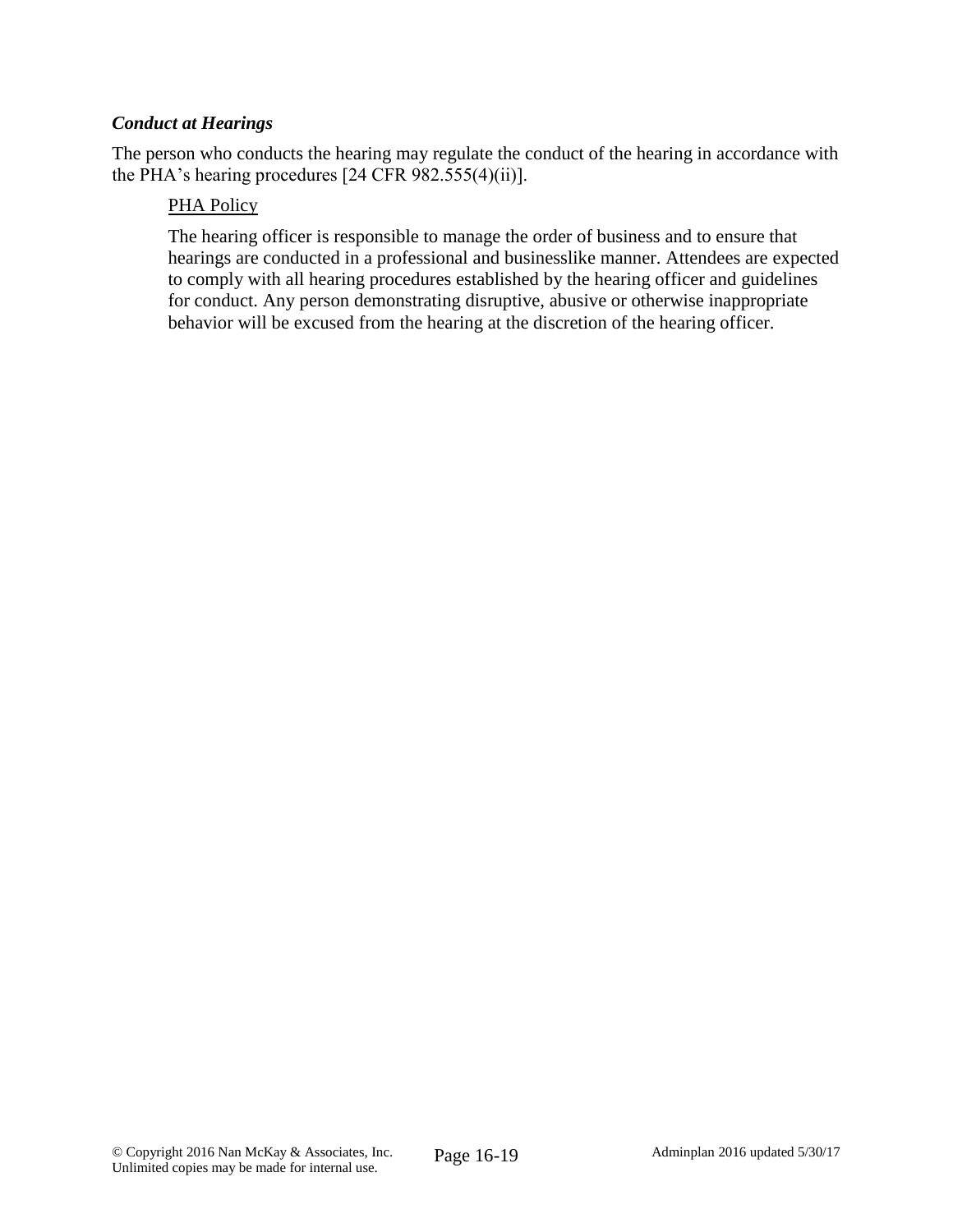## *Evidence* **[24 CFR 982.555(e)(5)]**

The PHA and the family must be given the opportunity to present evidence and question any witnesses. In general, all evidence is admissible at an informal hearing. Evidence may be considered without regard to admissibility under the rules of evidence applicable to judicial proceedings.

### PHA Policy

Any evidence to be considered by the hearing officer must be presented at the time of the hearing. There are four categories of evidence.

**Oral evidence**: the testimony of witnesses

**Documentary evidence**: a writing which is relevant to the case, for example, a letter written to the PHA. Writings include all forms of recorded communication or representation, including letters, words, pictures, sounds, videotapes or symbols or combinations thereof.

**Demonstrative evidence**: Evidence created specifically for the hearing and presented as an illustrative aid to assist the hearing officer, such as a model, a chart or other diagram.

**Real evidence:** A tangible item relating directly to the case.

*Hearsay Evidence* is evidence of a statement that was made other than by a witness while testifying at the hearing and that is offered to prove the truth of the matter. Even though evidence, including hearsay, is generally admissible, hearsay evidence alone cannot be used as the sole basis for the hearing officer's decision.

If either the PHA or the family fail to comply with the discovery requirements described above, the hearing officer will refuse to admit such evidence.

Other than the failure of a party to comply with discovery, the hearing officer has the authority to overrule any objections to evidence.

## *Hearing Officer's Decision* **[24 CFR 982.555(e)(6)]**

The person who conducts the hearing must issue a written decision, stating briefly the reasons for the decision. Factual determinations relating to the individual circumstances of the family must be based on a preponderance of evidence presented at the hearing. A copy of the hearing must be furnished promptly to the family.

### PHA Policy

In rendering a decision, the hearing officer will consider the following matters:

**PHA Notice to the Family**: The hearing officer will determine if the reasons for the PHA's decision are factually stated in the Notice.

**Discovery:** The hearing officer will determine if the PHA and the family were given the opportunity to examine any relevant documents in accordance with PHA policy.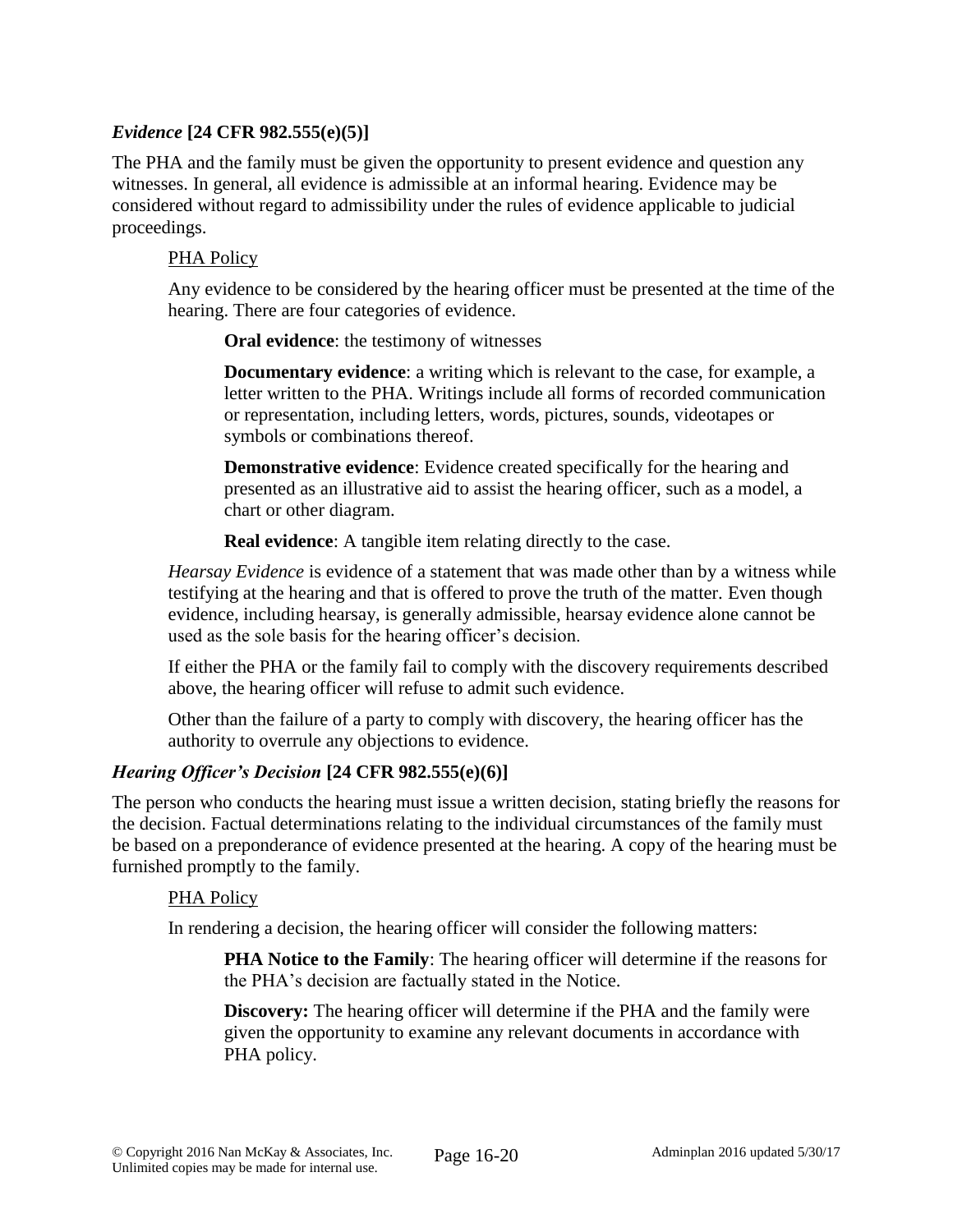**PHA Evidence to Support the PHA Decision**: The evidence consists of the facts presented. Evidence is not conclusion and it is not argument. The hearing officer will evaluate the facts to determine if they support the PHA's conclusion.

**Validity of Grounds for Termination of Assistance (when applicable)**: The hearing officer will determine if the termination of assistance is for one of the grounds specified in the HUD regulations and PHA policies. If the grounds for termination are not specified in the regulations or in compliance with PHA policies, then the decision of the PHA will be overturned.

The hearing officer will issue a written decision to the family and the PHA no later than 10 business days after the hearing. The report will contain the following information:

### **Hearing information:**

Name of the participant; Date, time and place of the hearing; Name of the hearing officer; Name of the PHA representative; and Name of family representative (if any).

**Background**: A brief, impartial statement of the reason for the hearing.

**Summary of the Evidence**: The hearing officer will summarize the testimony of each witness and identify any documents that a witness produced in support of his/her testimony and that are admitted into evidence.

**Findings of Fact:** The hearing officer will include all findings of fact, based on a preponderance of the evidence. *Preponderance of the evidence* is defined as evidence which is of greater weight or more convincing than the evidence which is offered in opposition to it; that is, evidence which as a whole shows that the fact sought to be proved is more probable than not. Preponderance of the evidence may not be determined by the number of witnesses, but by the greater weight of all evidence.

**Conclusions:** The hearing officer will render a conclusion derived from the facts that were found to be true by a preponderance of the evidence. The conclusion will result in a determination of whether these facts uphold the PHA's decision.

**Order:** The hearing report will include a statement of whether the PHA's decision is upheld or overturned. If it is overturned, the hearing officer will instruct the PHA to change the decision in accordance with the hearing officer's determination. In the case of termination of assistance, the hearing officer will instruct the PHA to restore the participant's program status.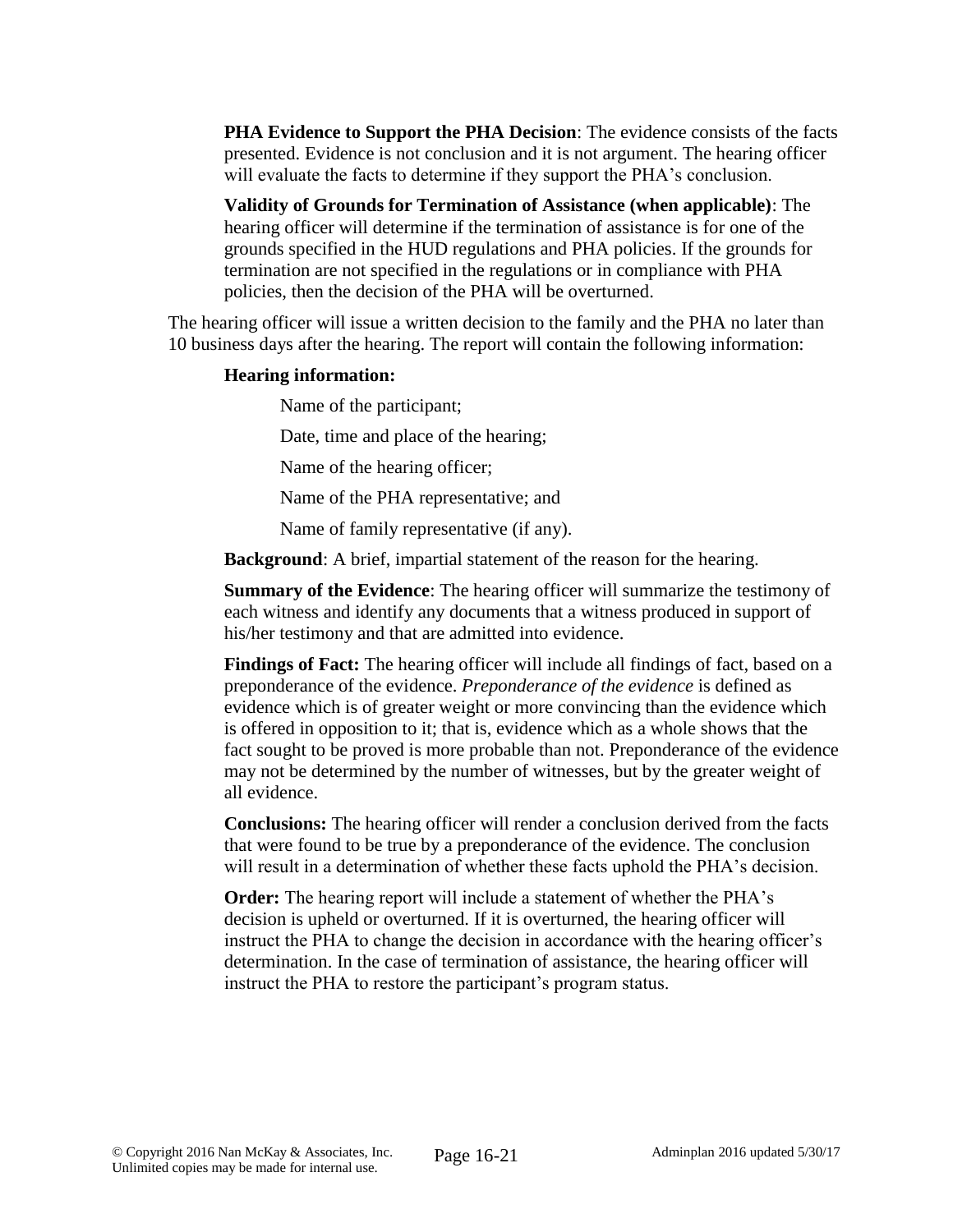## *Procedures for Rehearing or Further Hearing*

### PHA Policy

The hearing officer may ask the family for additional information and/or might adjourn the hearing in order to reconvene at a later date, before reaching a decision. If the family misses an appointment or deadline ordered by the hearing officer, the action of the PHA will take effect and another hearing will not be granted.

### *PHA Notice of Final Decision* **[24 CFR 982.555(f)]**

The PHA is not bound by the decision of the hearing officer for matters in which the PHA is not required to provide an opportunity for a hearing, decisions that exceed the authority of the hearing officer, decisions that conflict with or contradict HUD regulations, requirements, or are otherwise contrary to federal, state, or local laws.

If the PHA determines it is not bound by the hearing officer's decision in accordance with HUD regulations, the PHA must promptly notify the family of the determination and the reason for the determination.

### PHA Policy

The PHA will mail a "Notice of Final Decision" including the hearing officer's report to the participant and their representative. This notice will be sent by first-class mail. The participant will be mailed the original "Notice of Final Decision". A copy of the "Notice of Final Decision" will be maintained in the PHA's file.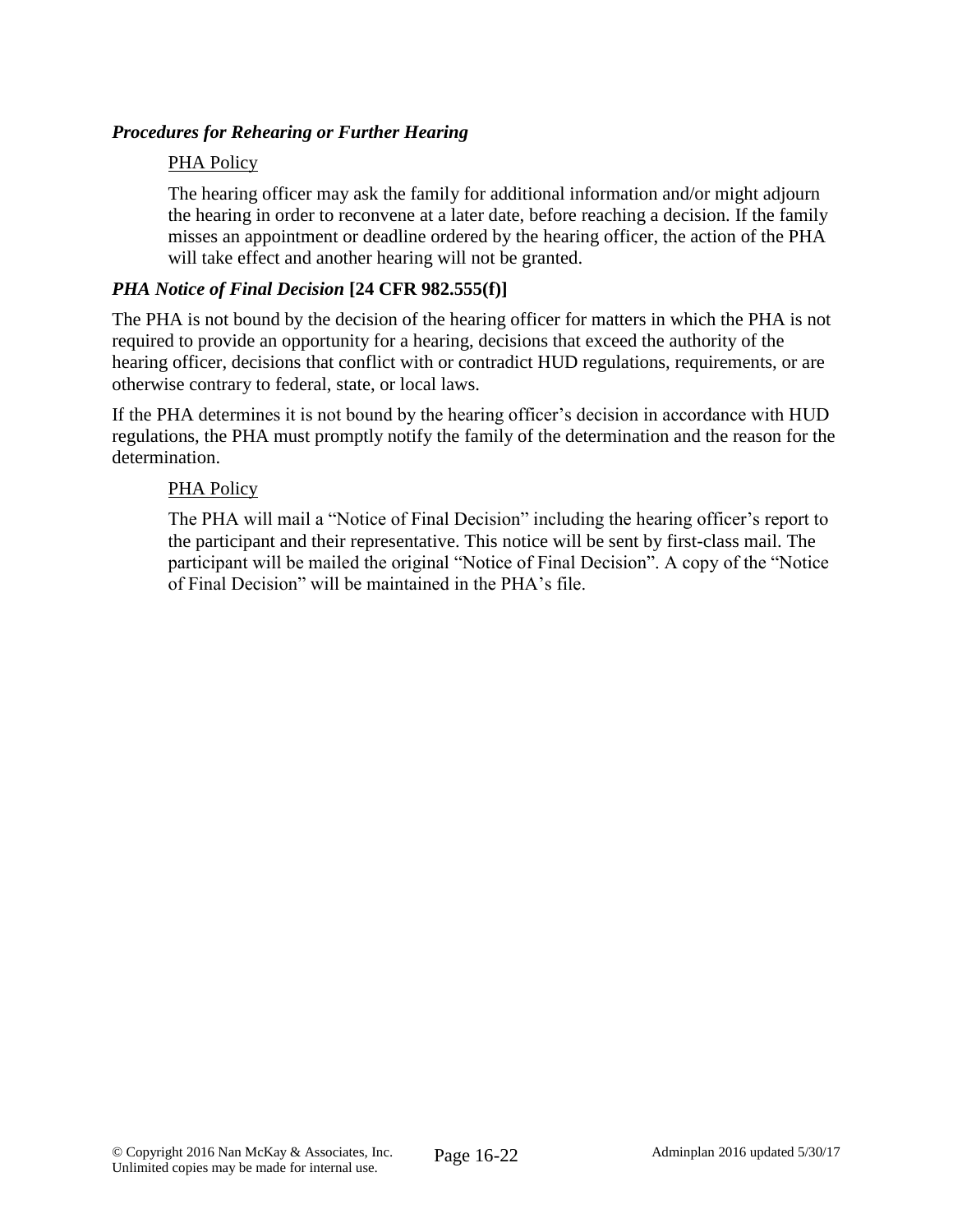# **16-III.D. HEARING AND APPEAL PROVISIONS FOR NONCITIZENS [24 CFR 5.514]**

Denial or termination of assistance based on immigration status is subject to special hearing and notice rules. Applicants who are denied assistance due to immigration status are entitled to an informal hearing, not an informal review.

Assistance to a family may not be delayed, denied, or terminated on the basis of immigration status at any time prior to a decision under the United States Citizenship and Immigration Services (USCIS) appeal process. Assistance to a family may not be terminated or denied while the PHA hearing is pending, but assistance to an applicant may be delayed pending the completion of the informal hearing.

A decision against a family member, issued in accordance with the USCIS appeal process or the PHA informal hearing process, does not preclude the family from exercising the right, that may otherwise be available, to seek redress directly through judicial procedures.

## **Notice of Denial or Termination of Assistance [24 CFR 5.514(d)]**

The notice of denial or termination of assistance for noncitizens must advise the family:

- That financial assistance will be denied or terminated, and provide a brief explanation of the reasons for the proposed denial or termination of assistance.
- The family may be eligible for proration of assistance.
- In the case of a participant, the criteria and procedures for obtaining relief under the provisions for preservation of families [24 CFR 5.514 and 5.518].
- That the family has a right to request an appeal to the USCIS of the results of secondary verification of immigration status and to submit additional documentation or explanation in support of the appeal.
- That the family has a right to request an informal hearing with the PHA either upon completion of the USCIS appeal or in lieu of the USCIS appeal.
- For applicants, assistance may not be delayed until the conclusion of the USCIS appeal process, but assistance may be delayed during the period of the informal hearing process.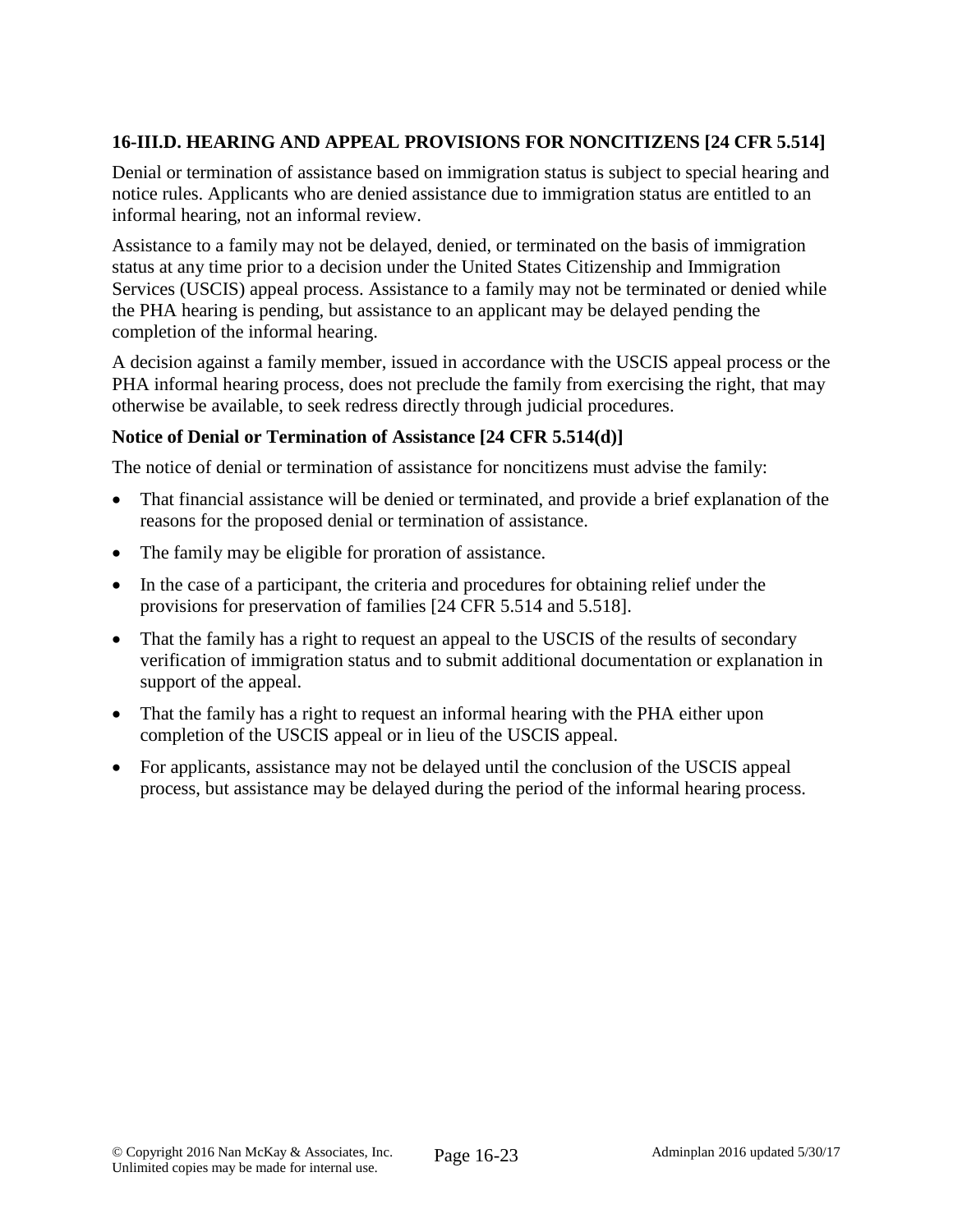# **USCIS Appeal Process [24 CFR 5.514(e)]**

When the PHA receives notification that the USCIS secondary verification failed to confirm eligible immigration status, the PHA must notify the family of the results of the USCIS verification. The family will have 30 days from the date of the notification to request an appeal of the USCIS results. The request for appeal must be made by the family in writing directly to the USCIS. The family must provide the PHA with a copy of the written request for appeal and the proof of mailing.

## PHA Policy

The PHA will notify the family in writing of the results of the USCIS secondary verification within 10 business days of receiving the results.

The family must provide the PHA with a copy of the written request for appeal and proof of mailing within 10 business days of sending the request to the USCIS.

The family must forward to the designated USCIS office any additional documentation or written explanation in support of the appeal. This material must include a copy of the USCIS document verification request (used to process the secondary request) or such other form specified by the USCIS, and a letter indicating that the family is requesting an appeal of the USCIS immigration status verification results.

The USCIS will notify the family, with a copy to the PHA, of its decision. When the USCIS notifies the PHA of the decision, the PHA must notify the family of its right to request an informal hearing.

## PHA Policy

The PHA will send written notice to the family of its right to request an informal hearing within 10 business days of receiving notice of the USCIS decision regarding the family's immigration status.

# **Informal Hearing Procedures for Applicants [24 CFR 5.514(f)]**

After notification of the USCIS decision on appeal, or in lieu of an appeal to the USCIS, the family may request that the PHA provide a hearing. The request for a hearing must be made either within 30 days of receipt of the PHA notice of denial, or within 30 days of receipt of the USCIS appeal decision.

The informal hearing procedures for applicant families are described below.

## *Informal Hearing Officer*

The PHA must provide an informal hearing before an impartial individual, other than a person who made or approved the decision under review, and other than a person who is a subordinate of the person who made or approved the decision. See Section 16-III.C. for a listing of positions that serve as informal hearing officers.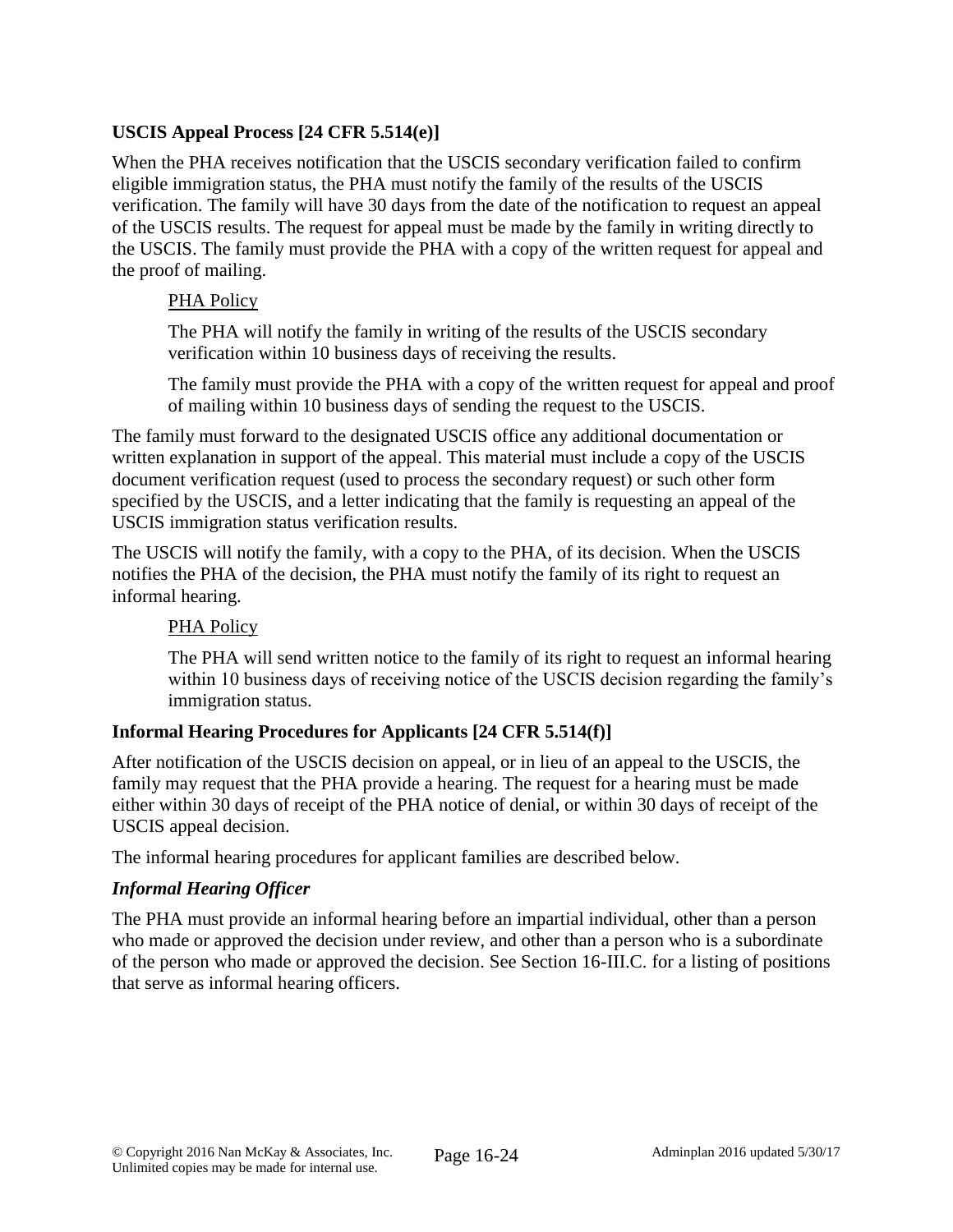## *Evidence*

The family must be provided the opportunity to examine and copy at the family's expense, at a reasonable time in advance of the hearing, any documents in the possession of the PHA pertaining to the family's eligibility status, or in the possession of the USCIS (as permitted by USCIS requirements), including any records and regulations that may be relevant to the hearing.

## PHA Policy

The family will be allowed to copy any documents related to the hearing at a cost of \$.25 per page. The family must request discovery of PHA documents no later than 12:00 p.m. on the business day prior to the hearing.

The family must be provided the opportunity to present evidence and arguments in support of eligible status. Evidence may be considered without regard to admissibility under the rules of evidence applicable to judicial proceedings.

The family must also be provided the opportunity to refute evidence relied upon by the PHA, and to confront and cross-examine all witnesses on whose testimony or information the PHA relies.

## *Representation and Interpretive Services*

The family is entitled to be represented by an attorney or other designee, at the family's expense, and to have such person make statements on the family's behalf.

The family is entitled to request an interpreter. Upon request, the PHA will provide competent interpretation services, free of charge.

## *Recording of the Hearing*

The family is entitled to have the hearing recorded by audiotape. The PHA may, but is not required to provide a transcript of the hearing.

## PHA Policy

The PHA will not provide a transcript of an audio taped hearing.

## *Hearing Decision*

The PHA must provide the family with a written final decision, based solely on the facts presented at the hearing, within 14 calendar days of the date of the informal hearing. The decision must state the basis for the decision.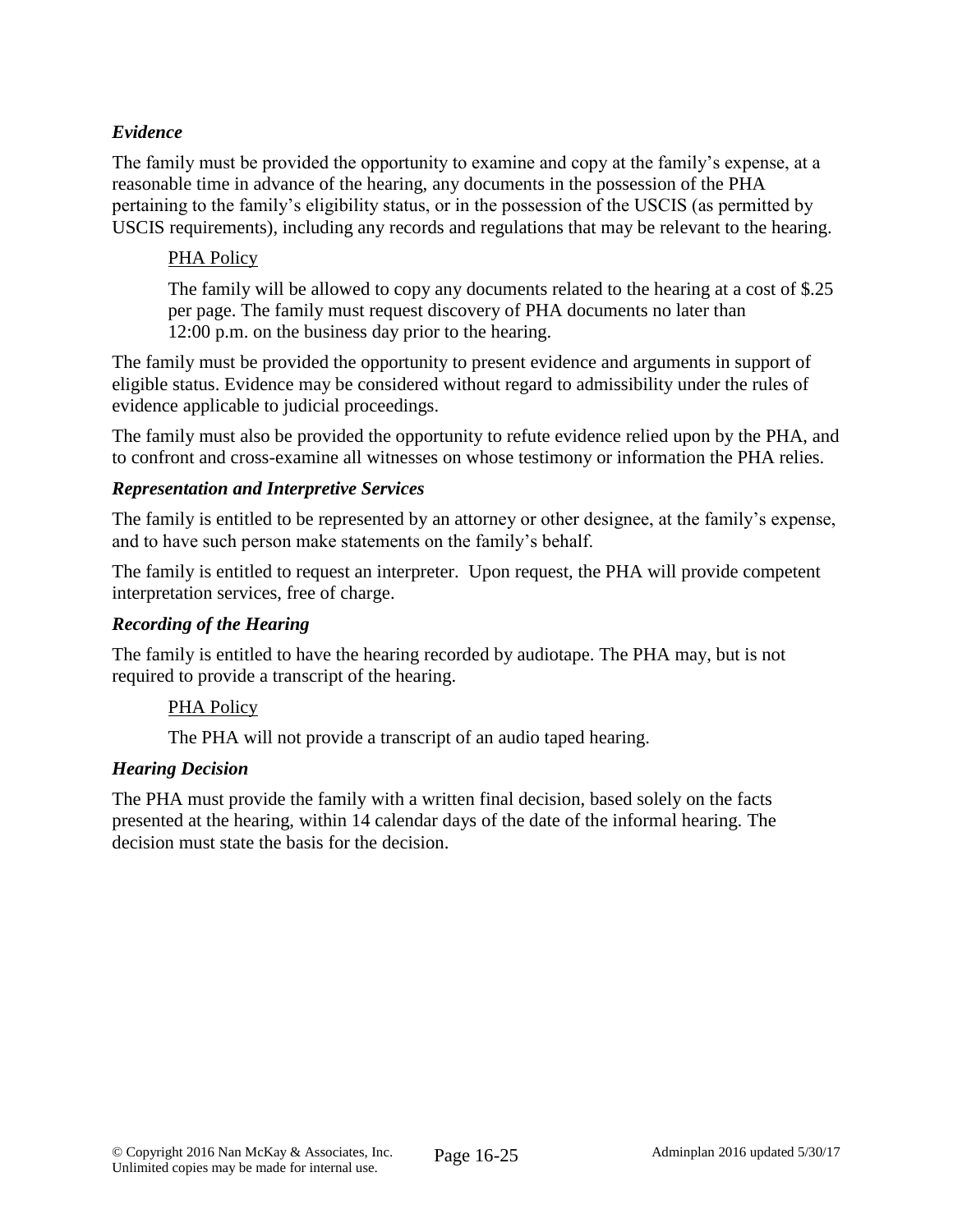## **Informal Hearing Procedures for Residents [24 CFR 5.514(f)]**

After notification of the USCIS decision on appeal, or in lieu of an appeal to the USCIS, the family may request that the PHA provide a hearing. The request for a hearing must be made either within 30 days of receipt of the PHA notice of termination, or within 30 days of receipt of the USCIS appeal decision.

For the informal hearing procedures that apply to participant families whose assistance is being terminated based on immigration status, see Section 16-III.C.

### **Retention of Documents [24 CFR 5.514(h)]**

The PHA must retain for a minimum of 5 years the following documents that may have been submitted to the PHA by the family, or provided to the PHA as part of the USCIS appeal or the PHA informal hearing process:

- The application for assistance
- The form completed by the family for income reexamination
- Photocopies of any original documents, including original USCIS documents
- The signed verification consent form
- The USCIS verification results
- The request for a USCIS appeal
- The final USCIS determination
- The request for an informal hearing
- The final informal hearing decision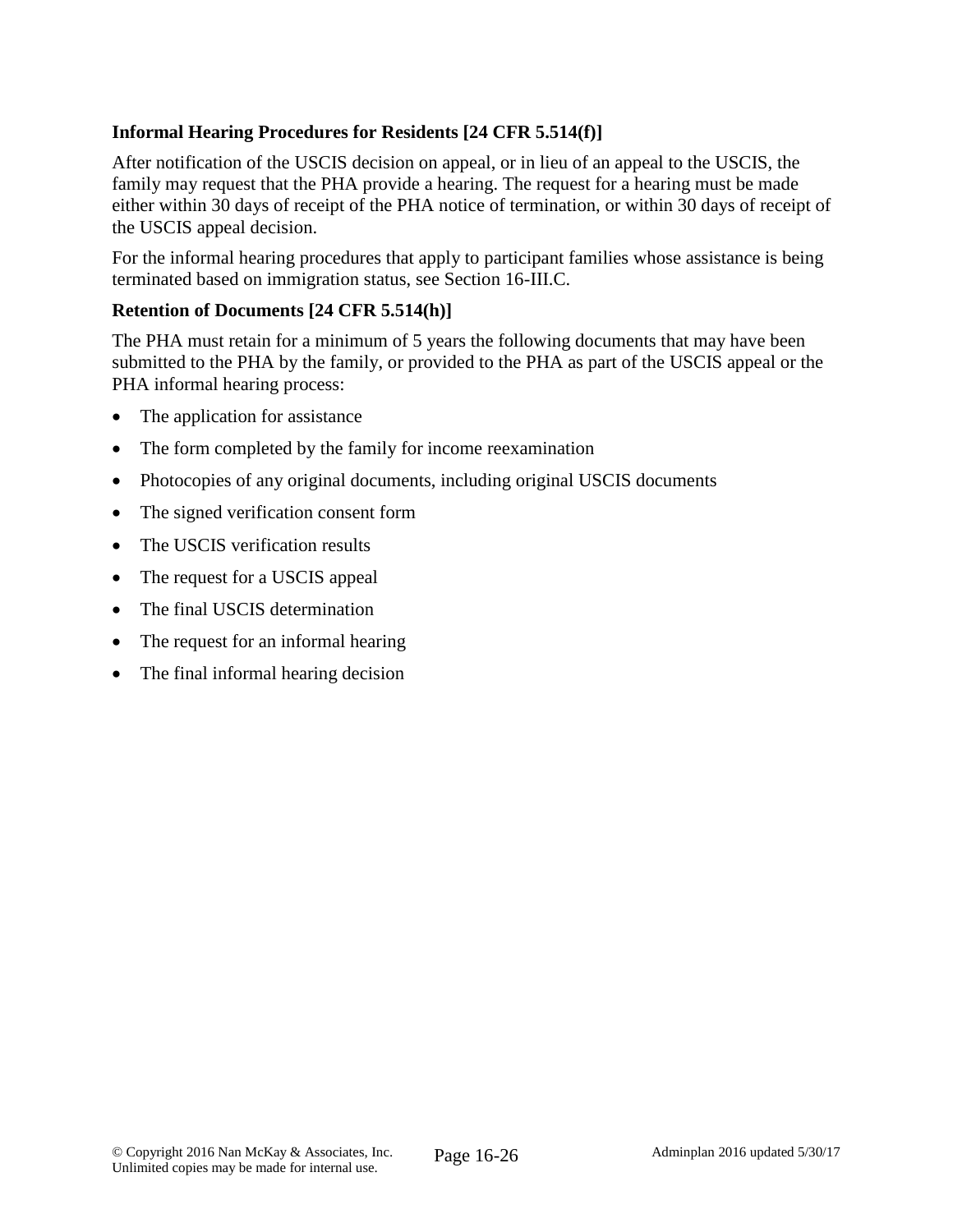## **PART IV: OWNER OR FAMILY DEBTS TO THE PHA**

### **16-IV.A. OVERVIEW**

PHAs are required to include in the administrative plan, policies concerning repayment by a family of amounts owed to the PHA [24 CFR 982.54]. This part describes the PHA's policies for recovery of monies owed to the PHA by families or owners.

### PHA Policy

When an action or inaction of an owner or participant results in the overpayment of housing assistance, the PHA holds the owner or participant liable to return any overpayments to the PHA.

The PHA will enter into repayment agreements in accordance with the policies contained in this part as a means to recover overpayments.

When an owner or participant refuses to repay monies owed to the PHA, the PHA will utilize other available collection alternatives including, but not limited to, the following:

Collection agencies

Small claims court

Civil law suit

State income tax set-off program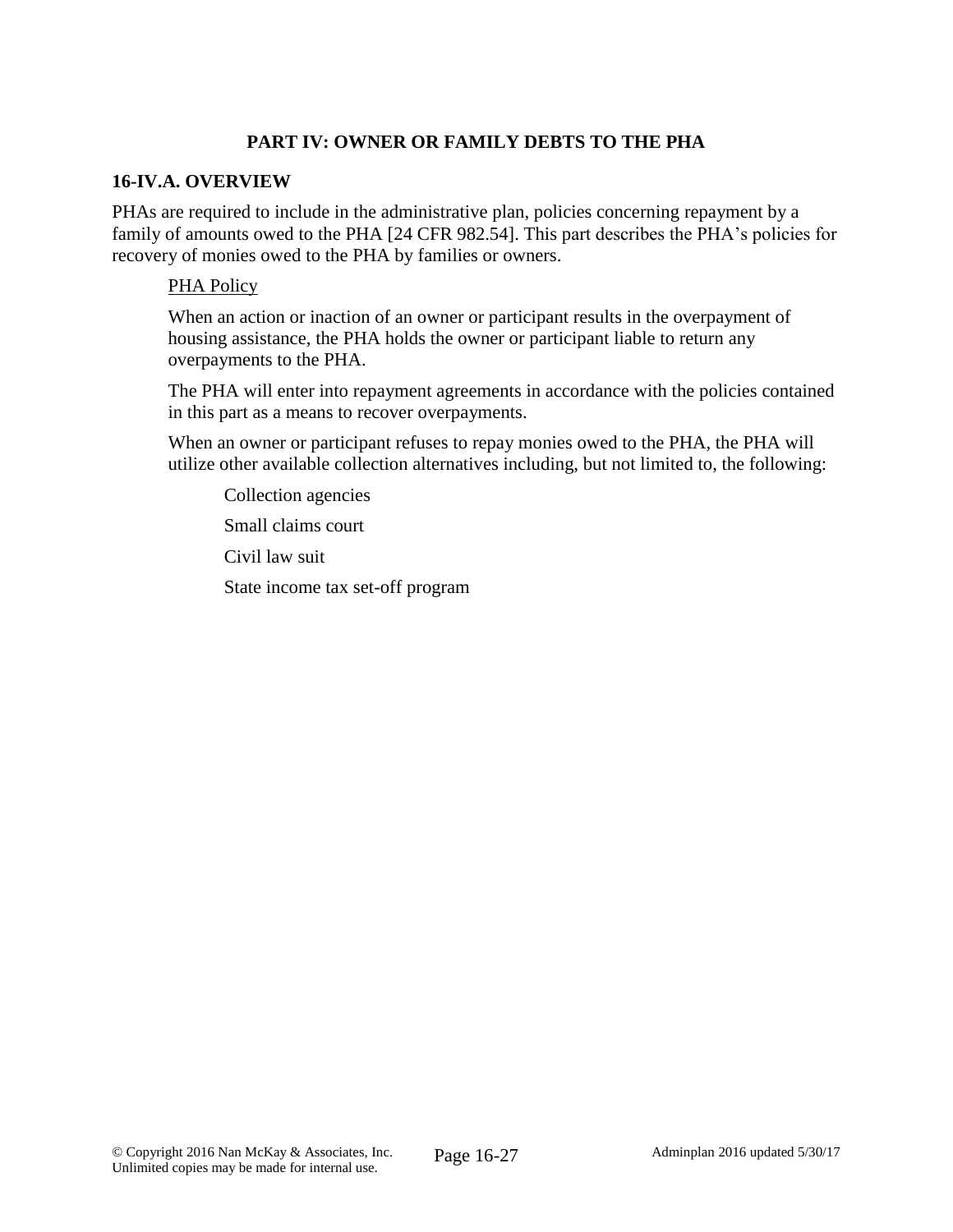## **16-IV.B. REPAYMENT POLICY**

### **Owner Debts to the PHA**

### PHA Policy

Any amount due to the PHA by an owner must be repaid by the owner within 30 days of the PHA determination of the debt.

If the owner fails to repay the debt within the required time frame and is entitled to future HAP payments, the PHA will reduce the future HAP payments by the amount owed until the debt is paid in full.

If the owner is not entitled to future HAP payments the PHA may, in its sole discretion, offer to enter into a repayment agreement on terms prescribed by the PHA.

If the owner refuses to repay the debt, does not enter into a repayment agreement, or breaches a repayment agreement, the PHA will ban the owner from future participation in the program and pursue other modes of collection.

### **Family Debts to the PHA**

### PHA Policy

Any amount owed to the PHA by an HCV family must be repaid by the family. If the family is unable to repay the debt within 30 days, the PHA will offer to enter into a repayment agreement in accordance with the policies below.

If the family refuses to repay the debt, does not enter into a repayment agreement, or breaches a repayment agreement, the PHA will terminate assistance in accordance with the policies in Chapter 12 and pursue other modes of collection.

### **Repayment Agreement [24 CFR 792.103]**

The term *repayment agreement* refers to a formal written document signed by a tenant or owner and provided to the PHA in which a tenant or owner acknowledges a debt in a specific amount and agrees to repay the amount due at specific time periods.

### **General Repayment Agreement Guidelines for Families**

#### *Down Payment Requirement*

### PHA Policy

Before executing a repayment agreement with a family, the PHA will generally require a down payment of 10 percent of the total amount owed. If the family can provide evidence satisfactory to the PHA that a down payment of 10 percent would impose an undue hardship, the PHA may, in its sole discretion, require a lesser percentage or waive the requirement.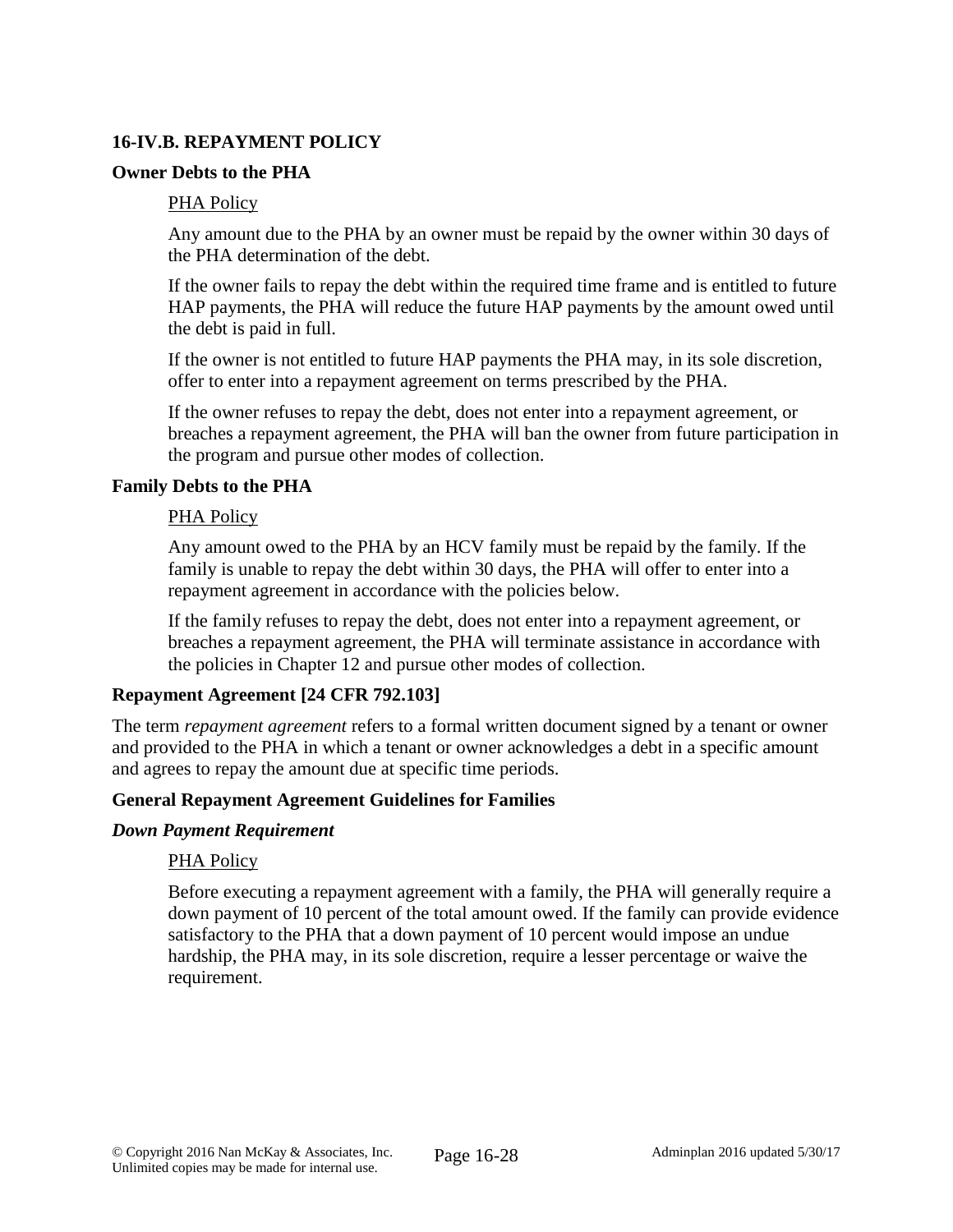## *Payment Thresholds*

Notice PIH 2010-19 recommends that the total amount that a family must pay each month—the family's monthly share of rent plus the monthly debt repayment amount—should not exceed 40 percent of the family's monthly adjusted income. However, a family may already be paying 40 per cent or more of its monthly adjusted income in rent. Moreover, Notice PIH 2010-19 acknowledges that PHAs have the discretion to establish "thresholds and policies" for repayment agreements with families  $[24 \text{ CFR } 982.552(c)(1)(vii)].$ 

### PHA Policy

The PHA has established the following thresholds for repayment of debts:

Amounts between \$3,000 and the federal or state threshold for criminal prosecution must be repaid within 36 months.

Amounts between \$2,000 and \$2,999 must be repaid within 30 months.

Amounts between \$1,000 and \$1,999 must be repaid within 24 months.

Amounts under \$1,000 must be repaid within 12 months.

If a family can provide evidence satisfactory to the PHA that the threshold applicable to the family's debt would impose an undue hardship, the PHA may, in its sole discretion, determine that a lower monthly payment amount is reasonable. In making its determination, the PHA will consider all relevant information, including the following:

The amount owed by the family to the PHA

The reason for the debt, including whether the debt was the result of family action/inaction or circumstances beyond the family's control

The family's current and potential income and expenses

The family's current family share, as calculated under 24 CFR 982.515

The family's history of meeting its financial responsibilities

### *Execution of the Agreement*

### PHA Policy

Any repayment agreement between the PHA and a family must be signed and dated by the PHA and by the head of household and spouse/cohead (if applicable).

#### *Due Dates*

#### PHA Policy

All payments are due by the close of business on the  $15<sup>th</sup>$  day of the month. If the  $15<sup>th</sup>$ does not fall on a business day, the due date is the close of business on the first business day after the  $15<sup>th</sup>$ .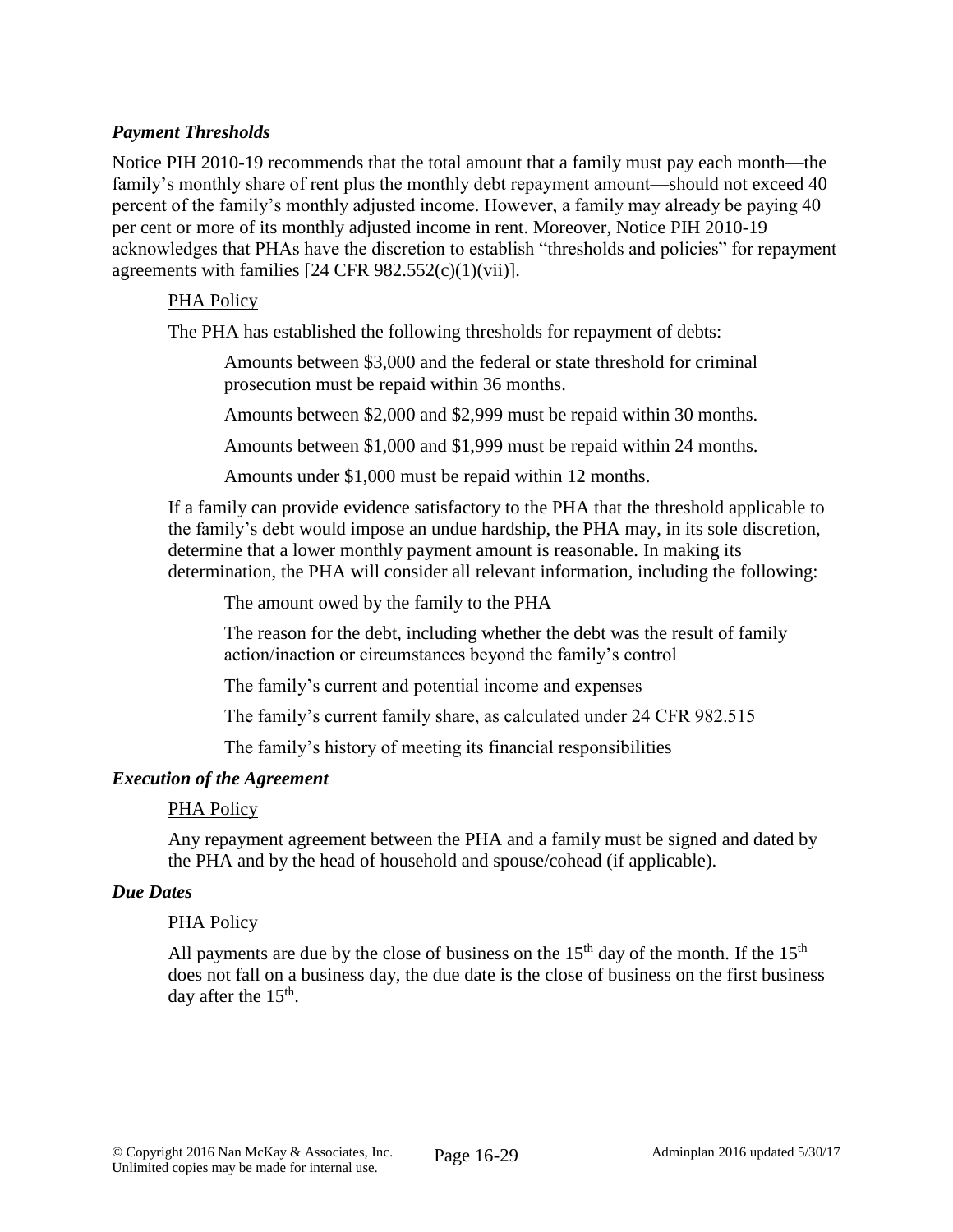### *Late or Missed Payments*

### PHA Policy

If a payment is not received by the end of the business day on the date due, and prior approval for the missed payment has not been given by the PHA, the PHA will send the family a delinquency notice giving the family 10 business days to make the late payment. If the payment is not received by the due date of the delinquency notice, it will be considered a breach of the agreement and the PHA will terminate assistance in accordance with the policies in Chapter 12.

If a family receives three delinquency notices for unexcused late payments in a 12-month period, the repayment agreement will be considered in default, and the PHA will terminate assistance in accordance with the policies in Chapter 12.

### *No Offer of Repayment Agreement*

### PHA Policy

The PHA generally will not enter into a repayment agreement with a family if there is already a repayment agreement in place with the family or if the amount owed by the family exceeds the federal or state threshold for criminal prosecution.

### **Repayment Agreements Involving Improper Payments**

Notice PIH 2010-19 requires certain provisions to be included in any repayment agreement involving amounts owed by a family because it underreported or failed to report income:

- A reference to the items in the family briefing packet that state the family's obligation to provide true and complete information at every reexamination and the grounds on which the PHA may terminate assistance because of a family's action or failure to act
- A statement clarifying that each month the family not only must pay to the PHA the monthly payment amount specified in the agreement but must also pay to the owner the family's monthly share of the rent to owner
- A statement that the terms of the repayment agreement may be renegotiated if the family's income decreases or increases
- A statement that late or missed payments constitute default of the repayment agreement and may result in termination of assistance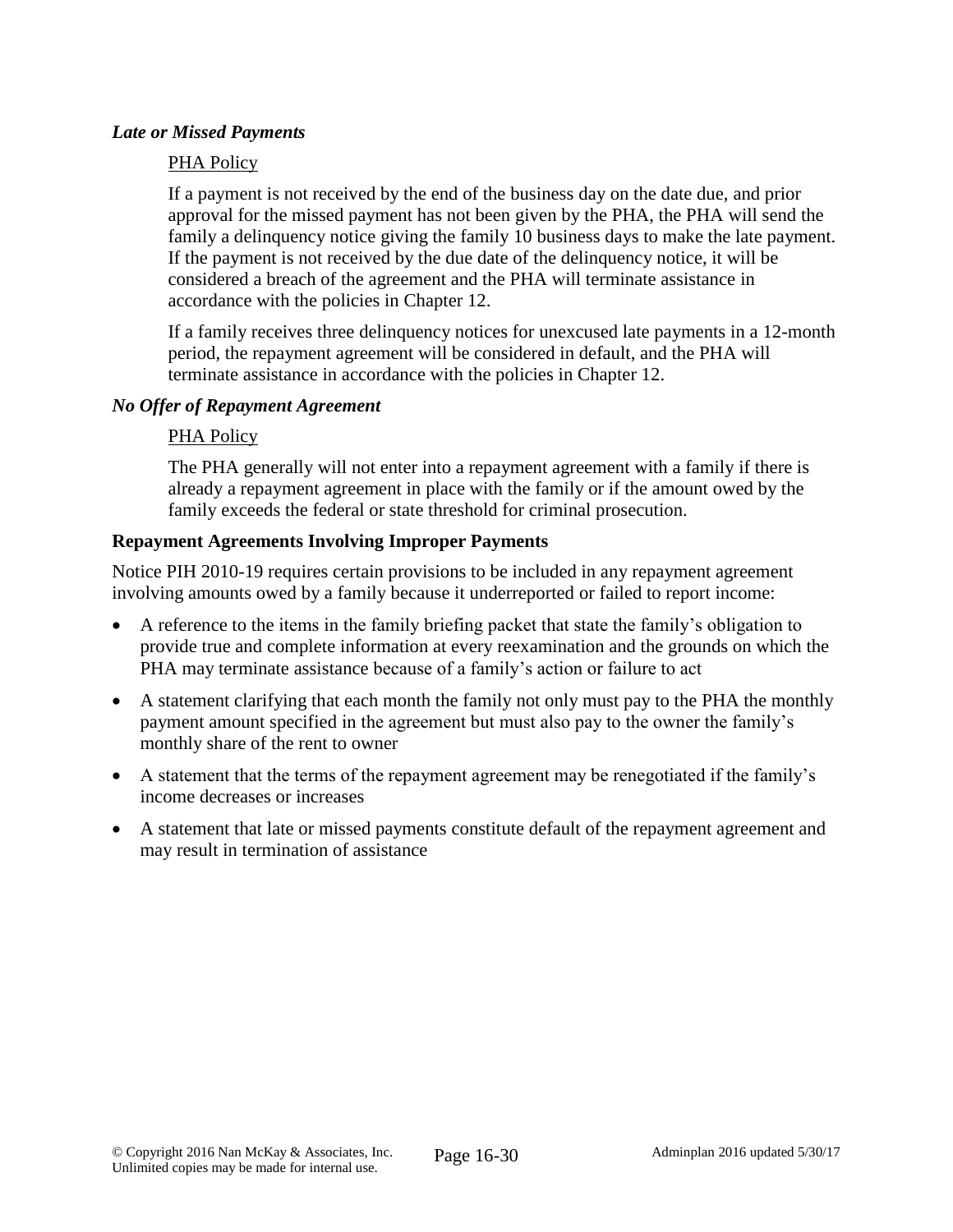## **PART V: SECTION 8 MANAGEMENT ASSESSMENT PROGRAM (SEMAP)**

## **16-V.A. OVERVIEW**

The Section 8 Management Assessment Program (SEMAP) is a tool that allows HUD to measure PHA performance in key areas to ensure program integrity and accountability. SEMAP scores translate into a rating for each PHA as high performing, standard, or troubled. Scores on individual SEMAP indicators, as well as overall SEMAP ratings, can affect the PHA in several ways.

- High-performing PHAs can be given a competitive advantage under notices of funding availability [24 CFR 985.103].
- PHAs with deficiencies on one or more indicators are required to correct the deficiencies and report to HUD [24 CFR 985.106].
- PHAs with an overall rating of "troubled" are subject to additional HUD oversight, including on-site reviews by HUD staff, a requirement to develop a corrective action plan, and monitoring to ensure the successful implementation of the corrective action plan. In addition, PHAs that are designated "troubled" may not use any part of the administrative fee reserve for other housing purposes [24 CFR 985.107].
- HUD may determine that a PHA's failure to correct identified SEMAP deficiencies or to prepare and implement a corrective action plan required by HUD constitutes a default under the ACC [24 CFR 985.109].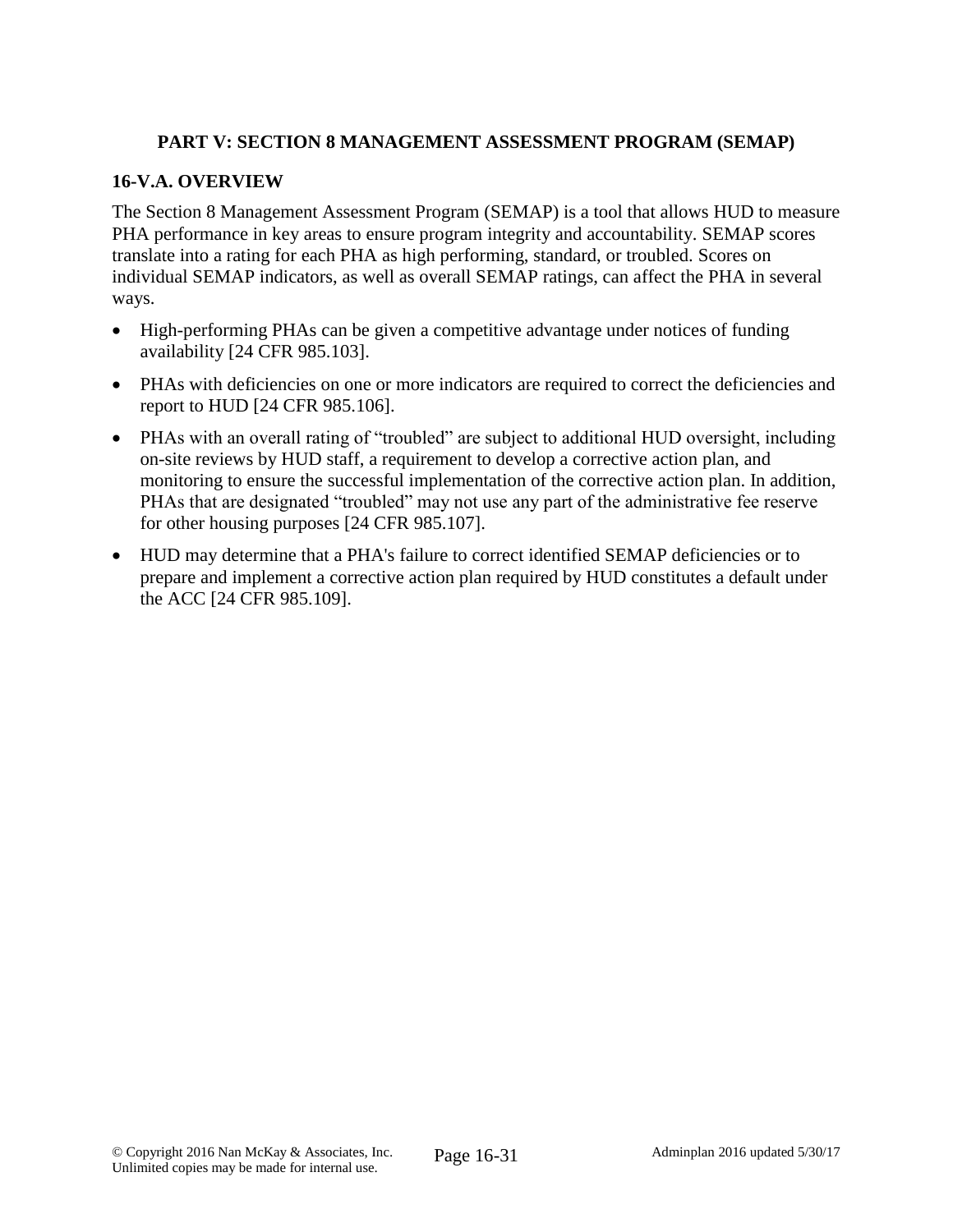# **16-V.B. SEMAP CERTIFICATION [24 CFR 985.101]**

PHAs must submit the HUD-required SEMAP certification form within 60 calendar days after the end of its fiscal year. The certification must be approved by PHA board resolution and signed by the PHA executive director. If the PHA is a unit of local government or a state, a resolution approving the certification is not required, and the certification must be executed by the Section 8 program director.

PHAs with less than 250 voucher units are only required to be assessed every other PHA fiscal year. HUD will assess such PHAs annually if the PHA elects to have its performance assessed on an annual basis; or is designated as "troubled" [24 CFR 985.105].

Failure of a PHA to submit its SEMAP certification within the required time frame will result in an overall performance rating of "troubled."

A PHA's SEMAP certification is subject to HUD verification by an on-site confirmatory review at any time.

Upon receipt of the PHA's SEMAP certification, HUD will rate the PHA's performance under each SEMAP indicator in accordance with program requirements.

## **HUD Verification Method**

Several of the SEMAP indicators are scored based on a review of a quality control sample selected for this purpose. The PHA or the Independent Auditor must select an unbiased sample that provides an adequate representation of the types of information to be assessed, in accordance with SEMAP requirements [24 CFR 985.2].

If the HUD verification method for the indicator relies on data in the Form-50058 module (formerly known as MTCS) in the PIH Information Center (PIC), and HUD determines that those data are insufficient to verify the PHA's certification on the indicator due to the PHA's failure to adequately report family data, HUD will assign a zero rating for the indicator [24 CFR 985.3].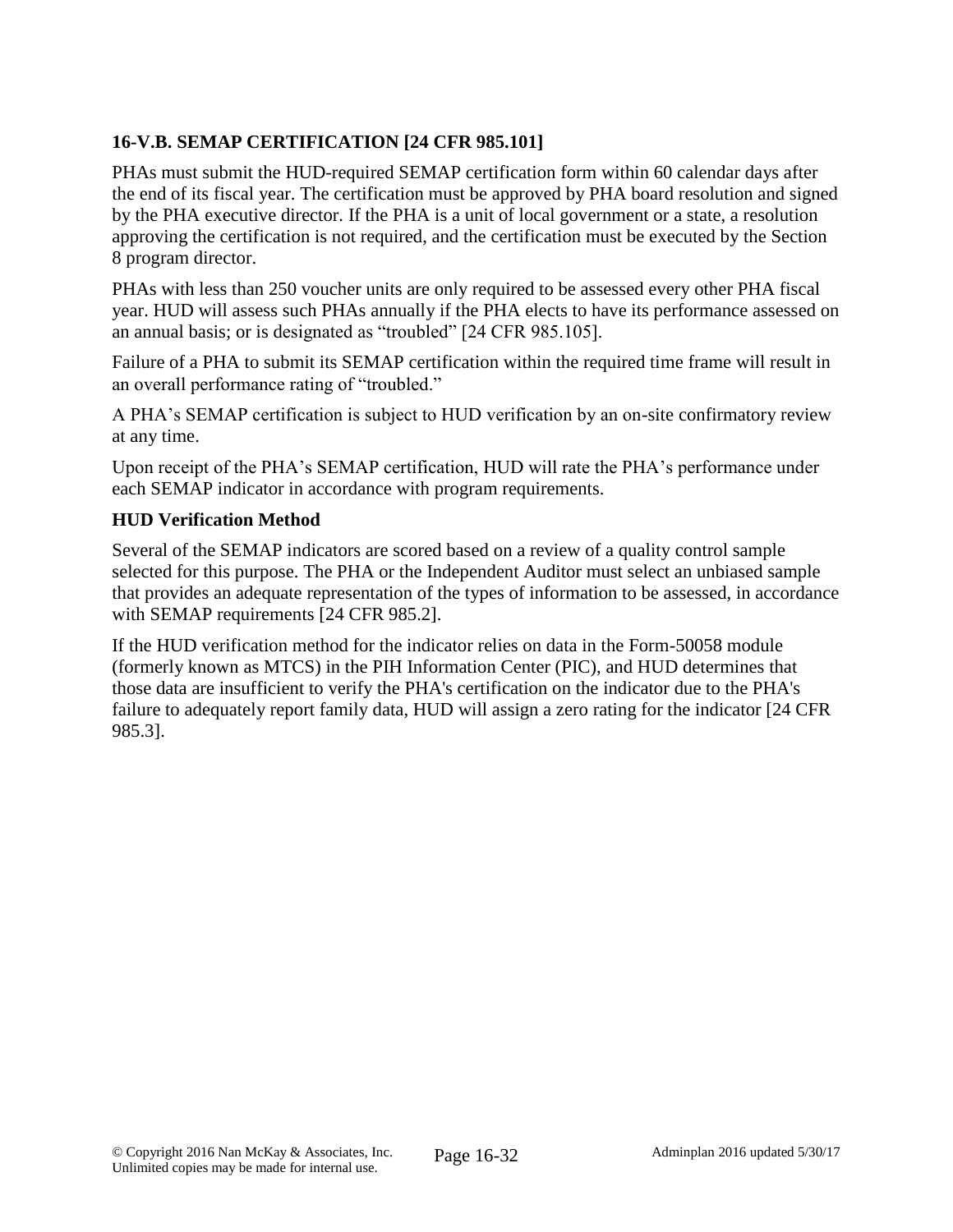# **16-V.C. SEMAP INDICATORS [24 CFR 985.3 and form HUD-52648]**

The table below lists each of the SEMAP indicators, contains a description of each indicator, and explains the basis for points awarded under each indicator.

A PHA that expends less than \$300,000 in Federal awards and whose Section 8 programs are not audited by an independent auditor, is not be rated under SEMAP indicators 1-7.

### **SEMAP Indicators**

### **Indicator 1: Selection from the waiting list Maximum Score: 15**

- This indicator shows whether the PHA has written policies in its administrative plan for selecting applicants from the waiting list and whether the PHA follows these policies when selecting applicants for admission from the waiting list.
- Points are based on the percent of families that are selected from the waiting list in accordance with the PHA's written policies, according to the PHA's quality control sample.

### **Indicator 2: Rent reasonableness Maximum Score: 20**

- This indicator shows whether the PHA has and implements a reasonable written method to determine and document for each unit leased that the rent to owner is reasonable based on current rents for comparable unassisted units
- Points are based on the percent of units for which the PHA follows its written method to determine reasonable rent and has documented its determination that the rent to owner is reasonable, according to the PHA's quality control sample.

## **Indicator 3: Determination of adjusted income Maximum Score: 20**

- This indicator measures whether the PHA verifies and correctly determines adjusted income for each assisted family, and where applicable, uses the appropriate utility allowances for the unit leased in determining the gross rent.
- Points are based on the percent of files that are calculated and verified correctly, according to the PHA's quality control sample.

## **Indicator 4: Utility allowance schedule Maximum Score: 5**

- This indicator shows whether the PHA maintains an up-to-date utility allowance schedule.
- Points are based on whether the PHA has reviewed the utility allowance schedule and adjusted it when required, according to the PHA's certification.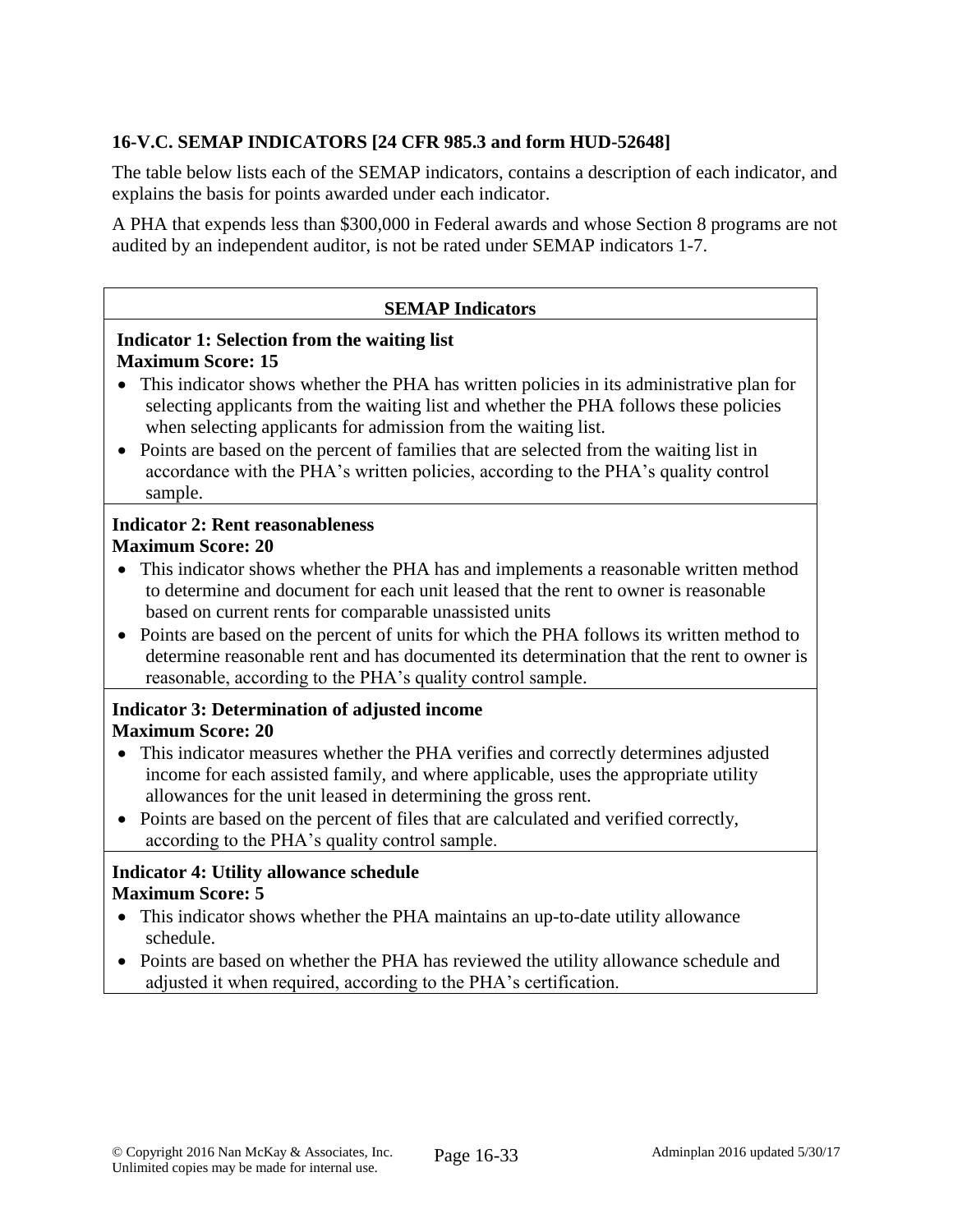## **Indicator 5: HQS quality control inspections Maximum Score: 5**

- This indicator shows whether a PHA supervisor reinspects a sample of units under contract during the PHA fiscal year, which meets the minimum sample size requirements for quality control of HQS inspections.
- Points are based on whether the required quality control reinspections were completed, according to the PHA's certification.

## **Indicator 6: HQS enforcement Maximum Score: 10**

- This indicator shows whether, following each HQS inspection of a unit under contract where the unit fails to meet HQS, any cited life-threatening deficiencies are corrected within 24 hours from the inspection and all other deficiencies are corrected within no more than 30 calendar days from the inspection or any PHA-approved extension.
- Points are based on whether the PHA corrects all HQS deficiencies in accordance with required time frames, according to the PHA's certification.

### **Indicator 7: Expanding housing opportunities Maximum Points: 5**

- Only applies to PHAs with jurisdiction in metropolitan FMR areas.
- This indicator shows whether the PHA has adopted and implemented a written policy to encourage participation by owners of units located outside areas of poverty or minority concentration; informs voucher holders of the full range of areas where they may lease units both inside and outside the PHA's jurisdiction; and supplies a list of landlords or other parties who are willing to lease units or help families find units, including units outside areas of poverty or minority concentration.
- Points are based on whether the PHA has adopted and implemented written policies in accordance with SEMAP requirements, according to the PHA's certification.

## **Indicator 8: FMR limit and payment standards Maximum Points: 5 points**

- This indicator shows whether the PHA has adopted a payment standard schedule that establishes payment standard amounts by unit size for each FMR area in the PHA's jurisdiction, that are within the basic range of 90 to 110 percent of the published FMR.
- Points are based on whether the PHA has appropriately adopted a payment standard schedule(s), according to the PHA's certification.

# **Indicator 9: Annual reexaminations Maximum Points: 10**

- This indicator shows whether the PHA completes a reexamination for each participating family at least every 12 months.
- Points are based on the percent of reexaminations that are more than 2 months overdue, according to data from PIC.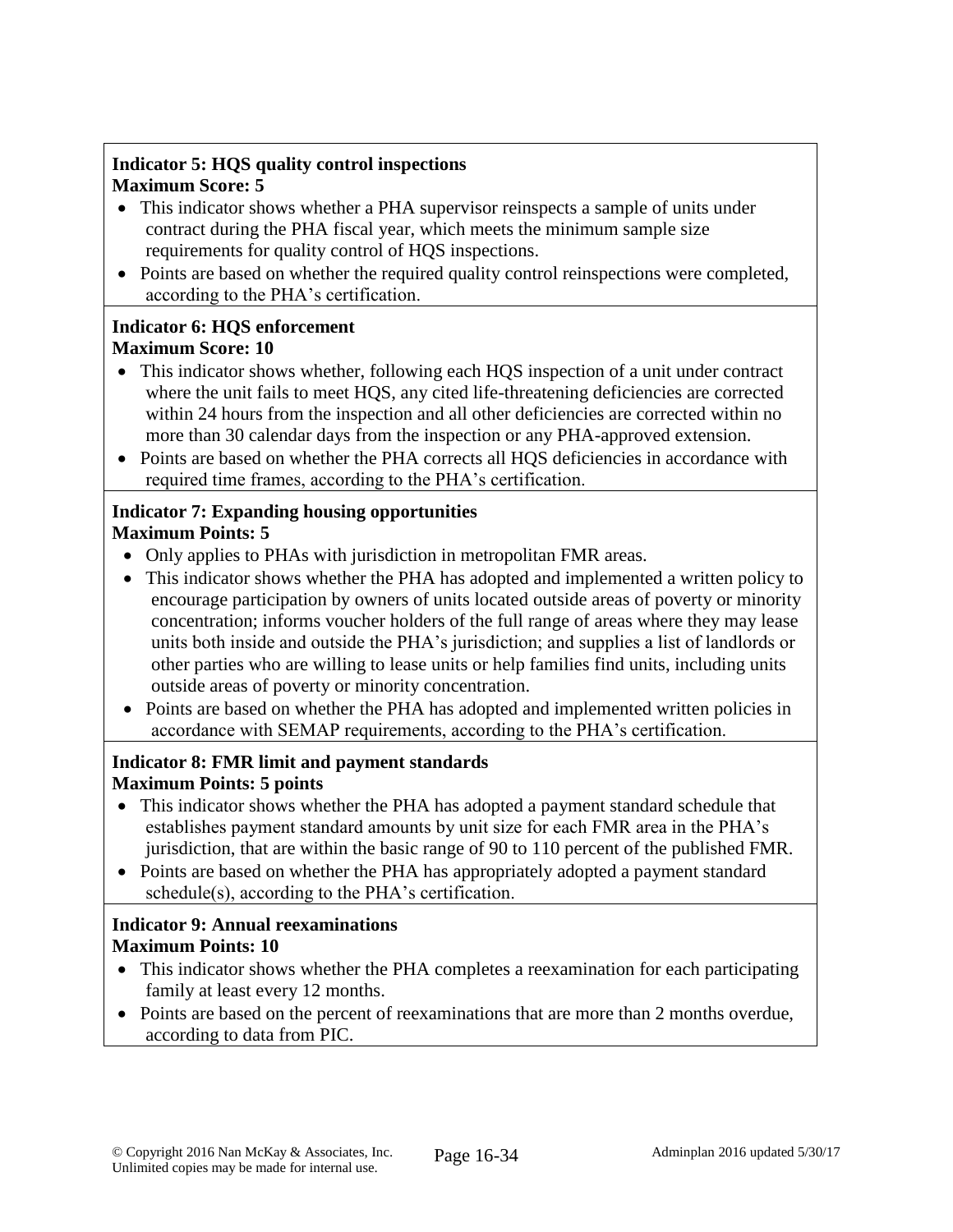## **Indicator 10: Correct tenant rent calculations Maximum Points: 5**

- This indicator shows whether the PHA correctly calculates the family's share of the rent to owner.
- Points are based on the percent of correct calculations of family share of the rent, according to data from PIC.

### **Indicator 11: Pre-contract HQS inspections Maximum Points: 5**

- This indicator shows whether newly leased units pass HQS inspection on or before the effective date of the assisted lease and HAP contract.
- Points are based on the percent of newly leased units that passed HQS inspection prior to the effective date of the lease and HAP contract, according to data from PIC.

## **Indicator 12: Annual HQS inspections Maximum Points: 10**

- This indicator shows whether the PHA inspects each unit under contract at least annually.
- Points are based on the percent of annual HQS inspections of units under contract that are more than 2 months overdue, according to data from PIC.

### **Indicator 13: Lease-up Maximum Points: 20 points**

- This indicator shows whether the PHA enters HAP contracts for at least 98 percent of the number of the PHA's baseline voucher units in the ACC for the calendar year ending on or before the PHA's fiscal year, or wheter the PHA has expended at least 98 percent of its allocated budget authority for the same calendar year. The PHA can receive 15 points if 95 to 97 percent of vouchers are leased or budget authority is utilized.
- Points are based on utilization of vouchers and HAP expenditures as reported in the voucher management system (VMS) for the most recently completed calendar year.

## **Indicator 14: Family self-sufficiency (FSS) enrollment and escrow account balances Maximum Points: 10**

- Only applies to PHAs with mandatory FSS programs.
- This indicator shows whether the PHA has enrolled families in the FSS program as required, and measures the percent of current FSS participants that have had increases in earned income which resulted in escrow account balances.
- Points are based on the percent of mandatory FSS slots that are filled and the percent of families with escrow account balances, according to data from PIC.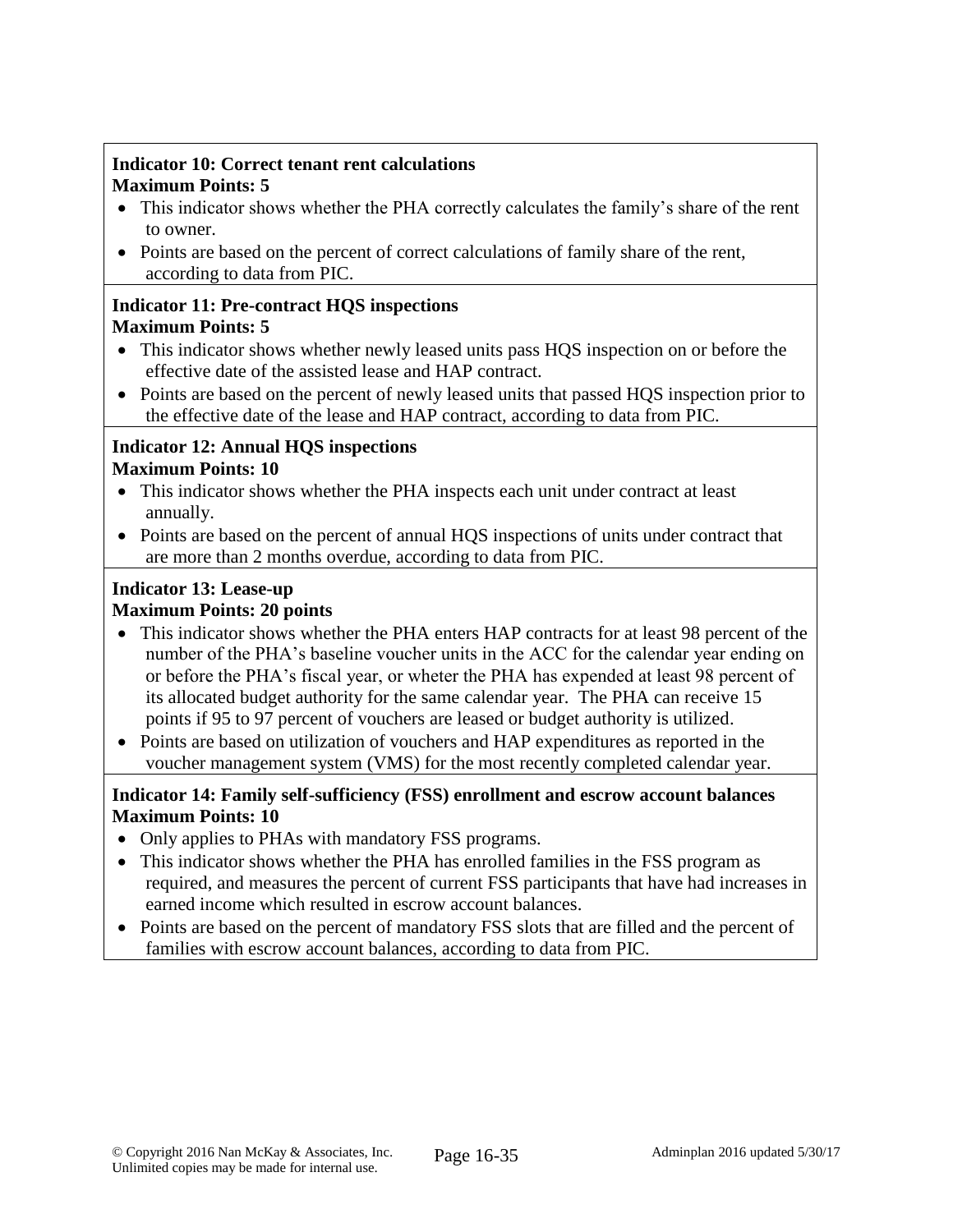## **Success Rate of Voucher Holders Maximum Points: 5**

- Only applies to PHAs that have received approval to establish success rate payment standard amounts, and isn't effective until the second full PHA fiscal year following the date of HUD approval of success rate payment standard amounts.
- This indicator shows whether voucher holders were successful in leasing units with voucher assistance.
- Points are based on the percent of families that were issued vouchers, and that became participants in the voucher program.

### **Deconcentration Bonus Indicator Maximum Points: 5**

- Submission of data for this indicator is mandatory for a PHA using one or more payment standard amount(s) that exceed(s) 100 percent of the published FMR set at the 50 percentile rent, starting with the second full PHA fiscal year following initial use of payment standard amounts based on the FMRs set at the 50<sup>th</sup> percentile.
- Additional points are available to PHAs that have jurisdiction in metropolitan FMR areas and that choose to submit the required data.
- Points are based on whether the data that is submitted meets the requirements for bonus points.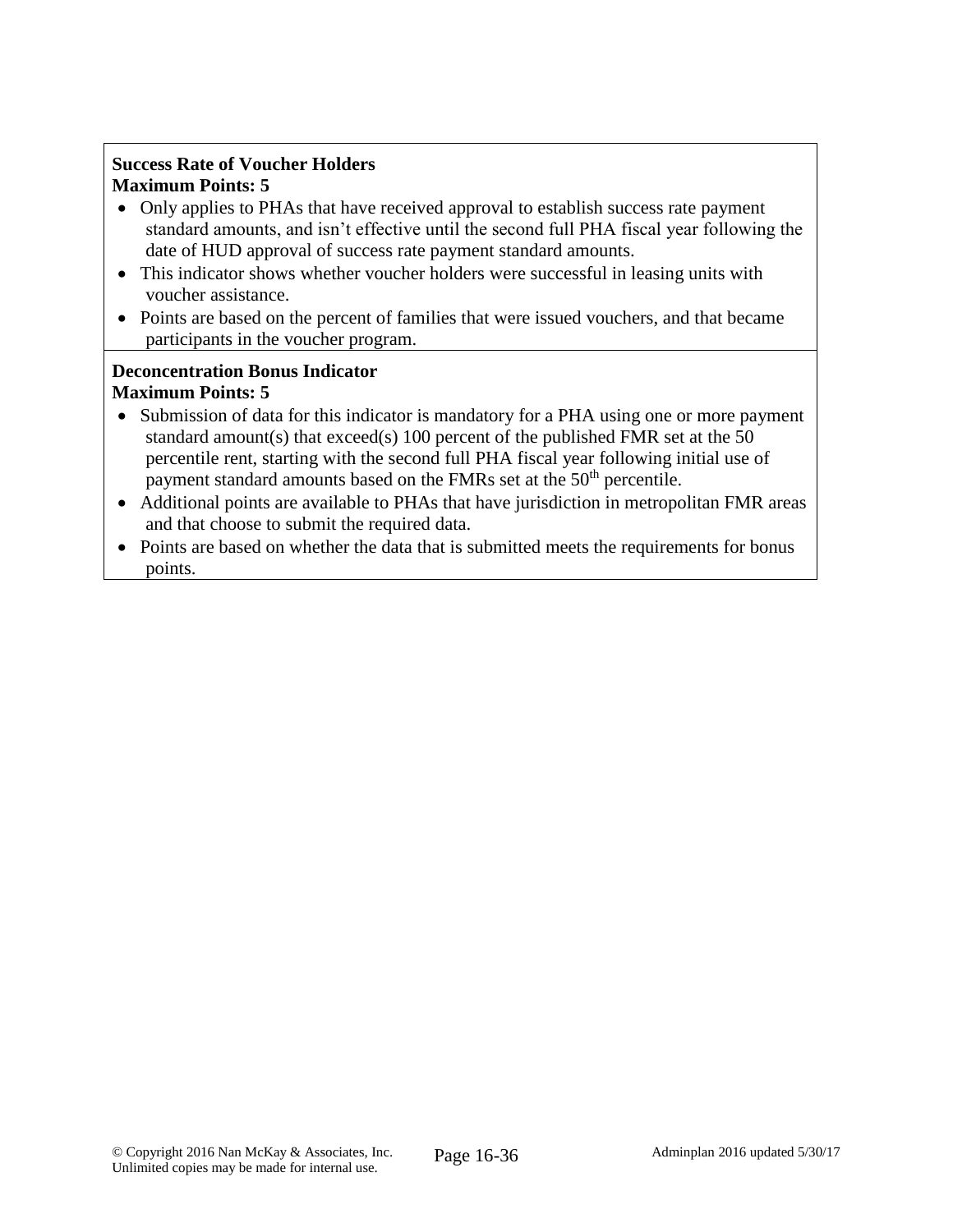## **PART VI: RECORD KEEPING**

### **16-VI.A. OVERVIEW**

The PHA must maintain complete and accurate accounts and other records for the program in accordance with HUD requirements, in a manner that permits a speedy and effective audit. All such records must be made available to HUD or the Comptroller General of the United States upon request.

In addition, the PHA must ensure that all applicant and participant files are maintained in a way that protects an individual's privacy rights.

## **16-VI.B. RECORD RETENTION [24 CFR 982.158]**

During the term of each assisted lease, and for at least three years thereafter, the PHA must keep:

- A copy of the executed lease;
- The HAP contract; and
- The application from the family.

In addition, the PHA must keep the following records for at least three years:

- Records that provide income, racial, ethnic, gender, and disability status data on program applicants and participants;
- An application from each ineligible family and notice that the applicant is not eligible;
- HUD-required reports;
- Unit inspection reports;
- Lead-based paint records as required by 24 CFR 35, Subpart B.
- Accounts and other records supporting PHA budget and financial statements for the program;
- Records to document the basis for PHA determination that rent to owner is a reasonable rent (initially and during the term of a HAP contract); and
- Other records specified by HUD.
- Notice PIH 2014-20 requires PHAs to keep records of all complaints, investigations, notices, and corrective actions related to violations of the Fair Housing Act or the equal access final rule.

If an informal hearing to establish a family's citizenship status is held, longer retention requirements apply for some types of documents. For specific requirements, see Section 16- III.D., Retention of Documents.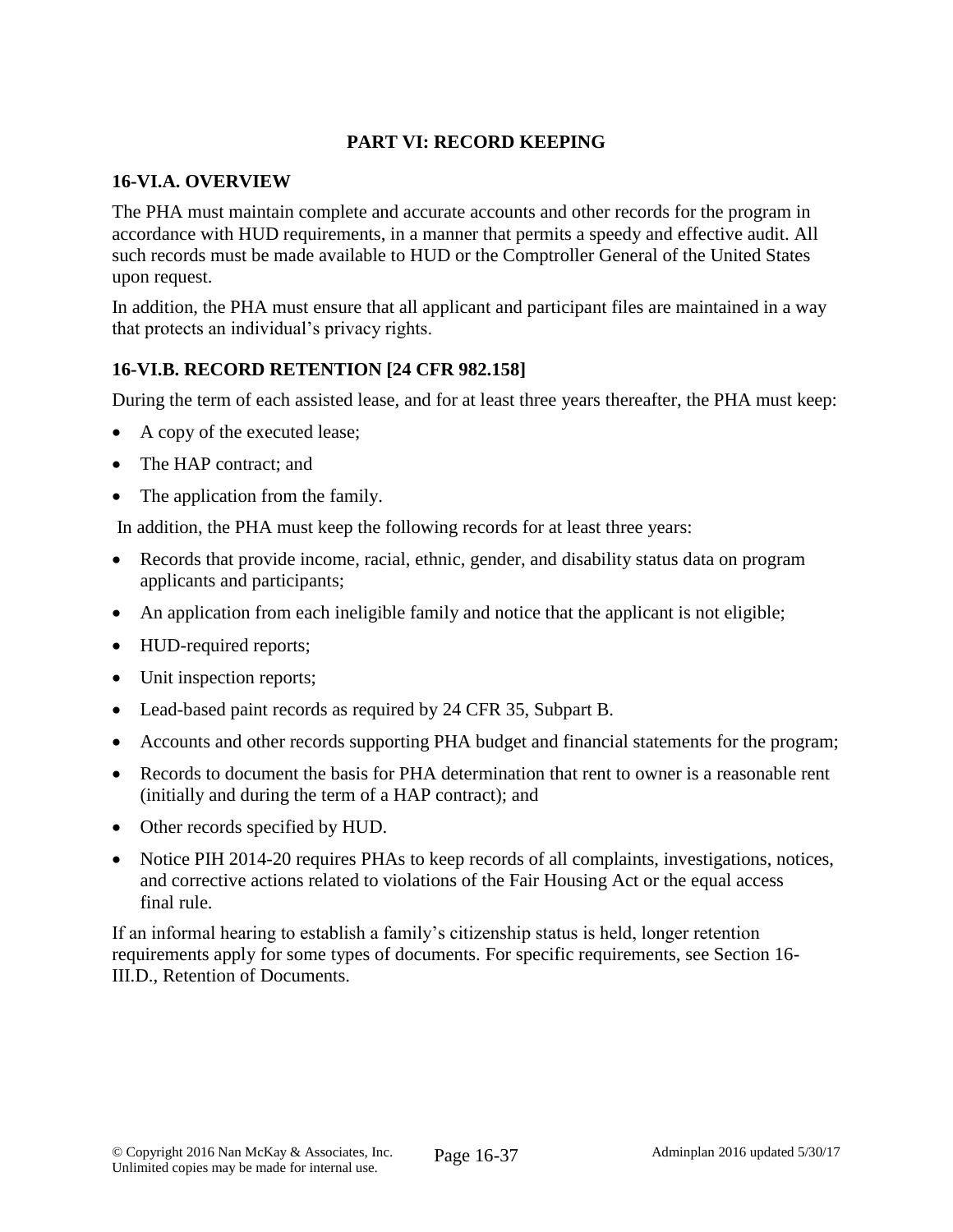## **16-VI.C. RECORDS MANAGEMENT**

PHAs must maintain applicant and participant files and information in accordance with the regulatory requirements described below.

### PHA Policy

All applicant and participant information will be kept in a secure location and access will be limited to authorized PHA staff.

PHA staff will not discuss personal family information unless there is a business reason to do so. Inappropriate discussion of family information or improper disclosure of family information by staff will result in disciplinary action.

## **Privacy Act Requirements [24 CFR 5.212 and Form-9886]**

The collection, maintenance, use, and dissemination of social security numbers (SSN), employer identification numbers (EIN), any information derived from these numbers, and income information of applicants and participants must be conducted, to the extent applicable, in compliance with the Privacy Act of 1974, and all other provisions of Federal, State, and local law.

Applicants and participants, including all adults in the household, are required to sign a consent form, HUD-9886, Authorization for Release of Information. This form incorporates the Federal Privacy Act Statement and describes how the information collected using the form may be used, and under what conditions HUD or the PHA may release the information collected.

### **Upfront Income Verification (UIV) Records**

PHAs that access UIV data through HUD's Enterprise Income Verification (EIV) system are required to adopt and follow specific security procedures to ensure that all EIV data is protected in accordance with federal laws, regardless of the media on which the data is recorded (e.g. electronic, paper). These requirements are contained in the HUD-issued document, *Enterprise Income Verification (EIV) System, Security Procedures for Upfront Income Verification data.*

### PHA Policy

Prior to utilizing HUD's EIV system, the PHA will adopt and implement EIV security procedures required by HUD.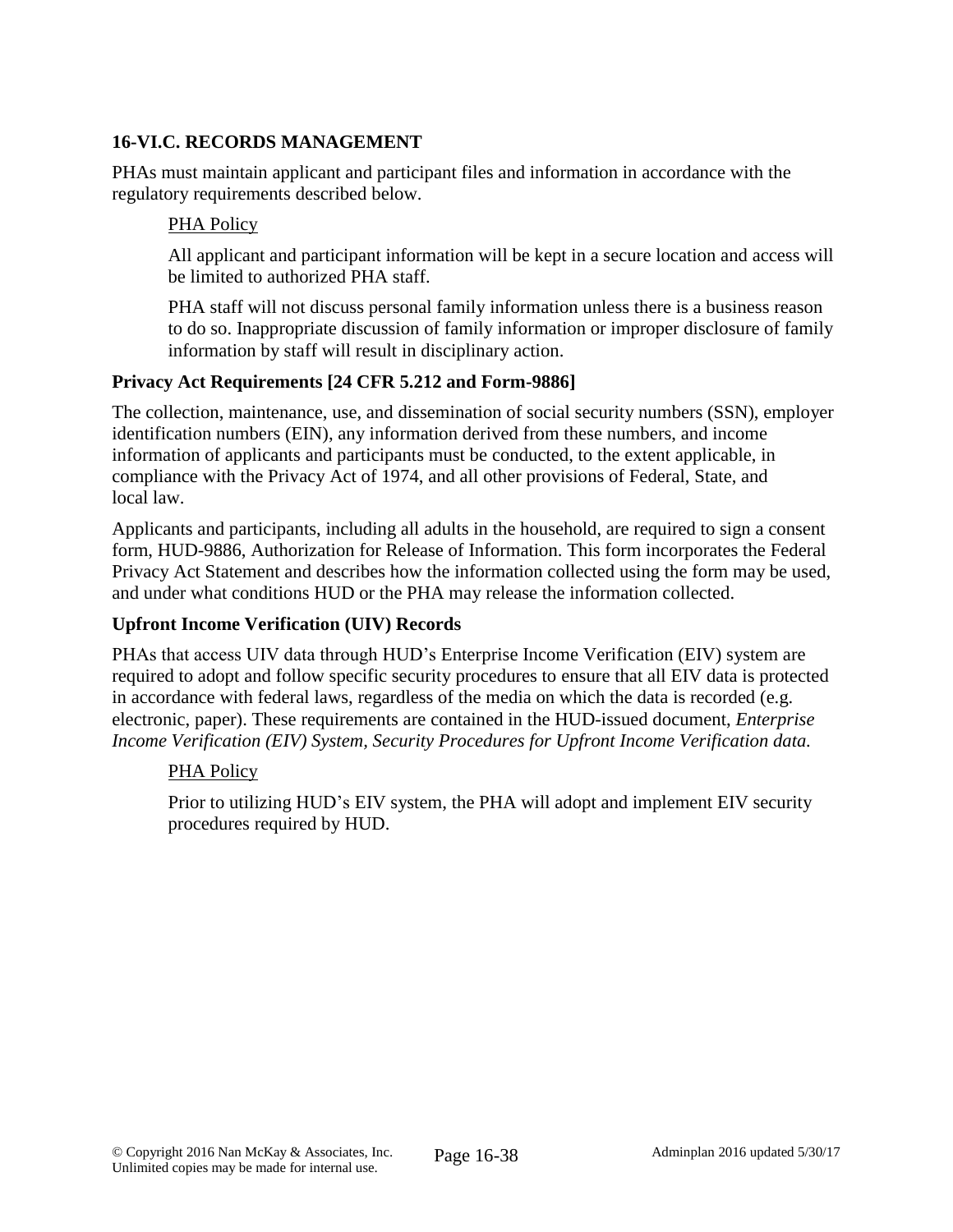## **Criminal Records**

The PHA may only disclose the criminal conviction records which the PHA receives from a law enforcement agency to officers or employees of the PHA, or to authorized representatives of the PHA who have a job-related need to have access to the information [24 CFR 5.903(e)].

The PHA must establish and implement a system of records management that ensures that any criminal record received by the PHA from a law enforcement agency is maintained confidentially, not misused or improperly disseminated, and destroyed, once the purpose for which the record was requested has been accomplished, including expiration of the period for filing a challenge to the PHA action without institution of a challenge or final disposition of any such litigation  $[24 \text{ CFR } 5.903(g)]$ .

The PHA must establish and implement a system of records management that ensures that any sex offender registration information received by the PHA from a State or local agency is maintained confidentially, not misused or improperly disseminated, and destroyed, once the purpose for which the record was requested has been accomplished, including expiration of the period for filing a challenge to the PHA action without institution of a challenge or final disposition of any such litigation. However, a record of the screening, including the type of screening and the date performed must be retained [Notice PIH 2012-28]. This requirement does not apply to information that is public information, or is obtained by a PHA other than under 24 CFR 5.905.

## **Medical/Disability Records**

PHAs are not permitted to inquire about the nature or extent of a person's disability. The PHA may not inquire about a person's diagnosis or details of treatment for a disability or medical condition. If the PHA receives a verification document that provides such information, the PHA should not place this information in the tenant file. The PHA should destroy the document.

## **Documentation of Domestic Violence, Dating Violence, Sexual Assault, or Stalking**

For requirements and PHA policies related to management of documentation obtained from victims of domestic violence, dating violence, sexual assault, or stalking, see section 16-IX.E.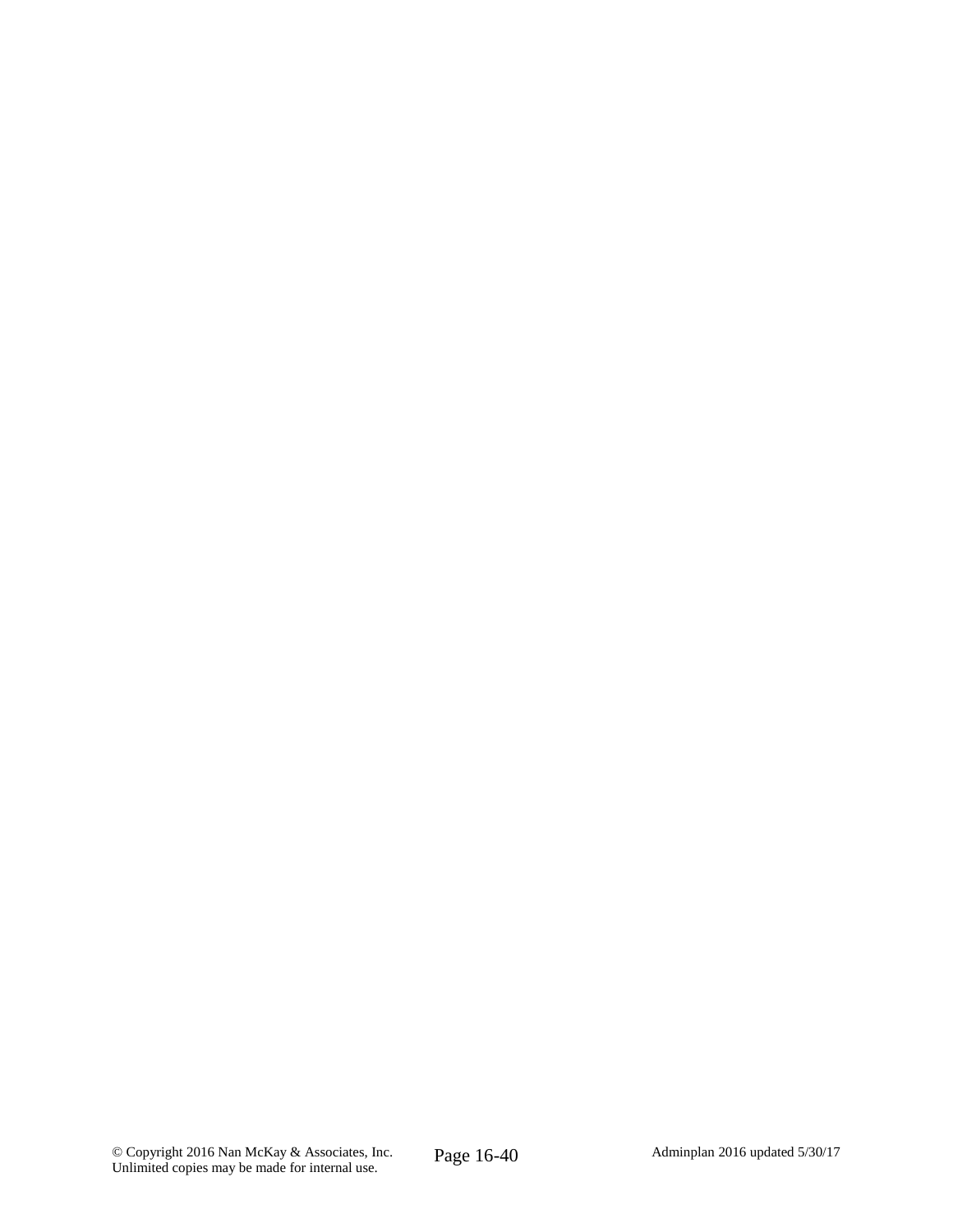## **PART VII: REPORTING AND RECORD KEEPING FOR CHILDREN WITH ENVIRONMENTAL INTERVENTION BLOOD LEAD LEVEL**

## **16-VII.A. OVERVIEW**

The PHA has certain responsibilities relative to children with environmental intervention blood lead levels that are receiving HCV assistance. The notification, verification, and hazard reduction requirements are discussed in Chapter 8. This part deals with the reporting requirements, and data collection and record keeping responsibilities that the PHA is subject to.

## **16-VII.B. REPORTING REQUIREMENT [24 CFR 35.1225(e)]**

The PHA must report the name and address of a child identified as having an environmental intervention blood lead level to the public health department within 5 business days of being so notified by any other medical health care professional.

## PHA Policy

The PHA will provide the public health department written notice of the name and address of any child identified as having an environmental intervention blood lead level.

# **16-VII.C. DATA COLLECTION AND RECORD KEEPING [24 CFR 35.1225(f)]**

At least quarterly, the PHA must attempt to obtain from the public health department(s) with a similar area of jurisdiction, the names and/or addresses of children less than 6 years old with an identified environmental intervention blood lead level.

If the PHA obtains names and addresses of environmental intervention blood lead level children from the public health department(s), the PHA must match this information with the names and addresses of families receiving HCV assistance, unless the public health department performs such a procedure. If a match occurs, the PHA must carry out the notification, verification, and hazard reduction requirements discussed in Chapter 8, and the reporting requirement discussed above.

At least quarterly, the PHA must also report an updated list of the addresses of units receiving assistance under the HCV program to the same public health department(s), unless the public health department(s) states that it does not wish to receive such a report.

## PHA Policy

The public health department(s) has stated they **do not** wish to receive a report of an updated list of the addresses of units receiving assistance under the HCV program, on a quarterly basis. Therefore, the PHA is not providing such a report.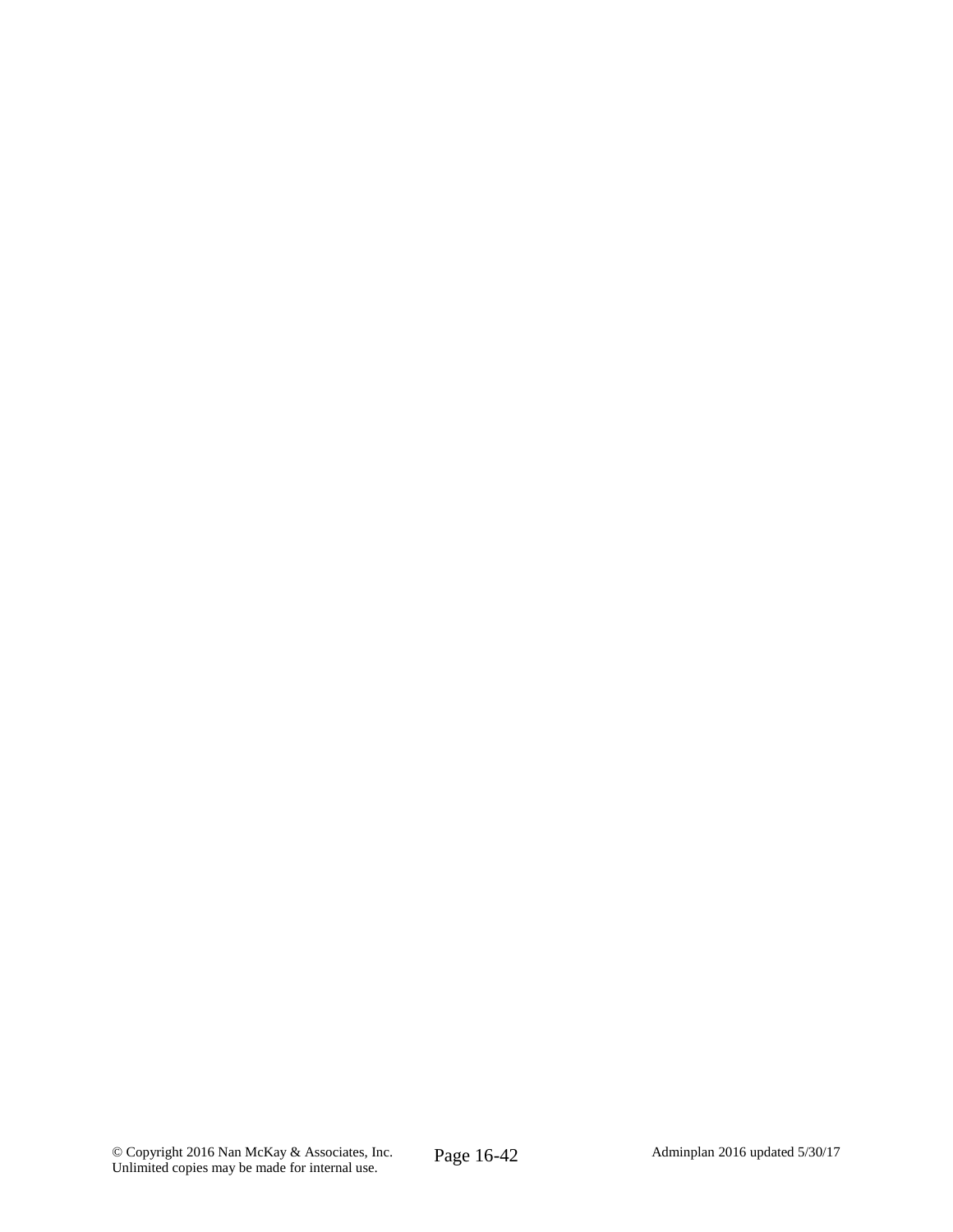## **PART VIII: DETERMINATION OF INSUFFICIENT FUNDING**

### **16-VIII.A. OVERVIEW**

The HCV regulations allow PHAs to deny families permission to move and to terminate Housing Assistance Payments (HAP) contracts if funding under the consolidated ACC is insufficient to support continued assistance [24 CFR 982.354(e)(1) and 982.454]. If a PHA denies a family a portability move based on insufficient funding, the PHA is required to notify the local HUD office within 10 business days [24 CFR 982.354]. Insufficient funding may also impact the PHA's ability to issue vouchers to families on the waiting list. This part discusses the methodology the PHA will use to determine whether or not the PHA has sufficient funding to issue vouchers, approve moves, and to continue subsidizing all families currently under a HAP contract.

## **16-VIII.B. METHODOLOGY**

### PHA Policy

The PHA will determine whether there is adequate funding to issue vouchers, approve moves to higher cost units and areas, and continue subsidizing all current participants by comparing the PHA's annual budget authority to the annual total HAP needs on a monthly basis. The total HAP needs for the calendar year will be projected by establishing the actual HAP costs year to date. To that figure, the PHA will add anticipated HAP expenditures for the remainder of the calendar year. Projected HAP expenditures will be calculated by multiplying the projected number of units leased per remaining months by the most current month's average HAP. The projected number of units leased per month will take into account the average monthly turnover of participant families. If the total annual HAP needs equal or exceed the annual budget authority, or if the PHA cannot support the cost of the proposed subsidy commitment (voucher issuance or move) based on the funding analysis, the PHA will be considered to have insufficient funding.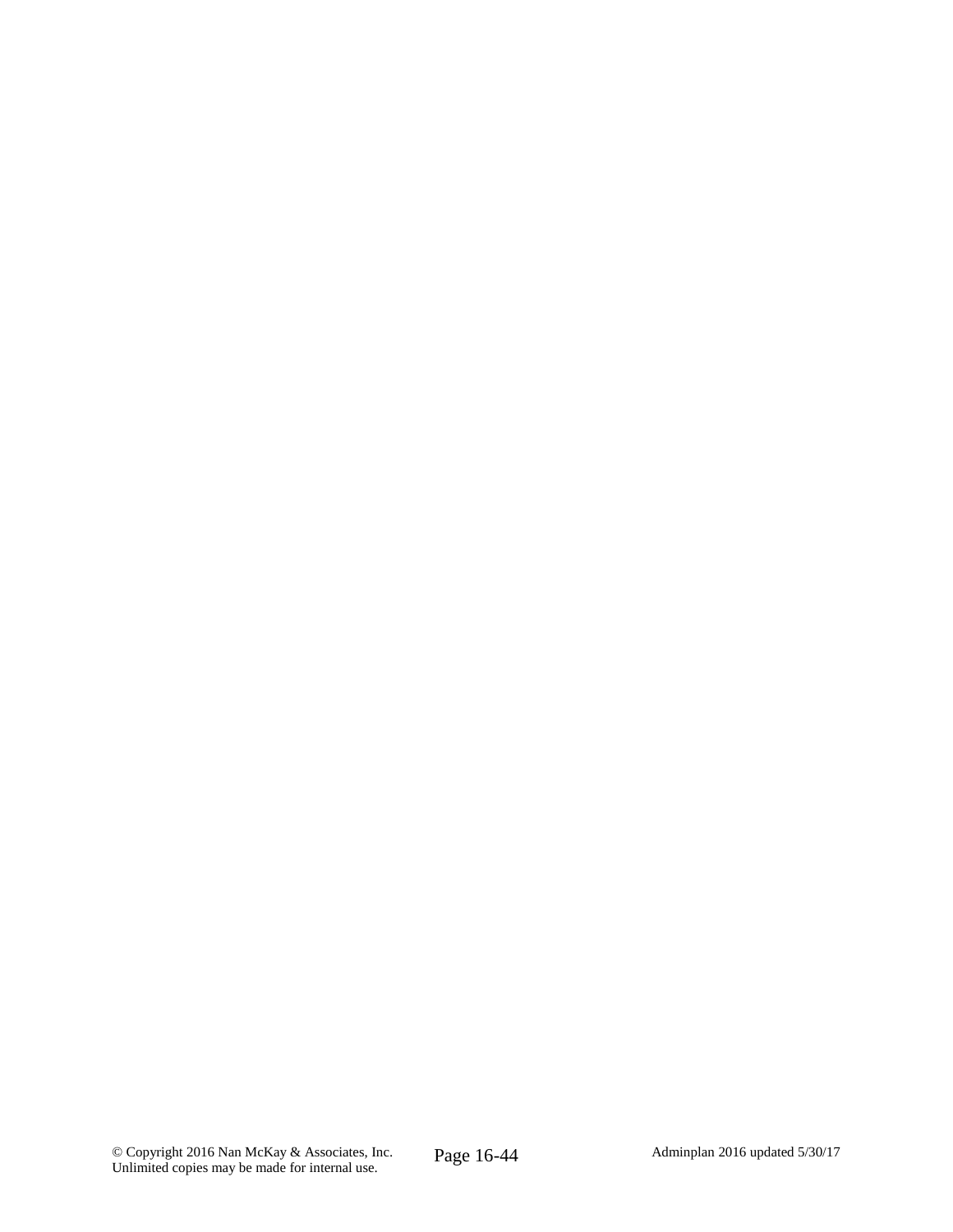## **PART IX: VIOLENCE AGAINST WOMEN ACT (VAWA): NOTIFICATION, DOCUMENTATION, CONFIDENTIALITY**

## **16-IX.A. OVERVIEW**

The Violence against Women Act of 2013 (VAWA) provides special protections for victims of domestic violence, dating violence, sexual assault and stalking who are applying for or receiving assistance under the housing choice voucher (HCV) program. If your state or local laws provide greater protection for such victims, those laws apply in conjunction with VAWA.

In addition to definitions of key terms used in VAWA, this part contains general VAWA requirements and PHA policies in three areas: notification, documentation, and confidentiality. Specific VAWA requirements and PHA policies are located primarily in the following sections: 3-I.C, "Family Breakup and Remaining Member of Tenant Family"; 3-III.G, "Prohibition against Denial of Assistance to Victims of Domestic Violence, Dating Violence, and Stalking"; 10-I.A, "Allowable Moves"; 10-I.B, "Restrictions on Moves"; 12-II.E, "Terminations Related to Domestic Violence, Dating Violence, or Stalking"; and 12-II.F, "Termination Notice."

## **16-IX.B. DEFINITIONS [24 CFR 5.2003, 42 USC 13925]**

As used in VAWA:

- The term *bifurcate* means, with respect to a public housing or Section 8 lease, to divide a lease as a matter of law such that certain tenants can be evicted or removed while the remaining family members' lease and occupancy rights are allowed to remain intact.
- The term *dating violence* means violence committed by a person who is or has been in a social relationship of a romantic or intimate nature with the victim; and where the existence of such a relationship shall be determined based on a consideration of the following factors:
	- The length of the relationship
	- The type of relationship
	- The frequency of interaction between the persons involved in the relationship
- The term *domestic violence* includes felony or misdemeanor crimes of violence committed by a current or former spouse or intimate partner of the victim, by a person with whom the victim shares a child in common, by a person who is cohabitating with or has cohabitated with the victim as a spouse or intimate partner, by a person similarly situated to a spouse of the victim under the domestic or family violence laws of the jurisdiction receiving grant monies, or by any other person against an adult or youth victim who is protected from that person's acts under the domestic or family violence laws of the jurisdiction.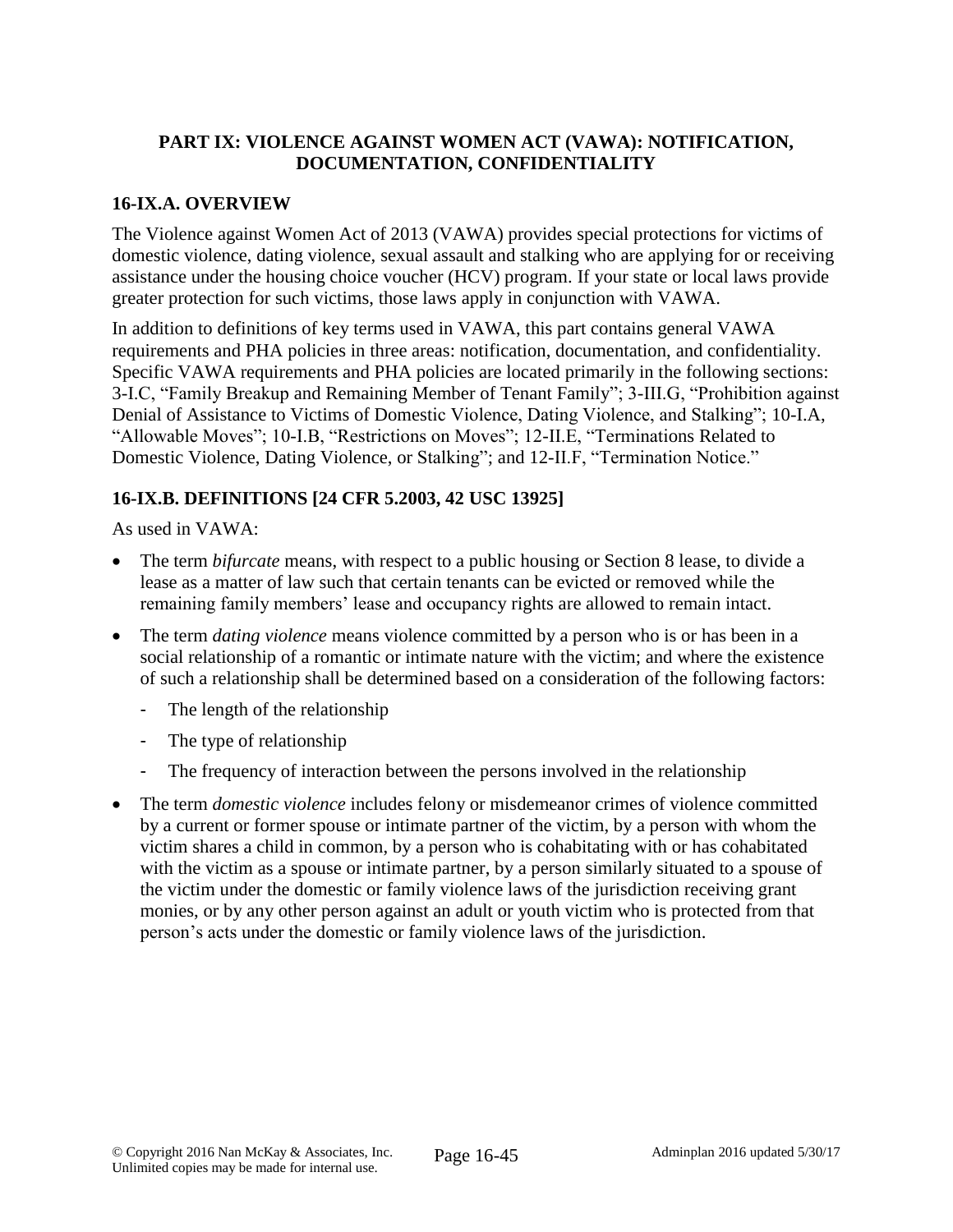- The term *affiliated individual* means, with respect to a person:
	- A spouse, parent, brother or sister, or child of that individual, or an individual to whom that individual stands in the position or place of a parent; or
	- Any other individual, tenant, or lawful occupant living in the household of the victim of domestic violence, dating violence, sexual assault, or stalking.
- The term *sexual assault* means:
	- Any nonconsensual sexual act proscribed by federal, tribal, or state law, including when the victim lacks the capacity to consent
- The term *stalking* means:
	- To engage in a course of conduct directed at a specific person that would cause a reasonable person to fear for his or her safety or the safety of others, or suffer substantial emotional distress.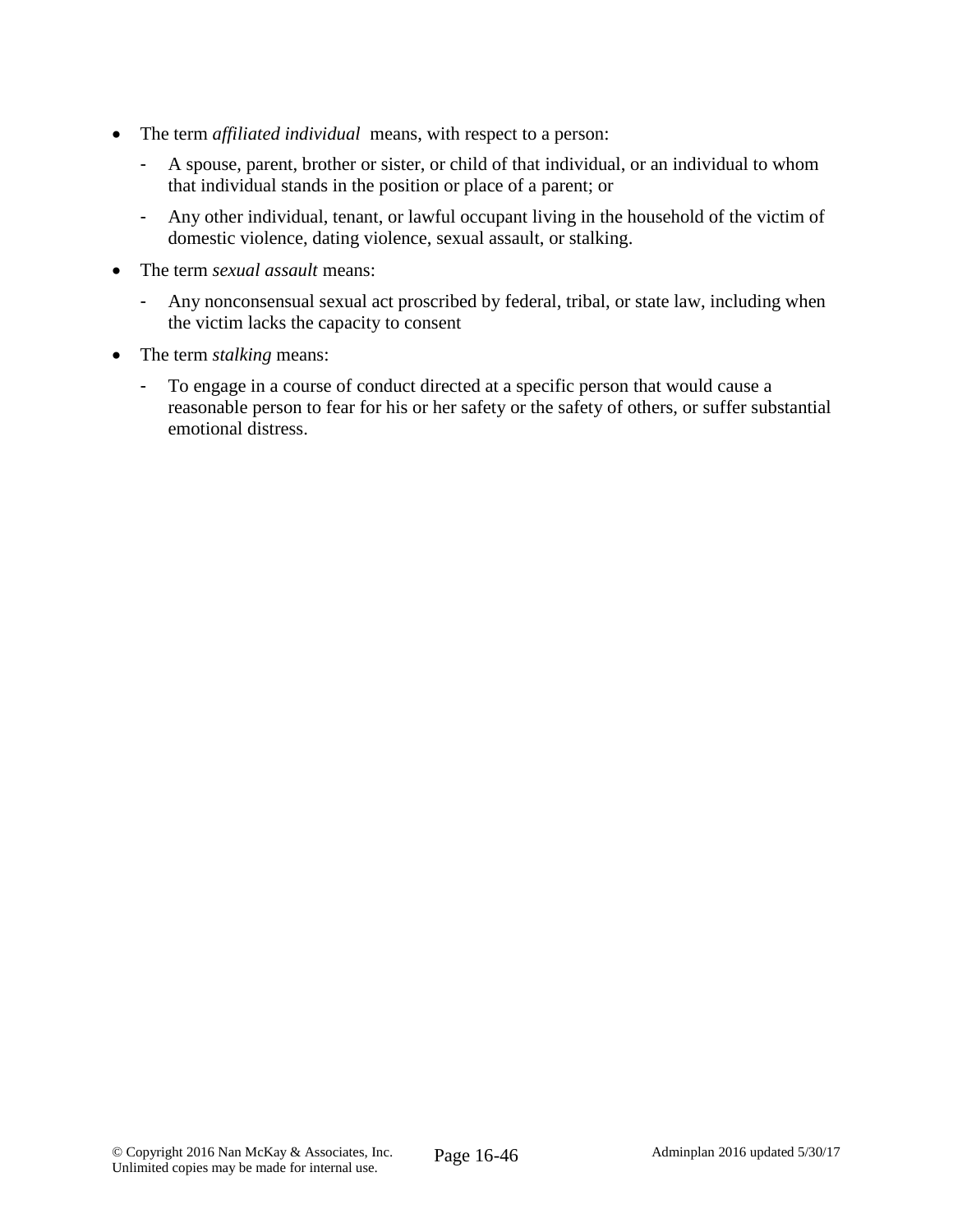## **16-IX.C. NOTIFICATION [24 CFR 5.2005(a)]**

### **Notification to Public**

The PHA adopts the following policy to help ensure that all actual and potential beneficiaries of its HCV program are aware of their rights under VAWA.

### PHA Policy

The PHA will post the following information regarding VAWA in its offices and on its website. It will also make the information readily available to anyone who requests it.

A notice of occupancy rights under VAWA to housing choice voucher program applicants and participants who are or have been victims of domestic violence, dating violence, sexual assault, or stalking.

A copy of form HUD-5382, Certification of Domestic Violence, Dating Violence, Sexual Assault, or Stalking and Alternate Documentation (see Exhibit 16-2)

A copy of the PHA's emergency transfer plan (Exhibit 16-3)

A copy of HUD's Emergency Transfer Request for Certain Victims of Domestic Violence, Dating Violence, Sexual Assault, or Stalking, Form HUD-5383 (Exhibit 16-4)

The National Domestic Violence Hot Line: 1-800-799-SAFE (7233) or 1-800-787-3224 (TTY) (included in Exhibits 16-1 and 16-2)

Contact information for local victim advocacy groups or service providers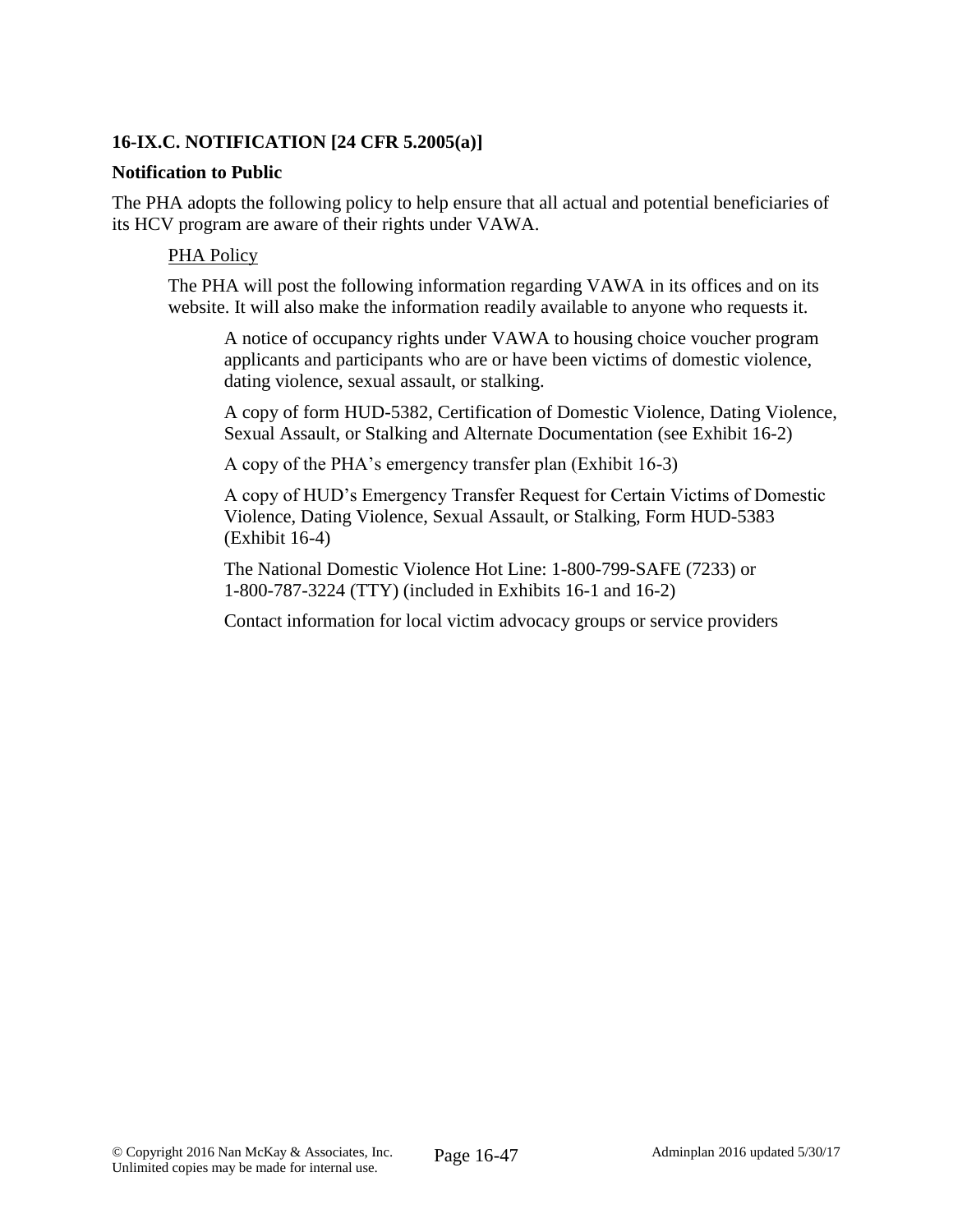## **Notification to Program Applicants and Participants [24 CFR 5.2005(a)(1)]**

PHAs are required to inform program applicants and participants of their rights under VAWA, including their right to confidentiality and the limits thereof, when they are denied assistance, when they are admitted to the program, and when they are notified of an eviction or termination of housing benefits.

### PHA Policy

The PHA will provide all participants with information about VAWA at the time of admission (see section 5-I.B) and at annual reexamination. The PHA will also include information about VAWA in notices of termination of assistance, as provided in section 12-II.F. The PHA will also include information about VAWA in all notices of denial of assistance (see section 3-III.G).

The VAWA information provided to applicants and participants will consist of the notices in Exhibits 16-1 and 16-2.

### **Notification to Owners and Managers**

While PHAs are no longer required by regulation to notify owners and managers participating in the HCV program of their rights and obligations under VAWA, the PHA may still choose to inform them.

### PHA Policy

The PHA will provide owners and managers with information about their rights and obligations under VAWA when they begin their participation in the HCV program.

The VAWA information provided to owners will consist of the notice in Exhibit 16-5 and a copy of form HUD-5382, Certification of Domestic Violence, Dating Violence, and Stalking and Alternate Documentation.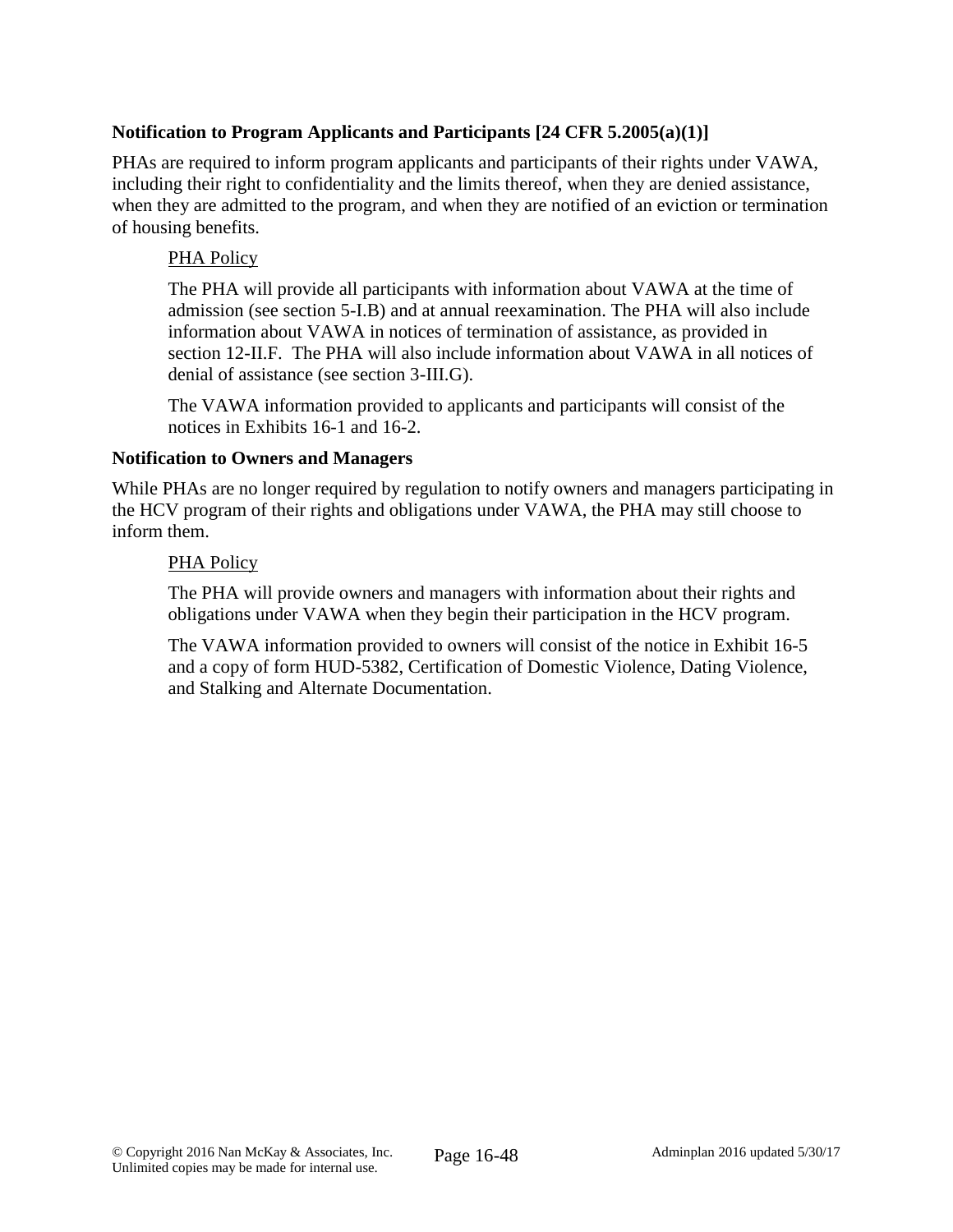# **16-IX.D. DOCUMENTATION [24 CFR 5.2007]**

A PHA presented with a claim for initial or continued assistance based on status as a victim of domestic violence, dating violence, sexual assault, stalking, or criminal activity related to any of these forms of abuse may—but is not required to—request that the individual making the claim document the abuse. Any request for documentation must be in writing, and the individual must be allowed at least 14 business days after receipt of the request to submit the documentation. The PHA may extend this time period at its discretion. [24 CFR 5.2007(a)]

The individual may satisfy the PHA's request by providing any one of the following three forms of documentation [24 CFR 5.2007(b)]:

- (1) A completed and signed HUD-approved certification form (HUD-5382, Certification of Domestic Violence, Dating Violence, Sexual Assault, or Stalking), which must include the name of the perpetrator only if the name of the perpetrator is safe to provide and is known to the victim
- (2) A federal, state, tribal, territorial, or local police report or court record, or an administrative record
- (3) Documentation signed by a person who has assisted the victim in addressing domestic violence, dating violence, sexual assault or stalking, or the effects of such abuse. This person may be an employee, agent, or volunteer of a victim service provider; an attorney; a mental health professional; or a medical professional. The person signing the documentation must attest under penalty of perjury to the person's belief that the incidents in question are bona fide incidents of abuse. The victim must also sign the documentation.

The PHA may not require third-party documentation (forms 2 and 3) in addition to certification (form 1), except as specified below under "Conflicting Documentation," nor may it require certification in addition to third-party documentation [VAWA final rule].

## PHA Policy

Any request for documentation of domestic violence, dating violence, sexual assault or stalking will be in writing, will specify a deadline of 14 business days following receipt of the request, will describe the three forms of acceptable documentation, will provide explicit instructions on where and to whom the documentation must be submitted, and will state the consequences for failure to submit the documentation or request an extension in writing by the deadline.

The PHA may, in its discretion, extend the deadline for 10 business days. Any extension granted by the PHA will be in writing.

## **Conflicting Documentation [24 CFR 5.2007(e)]**

In cases where the PHA receives conflicting certification documents from two or more members of a household, each claiming to be a victim and naming one or more of the other petitioning household members as the perpetrator, the PHA may determine which is the true victim by requiring each to provide acceptable third-party documentation, as described above (forms 2 and 3) within 30 calendar days of the date of the request for third-party documentation. The PHA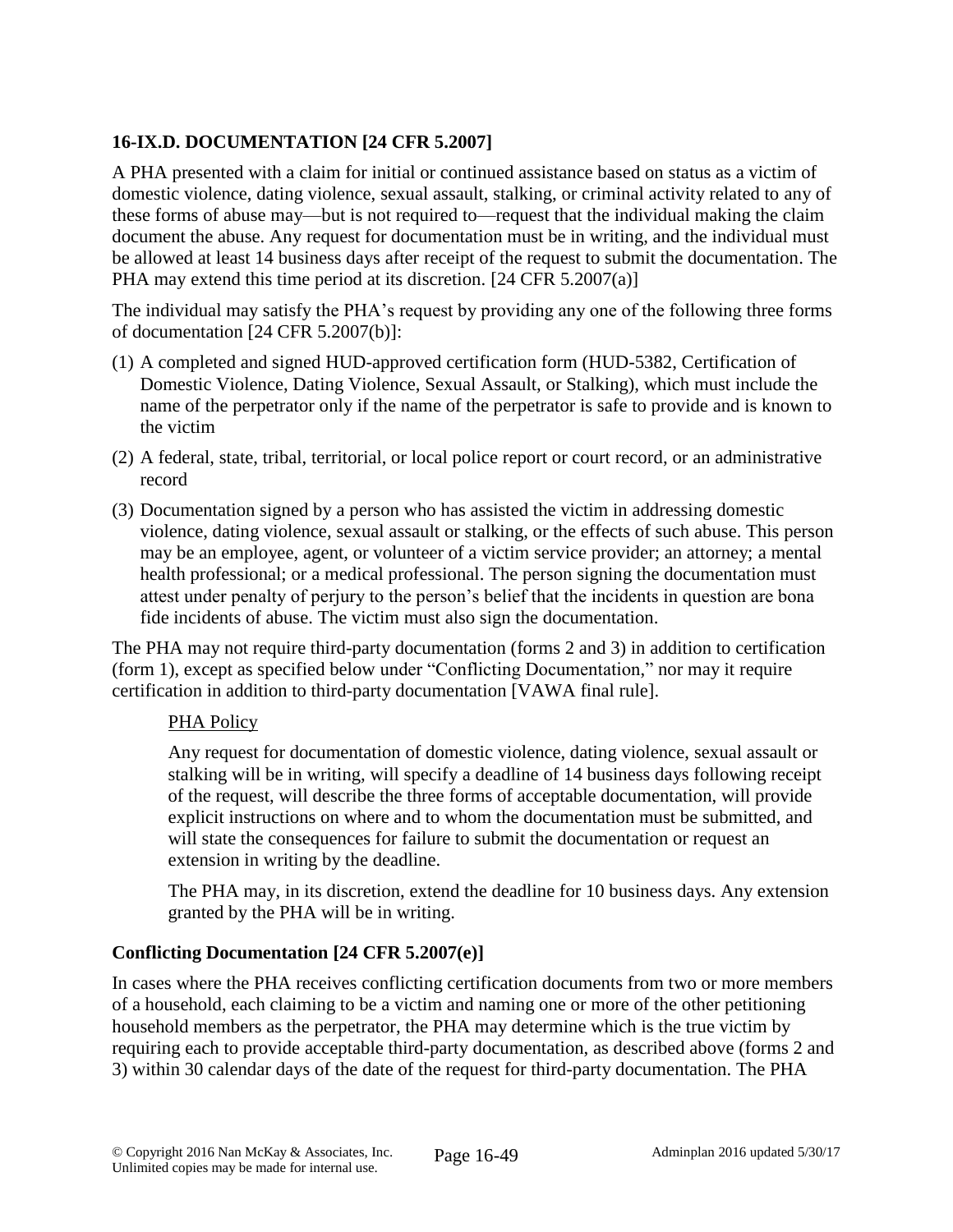must honor any court orders issued to protect the victim or to address the distribution of property.

## PHA Policy

If presented with conflicting certification documents (two or more forms HUD-5382) from members of the same household, the PHA will attempt to determine which is the true victim by requiring each of them to provide third-party documentation in accordance with 24 CFR 5.2007(e) and by following any HUD guidance on how such determinations should be made. The family will have 30 calendar days from the date of request by the PHA to provide this documentation.

## **Discretion to Require No Formal Documentation [24 CFR 5.2007(d)]**

The PHA has the discretion to provide benefits to an individual based solely on the individual's statement or other corroborating evidence—i.e., without requiring formal documentation of abuse in accordance with 24 CFR 5.2007(b).

# PHA Policy

If the PHA accepts an individual's statement or other corroborating evidence of domestic violence, dating violence, sexual assault or stalking, the PHA will document acceptance of the statement or evidence in the individual's file.

# **Failure to Provide Documentation [24 CFR 5.2007(c)]**

In order to deny relief for protection under VAWA, a PHA must provide the individual requesting relief with a written request for documentation of abuse. If the individual fails to provide the documentation within 14 business days from the date of receipt, or such longer time as the PHA may allow, the PHA may deny relief for protection under VAWA.

# **16-IX.E. CONFIDENTIALITY [24 CFR 5.2007(b)(4)]**

All information provided to the PHA regarding domestic violence, dating violence, sexual assault or stalking, including the fact that an individual is a victim of such violence or stalking, must be retained in confidence. This means that the PHA (1) may not enter the information into any shared database, (2) may not allow employees or others to access the information unless they are explicitly authorized to do so and have a need to know the information for purposes of their work, and (3) may not provide the information to any other entity or individual, except to the extent that the disclosure is (a) requested or consented to by the individual in writing, (b) required for use in an eviction proceeding, or (c) otherwise required by applicable law.

## PHA Policy

If disclosure is required for use in an eviction proceeding or is otherwise required by applicable law, the PHA will inform the victim before disclosure occurs so that safety risks can be identified and addressed.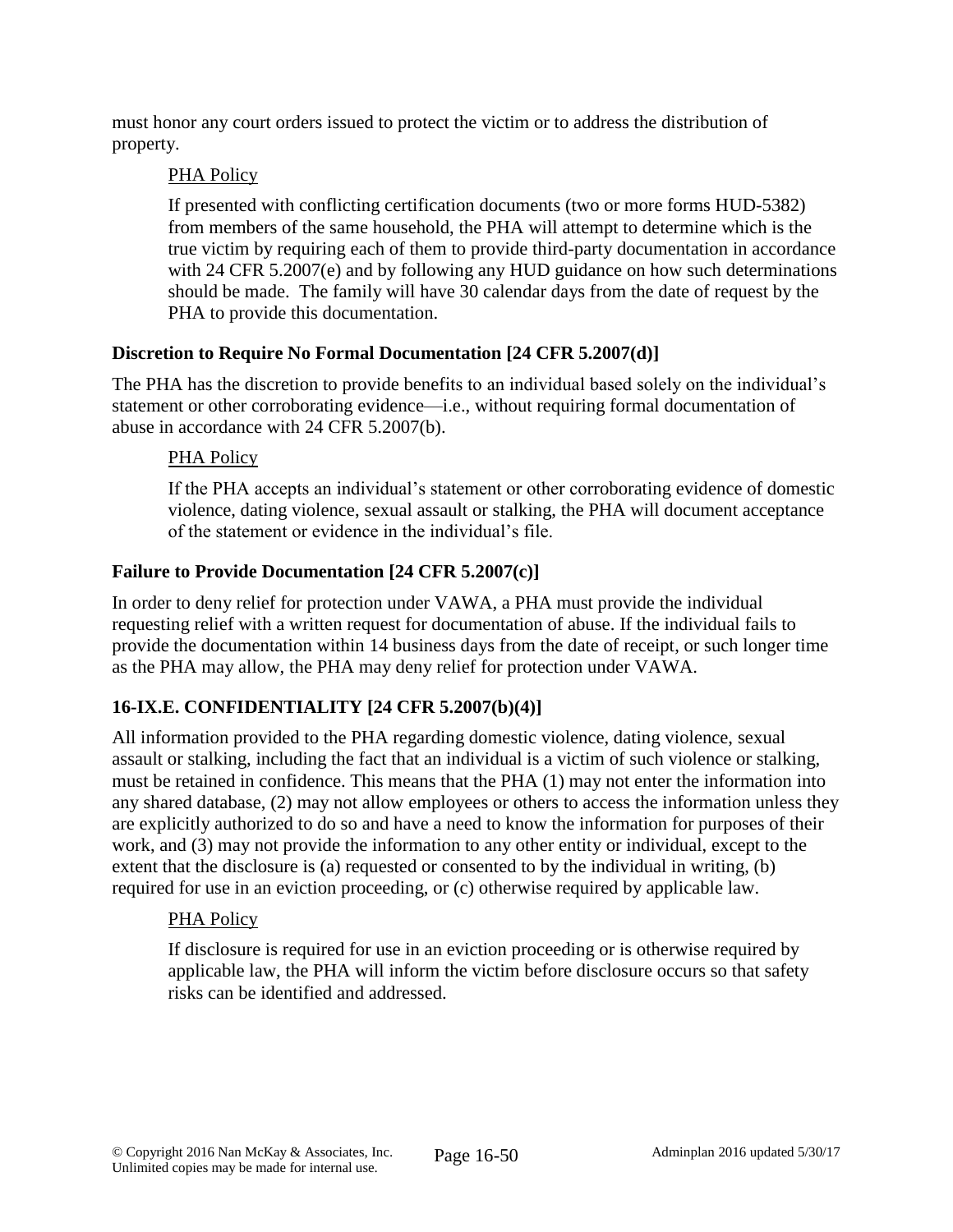## **EXHIBIT 16-1: SAMPLE NOTICE OF OCCUPANCY RIGHTS UNDER THE VIOLENCE AGAINST WOMEN ACT, FORM HUD-5380**

## **Klamath Housing Authority**

### **Notice of Occupancy Rights under the Violence Against Women Act**

### **To all Tenants and Applicants**

The violence Against Women Act (VAWA) provides protections for victims of domestic violence, dating violence, sexual assault, or stalking. VAWA protections are not only available to women, but are available equally to all individuals regardless of sex, gender identity, or sexual orientation.\* The U.S. Department of Housing and Urban Development (HUD) is the Federal agency that oversees that Klamath Housing Authority is in compliance with VAWA. This notice explains your rights under VAWA. A HUD-approved certification form is attached to this notice. You can fill out this form to show that you are or have been a victim of domestic violence, dating violence, sexual assault, or stalking, and that you wish to use your rights under VAWA.

### **Protections for Applicants**

If you are otherwise qualify for assistance under the Housing Choice Voucher Program, you cannot be denied admission or denied assistance because you are or have been a victim of domestic violence, dating violence, sexual assault, or stalking.

### **Protections for Tenants**

If you are receiving assistance under the Housing Choice Voucher Program, you may not be denied assistance, terminated from participation, or be evicted from your rental housing because you are or have been a victim of domestic violence, dating violence, sexual assault, or stalking.

Also, if you or an affiliated individual of your is or has been the victim of domestic violence, dating violence, sexual assault, or stalking by a member of your household or any guest, you may not be denied rental assistance or occupancy rights under the Housing Choice Voucher Program solely on the basis of criminal activity directly relating to that domestic violence, dating violence, sexual assault, or stalking.

Affiliated individual means your spouse, parent, brother, sister, or child, or a person to whom you stand in the place of a parent or guardian (for example, the affiliated individual is in your care, custody, or control); or any individual, tenant, or lawful occupant living in your household.

## **Removing the Abuser or Perpetrator from the Household**

Klamath Housing Authority (KHA) may divide (bifurcate) your lease in order to evict the individual or terminate the assistance of the individual who has engaged in criminal activity (the abuser or perpetrator) directly relating to domestic violence, dating violence, sexual assault, or stalking

If KHA chooses to remove the abuser or perpetrator, KHA may not take away the rights of eligible tenants to the unit or otherwise punish the remaining tenants. If the evicted abuser or perpetrator was the sole tenant to have established eligibility for assistance under the program, KHA must allow the tenant who is or has been a victim and other household members to remain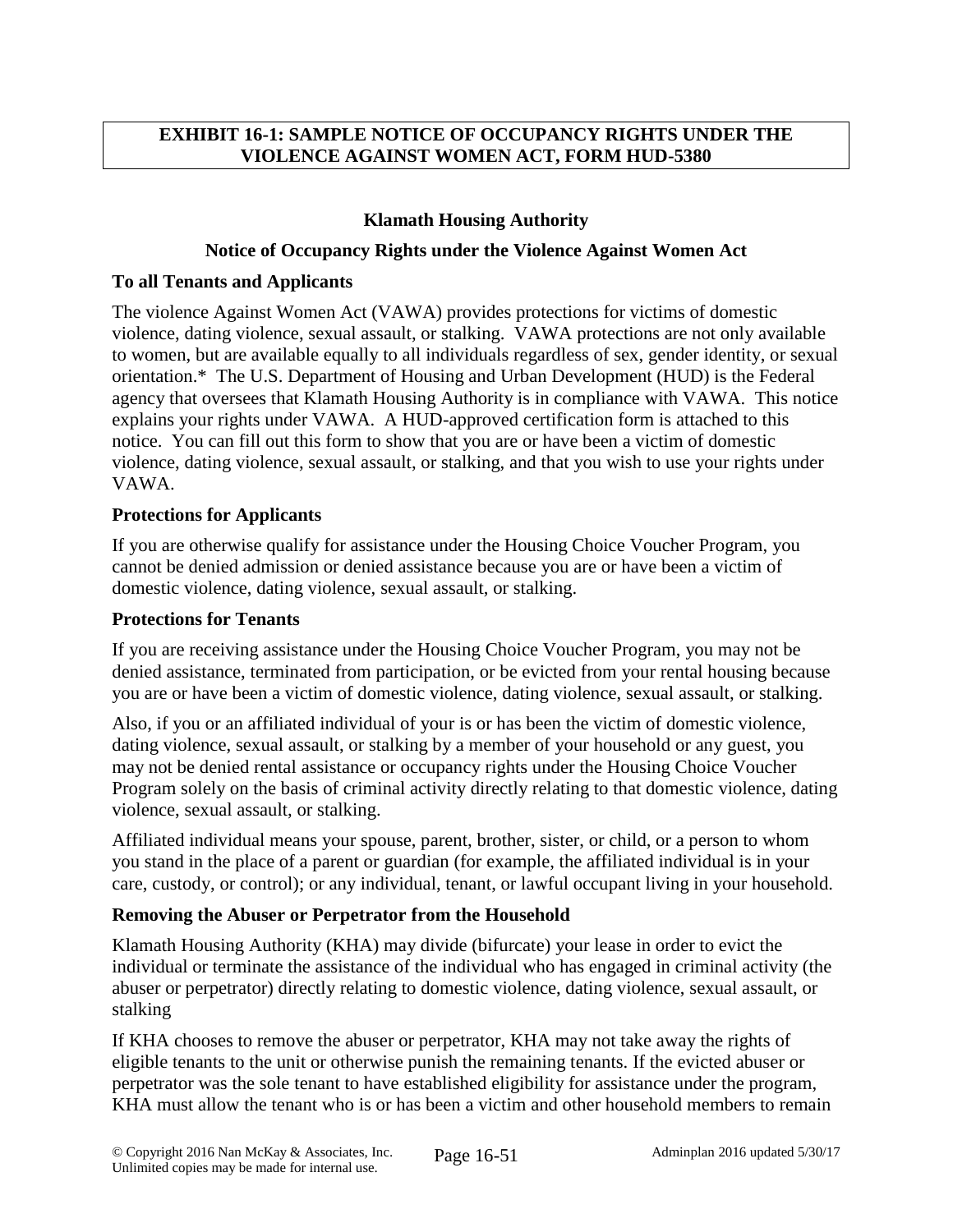in the unit for a period of time, in order to establish eligibility under the program or another HUD housing program covered by VAWA, or, find alternative housing.

In removing the abuser or perpetrator from the household, KHA must follow Federal, State, and local eviction procedures. In order to divide a lease, KHA may, but is not required to ask you for documentation or certification of the incidences of domestic violence, dating violence, sexual assault, or stalking.

## **Moving to Another Unit**

Upon your request, KHA may permit you to move to another unit, subject to the availability of other units, and still keep your rental assistance. In order to approve a request, KHA may ask you to provide documentation that you are requesting to move because of an incidence of domestic violence, dating violence, sexual assault, or stalking. If the request is a request for emergency transfer, the housing provider may ask you to submit a written request or fill out a form where you certify that you meet the criteria of an emergency transfer under VAWA. The criteria are:

- **1. You are a victim of domestic violence, dating violence sexual assault, or stalking.** If your housing provider does not already have documentation that you are a victim of domestic violence, dating violence, sexual assault, or stalking, your housing provider may ask you for such documentation, as described in the documentation section below.
- **2. You expressly request the emergency transfer.** Your housing provider may choose to require that you submit a form, or may accept another written or oral request.
- **3. You reasonably believe you are threatened with imminent harm from further violence if you remain in your current unit.** This means you have a reason to fear that if you do not receive a transfer you would suffer violence in the very near future,

**OR**

 **You are a victim of sexual assault and the assault occurred on the premises during the 90-calendar-day period before you request a transfer**. If you are a victim of sexual assault, then in addition to qualifying for an emergency transfer because you reasonable believe you are threatened with imminent harm for further violence if you remain in your unit, you may qualify for an emergency transfer if the sexual assault occurred on the premises of the property from which you are seeking your transfer, and that assault happened with the 90-calendar-day period before you expressly request the transfer.

KHA will keep confidential request for emergency transfers by victims of domestic violence, dating violence, sexual assault, or stalking, and the location of any move by such victims and their families.

KHA's emergency transfer plan provides further information on emergency transfers, and KHA must make a copy of its emergency transfer plan available to you if you ask to see it.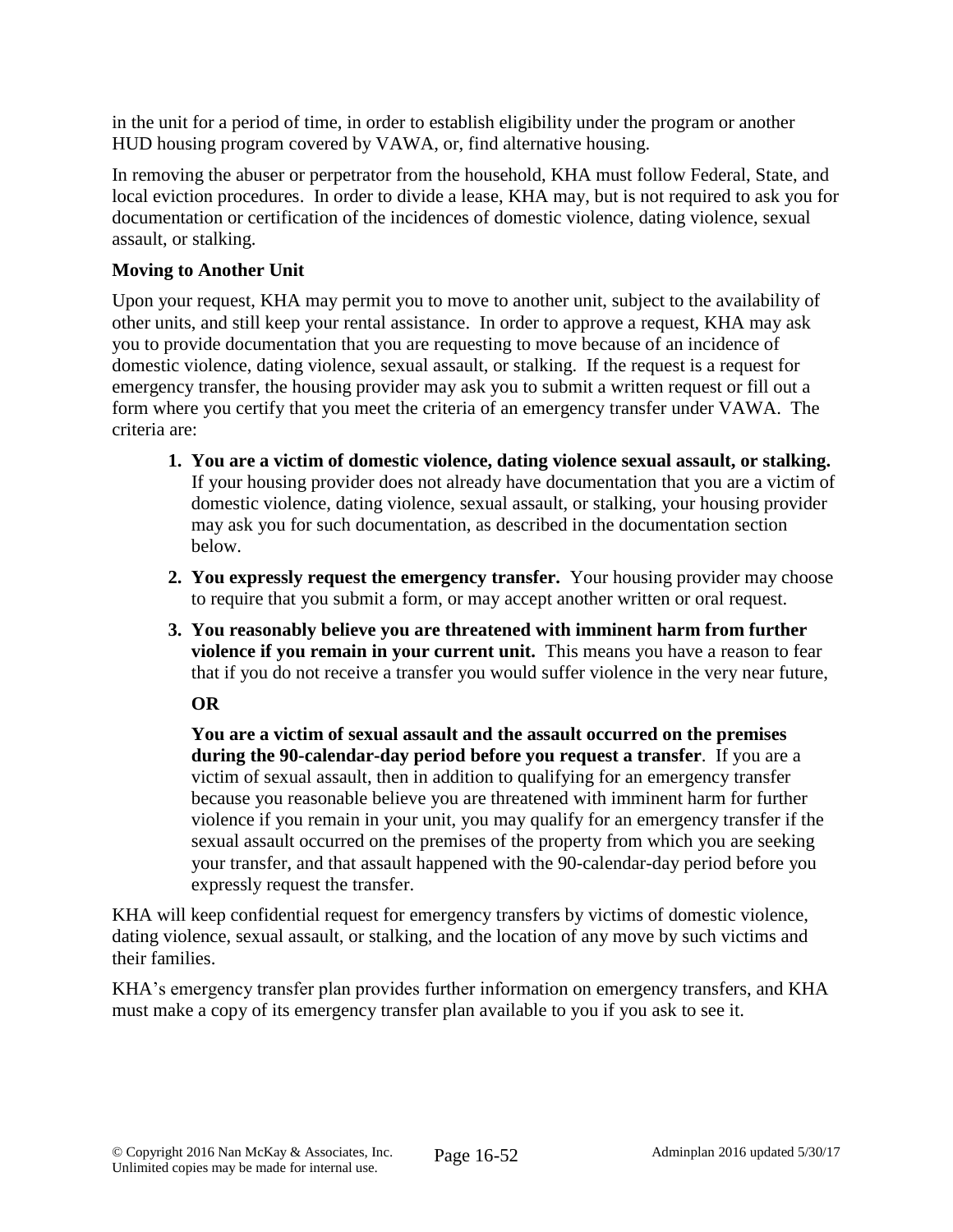## **Documenting You Are or Have Been a Victim of Domestic Violence, Dating Violence, Sexual Assault, or Stalking**

KHA can, but is not required to, ask you to provide documentation to "certify" that you are or have been a victim of domestic violence, dating violence, sexual assault, or stalking. Such request from KHA must be in writing, and KHA must give you at least 14 business days (i.e., Saturdays, Sundays, and Federal holidays do not count) from the day you receive the request to provide the documentation. HP may, but does not have to, extend the deadline for the submission of documentation upon your request.

You can provide one of the following to KHA as documentation. It is your choice which of the following to submit if KHA asks you to provide documentation that you are or have been a victim of domestic violence, dating violence, sexual assault, or stalking.

- A complete HUD-approved certification form given to you by KHA with this notice, that documents an incident of domestic violence, dating violence, sexual assault, or stalking. The form will ask for your name, the date, time, and location of the incident of domestic violence, dating violence, sexual assault, or stalking, and a description of the incident. The certification form provides for including the name of the abuser or perpetrator if the name of the abuser or perpetrator is known and is safe to provide.
- A record of a Federal, State, tribal, territorial, or local law enforcement agency, court, or administrative agency that documents the incident of domestic violence, dating violence, sexual assault, or stalking. Examples of such records include police reports, protective orders, and restraining orders, among others.
- A statement, which you must sign, along with the signature of an employee, agent, or volunteer of a victim service provider, an attorney, a medical professional or a mental health professional (collectively, "professional"), from whom you sought assistance in addressing domestic violence, dating violence, sexual assault, or stalking, or the effects of abuse, and with the professional selected by you attesting under penalty of perjury that he or she believes that the incident or incidents of domestic violence, dating violence, sexual assault, or stalking are grounds for protection.
- Any other statement or evidence that KHA has agreed to accept.

If you fail or refuse to provide one of these documents within the 14 business days, KHA does not have to provide you with the protections contained in this notice.

If KHA receives conflicting evidence that an incident of domestic violence, dating violence, sexual assault, or stalking has been committed (such as certification forms from two or more members of a household each claiming to be a victim and naming one or more of the other petitioning household members as the abuser or perpetrator), KHA has the right to request that you provide third-party documentation within thirty 30 calendar days in order to resolve the conflict. If you fail or refuse to provide third-party documentation where there is conflicting evidence, KHA does not have to provide you with the protections contained in this notice.

# **Confidentiality**

KHA must keep confidential any information you provide related to the exercise of your rights under VAWA, including the fact that you are exercising your rights under VAWA.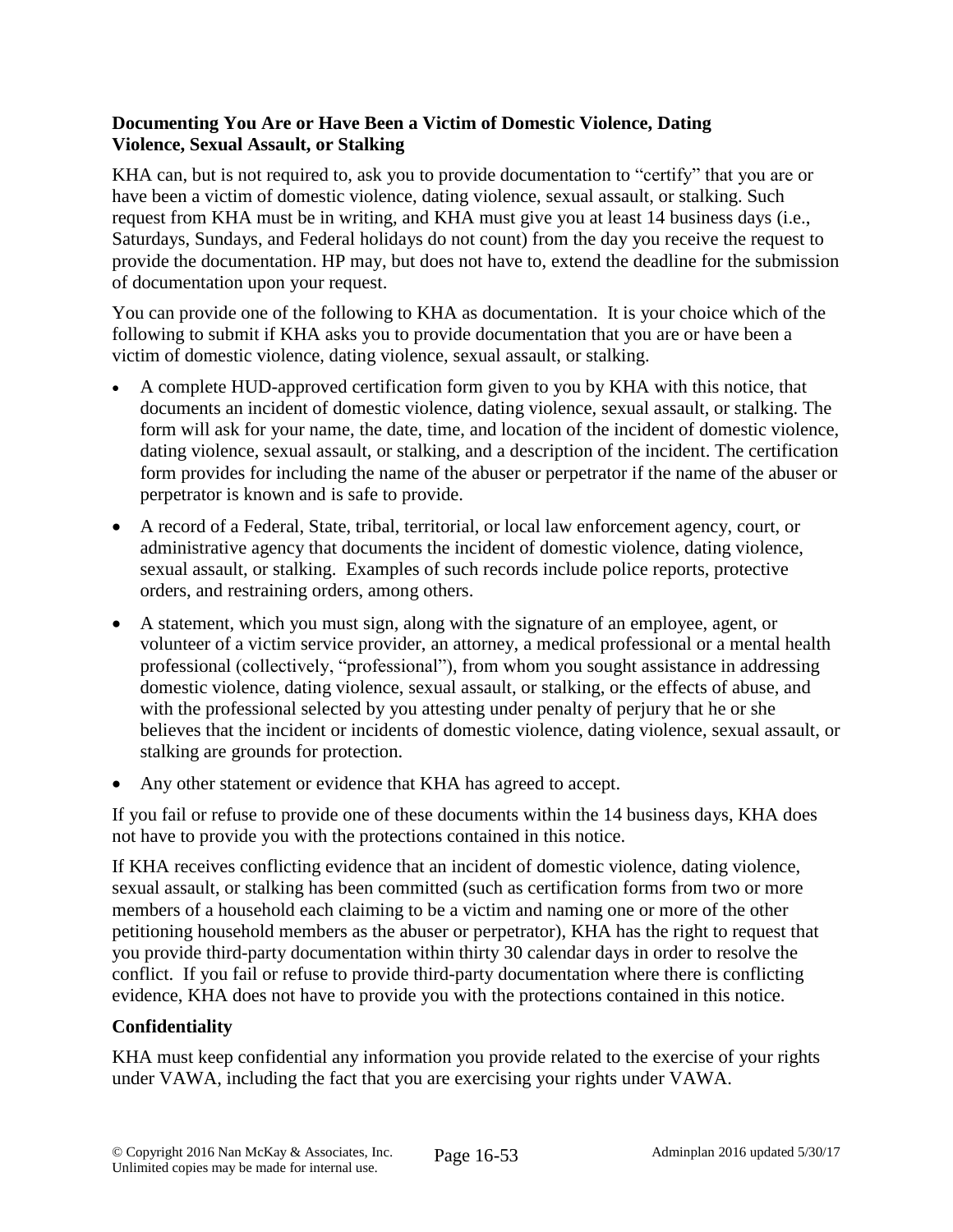KHA must not allow any individual administering assistance or other services on behalf of KHA (for example, employees and contractors) to have access to confidential information unless for reasons that specifically call for these individuals to have access to this information under applicable Federal, State, or local law.

KHA must not enter your information into any shared database or disclose your information to any other entity or individual. HP, however, may disclose the information provided if:

- You give written permission to KHA to release the information on a time limited basis.
- KHA needs to use the information in an eviction or termination proceeding, such as to evict your abuser or perpetrator or terminate your abuser or perpetrator from assistance under this program...
- A law requires KHA or your landlord to release the information.

VAWA does not limit KHA's duty to honor court orders about access to or control of the property. This includes orders issued to protect a victim and orders dividing property among household members in cases where a family breaks up.

## **Reasons a Tenant Eligible for Occupancy Rights under VAWA May Be Evicted or Assistance May Be Terminated**

You can be evicted and your assistance can be terminated for serious or repeated lease violations that are not related to the domestic violence, dating violence, sexual assault, or stalking committed against you. However, KHA cannot hold tenants who have been victims of domestic violence, dating violence, sexual assault, or stalking to a more demanding set of rules than it applies to tenants who have not been victims of domestic violence, dating violence, sexual assault, or stalking.

The protections described in this notice might not apply, and you could be evicted and your assistance terminated, if KHA can demonstrate that not evicting you or terminating your assistance would present a real physical danger that:

- 1. Would occur within an immediate time frame, and
- 2. Could result in death or serious bodily harm to other tenants or those who work on the property.

If KHA can demonstrate the above, KHA should only terminate your assistance or evict you if there are no other actions that could be taken to reduce or eliminate the threat.

# **Other Laws**

VAWA does not replace any Federal, State, or local law that provides greater protection for victims of domestic violence, dating violence, sexual assault, or stalking. You may be entitled to additional housing protections for victims of domestic violence, dating violence, sexual assault, or stalking under other Federal laws, as well as under State and local laws.

# **Non-Compliance with The Requirements of This Notice**

You may report a covered housing provider's violations of these rights and seek additional assistance, if needed, by contacting or filing a complaint with the Portland Area HUD Field Office.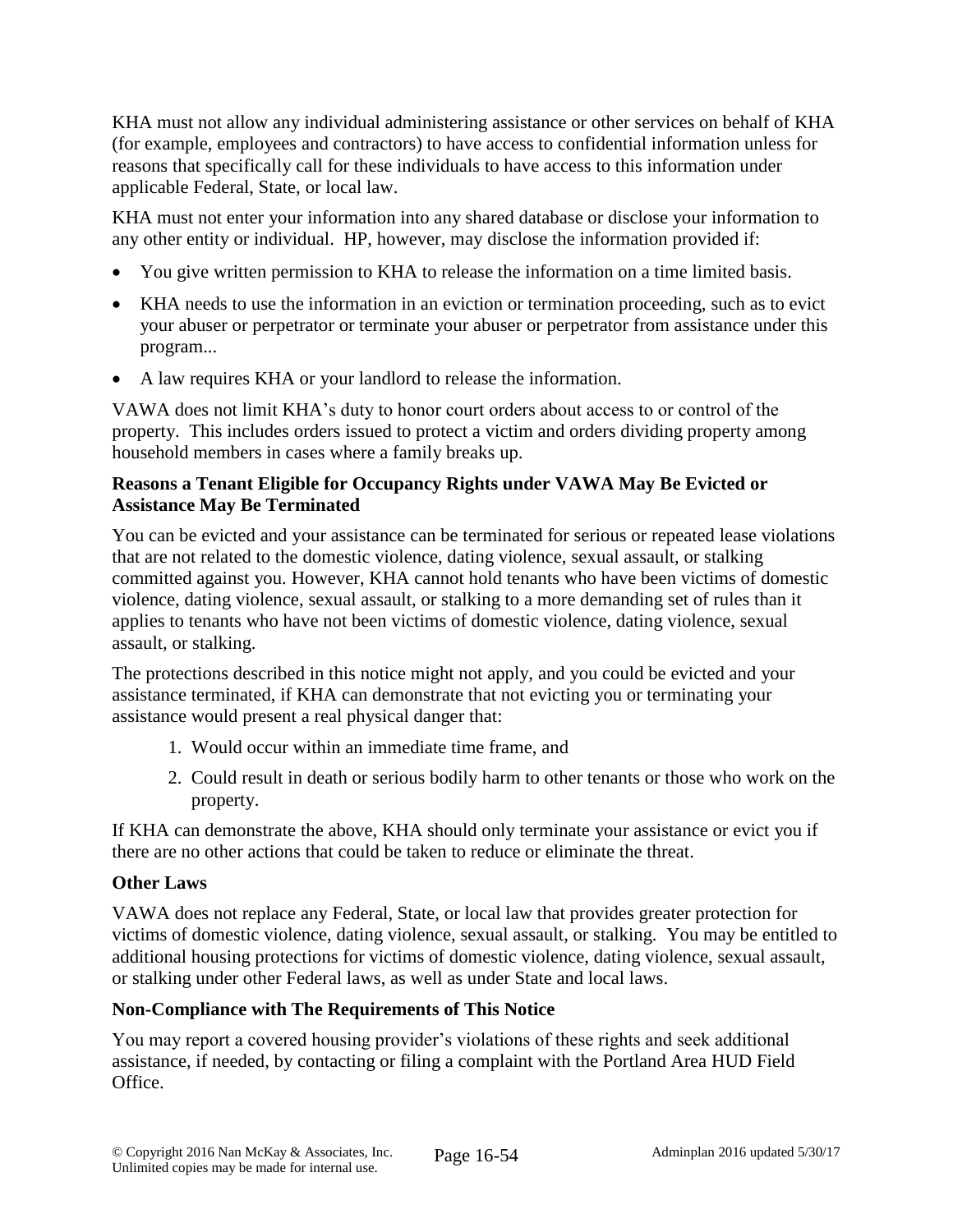## **For Additional Information**

You may view a copy of HUD's final VAWA rule at www.hud.gov

Additionally, KHA must make a copy of HUD's VAWA regulations available to you if you ask to see them.

For questions regarding VAWA, please contact Klamath Housing Authority's HCV Coordinator at 541-884-0649.

For help regarding an abusive relationship, you may call the National Domestic Violence Hotline at 1-800-799-7233 or for persons with hearing impairments, 1-800-787-3224 (TTY).

For tenants who are or have been victims of stalking seeking help may visit the National Center for Victims of Crime's Stalking Resource Center at [https://www.victimsofcrime.org/our](https://www.victimsofcrime.org/our-programs/stalking-resource-center)[programs/stalking-resource-center.](https://www.victimsofcrime.org/our-programs/stalking-resource-center)

**Attachment**: Certification form HUD-3582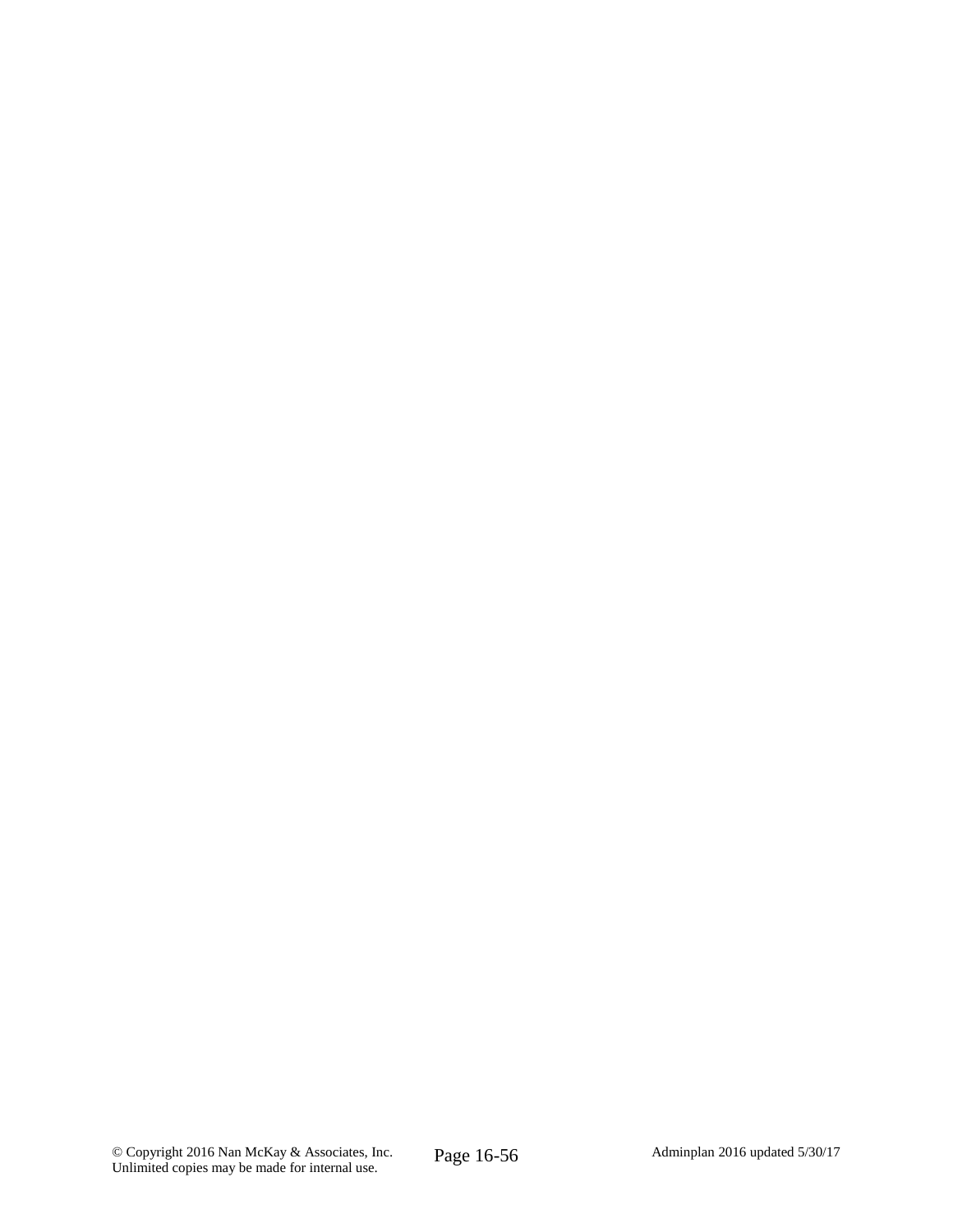## **EXHIBIT 16-2: CERTIFICATION OF DOMESTIC VIOLENCE, DATING VIOLENCE, SEXUAL ASSAULT, OR STALKING AND ALTERNATE DOCUMENTATION,**

### **FORM HUD-5382**

### **CERTIFICATION OF U.S. Department of Housing OMB approval No. 2577-0286 DOMESTIC VIOLENCE, and Urban Development** Exp. 06/30/2017 **DATING VIOLENCE, SEXUAL ASSAULT, OR STALKING, AND ALTERNATE DOCUMENTATION**

**Purpose of Form:** The Violence Against Women Act ("VAWA") protects applicants, tenants, and program participants in certain HUD programs from being evicted, denied housing assistance, or terminated from housing assistance based on acts of domestic violence, dating violence, sexual assault, or stalking against them. Despite the name of this law, VAWA protections is available to victims of domestic violence, dating violence, sexual assault, or stalking, regardless of sex, gender identity, or sexual orientation.

**Use of This Optional Form:** If you are seeking VAWA protections from your housing provider, your housing provider may give you a written request that asks you to submit documentation about the incident or incidents of domestic violence, dating violence, sexual assault, or stalking.

In response to this request, you or someone on your behalf may complete this optional form and submit it to your housing provider, or you may submit one of the following types of third-party documentation:

 (1) A document signed by you and an employee, agent, or volunteer of a victim service provider, an attorney, or medical professional, or a mental health professional (collectively, "professional") from whom you have sought assistance relating to domestic violence, dating violence, sexual assault, or stalking, or the effects of abuse. The document must specify, under penalty of perjury, that the professional believes the incident or incidents of domestic violence, dating violence, sexual assault, or stalking occurred and meet the definition of "domestic violence," "dating violence," "sexual assault," or "stalking" in HUD's regulations at 24 CFR 5.2003.

 (2) A record of a Federal, State, tribal, territorial or local law enforcement agency, court, or administrative agency: or

 (3) At the discretion of the housing provider, a statement or other evidence provided by the applicant or tenant.

**Submission of Documentation:** The time period to submit documentation is 14 business days from the date that you receive a written request from your housing provider asking that you provide documentation of the occurrence of domestic violence, dating violence, sexual assault, or stalking. Your housing provider may, but is not required to, extend the time period to submit the documentation, if you request an extension of the time period. If the requested information is not received within 14 business days of when you received the request for the documentation, or any extension of the date provided by your housing provider, your housing provider does not need to grant you any of the VAWA protections. Distribution or issuance of this form does not serve as a written request for certification.

**Confidentiality:** All information provided to your housing provider concerning the incident(s) of domestic violence, dating violence, sexual assault, or stalking shall be kept confidential and such details shall not be entered into any shared database. Employees of your housing provider are not to have access to these details unless to grant or deny VAWA protections to you, and such employees may not disclose this information to any other entity or individual, except to the extent that disclosure is: (i) consented to by you in writing in a time-limited release; (ii) required for use in an eviction proceeding or hearing regarding termination of assistance; or (iii) otherwise required by applicable law.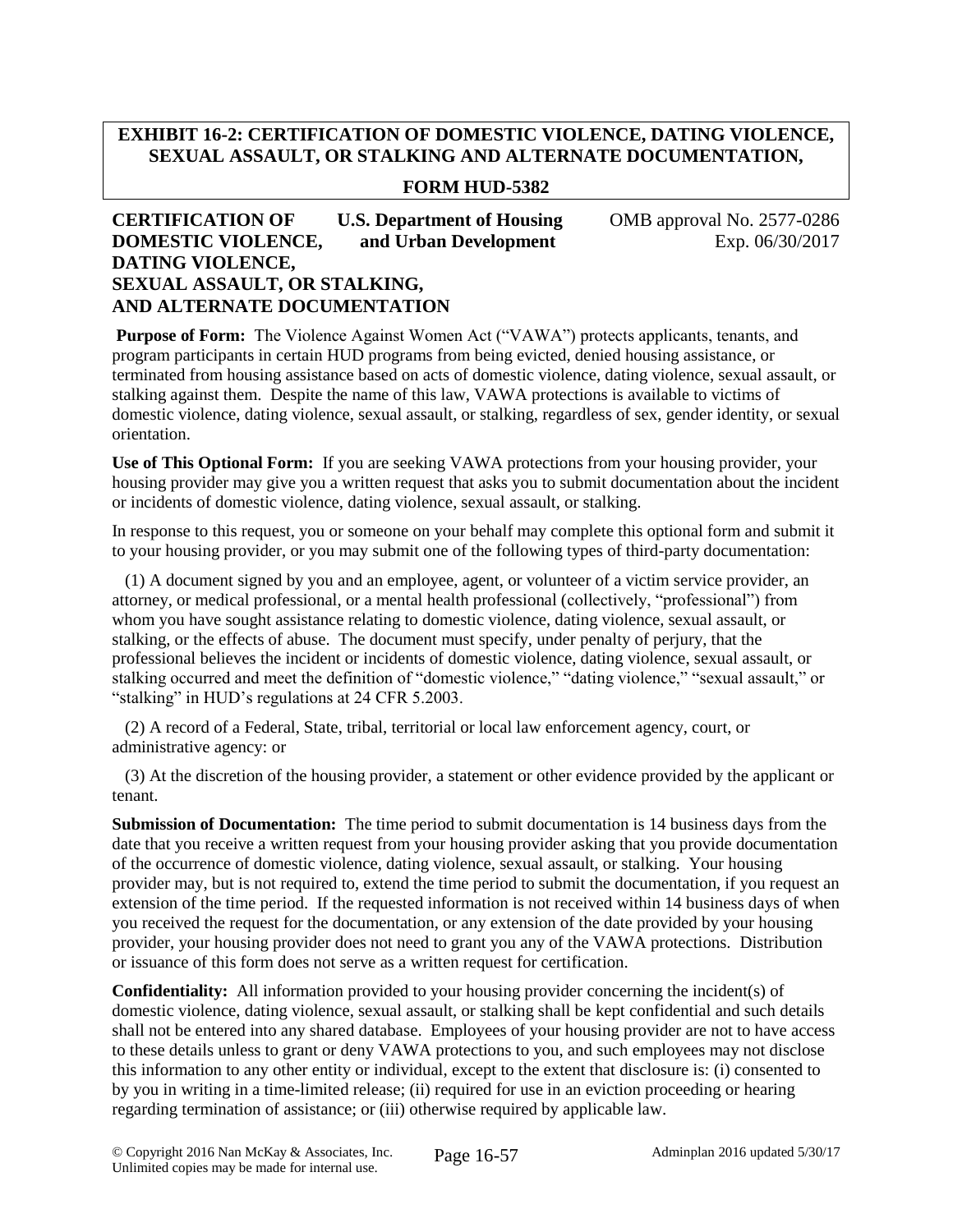#### **TO BE COMPLETED BY OR ON BEHALF OF THE VICTIM OF DOMESTIC VIOLENCE, DATING VIOLENCE, SEXUAL ASSAULT, OR STALKING**

**\_\_\_\_\_\_\_\_\_\_\_\_\_\_\_\_\_\_\_\_\_\_\_\_\_\_\_\_\_\_\_\_\_\_\_\_\_\_\_\_\_\_\_\_\_\_\_\_\_\_\_\_\_\_\_\_\_\_\_\_\_\_\_\_\_\_\_\_\_\_\_\_\_\_\_\_\_\_\_\_\_\_\_\_\_**

**\_\_\_\_\_\_\_\_\_\_\_\_\_\_\_\_\_\_\_\_\_\_\_\_\_\_\_\_\_\_\_\_\_\_\_\_\_\_\_\_\_\_\_\_\_\_\_\_\_\_\_\_\_\_\_\_\_\_\_\_\_\_\_\_\_\_\_\_\_\_\_\_\_\_\_\_\_\_\_\_\_\_\_\_\_**

**1. Date the written request is received by victim:** 

2. Name of victim:

**3. Your name (if different from victim's):\_\_\_\_\_\_\_\_\_\_\_\_\_\_\_\_\_\_\_\_\_\_\_\_\_\_\_\_\_\_\_\_\_\_\_\_\_\_\_\_\_\_\_\_\_\_\_\_\_**

**4. Name(s) of other family member(s) listed on the lease:** 

**5. Residence of victim:** 

**6. Name of the accused perpetrator (if known and can be safely disclosed):** 

**7. Relationship of the accused perpetrator to the victim:** 

**8. Date(s) and times(s) of incident(s) (if known):\_\_\_\_\_\_\_\_\_\_\_\_\_\_\_\_\_\_\_\_\_\_\_\_\_\_\_\_\_\_\_\_\_\_\_\_\_\_\_\_\_\_\_**

#### **9.** Location of incident(s):

In your own words, briefly describe the incident(s):

This is to certify that the information provided on this form is true and correct to the best of my knowledge and recollection, and that the individual named above in Item 2 is or has been a victim of domestic violence, dating violence, sexual assault, or stalking. I acknowledge that submission of false information could jeopardize program eligibility and could be the basis for denial of admission, termination of assistance, or eviction.

\_\_\_\_\_\_\_\_\_\_\_\_\_\_\_\_\_\_\_\_\_\_\_\_\_\_\_\_\_\_\_\_\_\_\_\_\_\_\_\_\_\_\_\_\_\_\_\_\_\_\_\_\_\_\_\_\_\_\_\_\_\_\_\_\_\_\_\_\_\_\_\_\_\_\_\_\_\_ \_\_\_\_\_\_\_\_\_\_\_\_\_\_\_\_\_\_\_\_\_\_\_\_\_\_\_\_\_\_\_\_\_\_\_\_\_\_\_\_\_\_\_\_\_\_\_\_\_\_\_\_\_\_\_\_\_\_\_\_\_\_\_\_\_\_\_\_\_\_\_\_\_\_\_\_\_\_ \_\_\_\_\_\_\_\_\_\_\_\_\_\_\_\_\_\_\_\_\_\_\_\_\_\_\_\_\_\_\_\_\_\_\_\_\_\_\_\_\_\_\_\_\_\_\_\_\_\_\_\_\_\_\_\_\_\_\_\_\_\_\_\_\_\_\_\_\_\_\_\_\_\_\_\_\_\_

Signature\_\_\_\_\_\_\_\_\_\_\_\_\_\_\_\_\_\_\_\_\_\_\_\_\_\_\_\_\_\_\_\_\_\_\_\_\_\_\_\_\_\_\_Signed on (Date)\_\_\_\_\_\_\_\_\_\_\_\_\_\_\_\_\_\_\_\_

**Public Reporting Burden:** The public reporting burden for this collection of information is estimated to average 1 hour per response. This includes the time for collecting, reviewing, and reporting the data. The information provided is to be used by the housing provider to request certification that the applicant or tenant is a victim of domestic violence, dating violence, sexual assault, or stalking. The information is subject to the confidentiality requirements of VAWA. This agency may not collect this information, and you are not required to complete this form, unless it displays a currently valid Office of Management and Budget control number.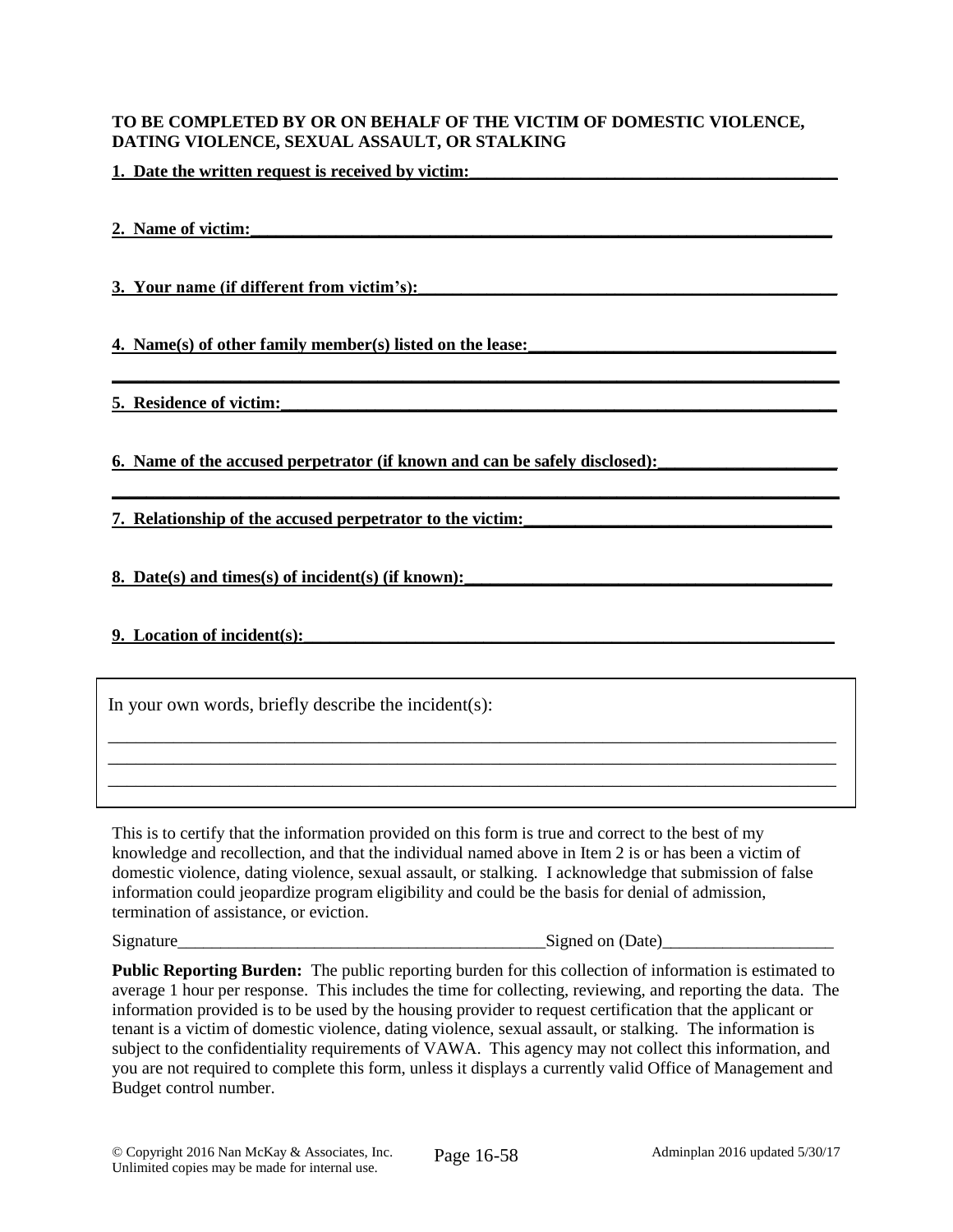## **EXHIBIT 16-3: EMERGENCY TRANSFER PLAN FOR VICTIMS OF DOMESTIC VIOLENCE, DATING VIOLENCE, SEXUAL ASSAULT, OR STALKING**

Attachment: Certification form HUD-5382

### **Klamath Housing Authority**

## **Emergency Transfer Plan for Victims of Domestic Violence, Dating Violence, Sexual Assault, or Stalking**

### **Housing Choice Voucher Program**

### **Emergency Transfers**

The PHA is concerned about the safety of its tenants, and such concern extends to tenants who are victims of domestic violence, dating violence, sexual assault, or stalking. In accordance with the Violence Against Women Act (VAWA), the PHA allows tenants who are victims of domestic violence, dating violence, sexual assault, or stalking to request an emergency transfer from the tenant's current unit to another unit. The ability to request a transfer is available regardless of sex, gender identity, or sexual orientation. The ability of the PHA to honor such request for tenants currently receiving assistance, however, may depend upon a preliminary determination that the tenant is or has been a victim of domestic violence, dating, violence, sexual assault, or stalking, and on whether the PHA has another dwelling unit that is available and is safe to offer the tenant for temporary or more permanent occupancy.

This plan identifies tenants who are eligible for an emergency transfer, the documentation needed to request an emergency transfer, confidentiality protections, how an emergency transfer may occur, and guidance to tenants on safety and security. This plan is based on a model emergency transfer plan published by the U.S. Department of Housing and Urban Development (HUD), the federal agency that oversees that the **public housing and housing choice voucher (HCV) programs** are in compliance with VAWA.

### **Eligibility for Emergency Transfers**

A tenant who is a victim of domestic violence, dating, violence, sexual assault, or stalking, as provided in HUD's regulations at 24 CFR part 5, subpart L, is eligible for an emergency transfer if the tenant reasonably believes that there is a threat of imminent harm from further violence if the tenant remains within the same unit. If the tenant is a victim of sexual assault, the tenant may also be eligible to transfer if the sexual assault occurred on the premises with the 90-calendarday period preceding a request for an emergency transfer.

A tenant requesting an emergency transfer must expressly request the transfer in accordance with the procedures described in this plan.

Tenants who are not in good standing may still request an emergency transfer if they meet the eligibility requirements in this section.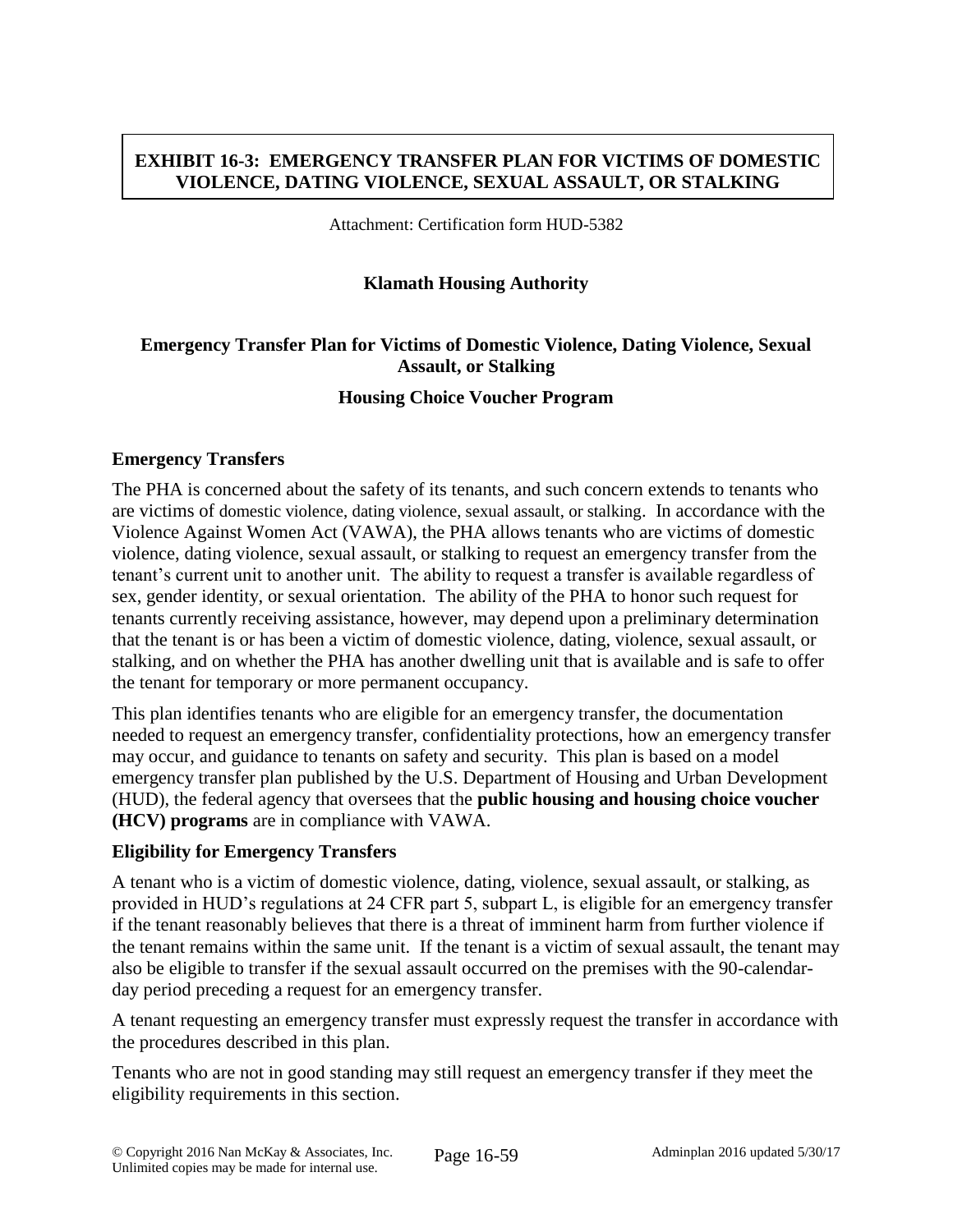## **Emergency Transfer Request Documentation**

To request an emergency transfer, the tenant shall notify the PHA's management office and submit a written request for a transfer to **any PHA office**. The PHA will provide reasonable accommodations to this policy for individuals with disabilities. The tenant's written request for an emergency transfer should include either:

- 1. A statement expressing that the tenant reasonably believes that there is a threat of imminent harm from further violence if the tenant were to remain in the same dwelling unit assisted under the PHA's program: OR
- 2. A statement that the tenant was a sexual assault victim and that the sexual assault occurred on the premises during the 90-calendar-day period preceding the tenant's request for an emergency transfer.

# **Confidentiality**

The PHA will keep confidential any information that the tenant submits in requesting an emergency transfer, and information about the emergency transfer, unless the tenant gives the PHA written permission to release the information on a time-limited basis, or disclosure of the information is required by law or required for use in an eviction proceeding or hearing regarding termination of assistance from the covered program. This includes keeping confidential the new location of the dwelling unit of the tenant, if one is provided, from the person or persons that committed an act of domestic violence, dating, violence, sexual assault, or stalking against the tenant. See the Notice of Occupancy Rights under the Violence against Women Act for All Tenants for more information about the PHA's responsibility to maintain the confidentiality of information related to incidents of domestic violence, dating, violence, sexual assault, or stalking.

## **Emergency Transfer Timing and Availability**

The PHA cannot guarantee that a transfer request will be approved or how long it will take to process a transfer request. The PHA will, however, act as quickly as possible to move a tenant who is a victim of domestic violence, dating, violence, sexual assault, or stalking to another unit, subject to availability and safety of a unit. If a tenant reasonably believes a proposed transfer would not be safe, the tenant my request a transfer to a different unit. If a unit is available, the transferred tenant must agree to abide by the terms and conditions that govern occupancy in the unit to which the tenant has been transferred. The PHA may be unable to transfer a tenant to a particular unit if the tenant has not or cannot establish eligibility for that unit.

If the PHA has no safe and available units for which a tenant who needs an emergency transfer is eligible, the PHA will assist the tenant in identifying other housing providers who may have safe and available units to which the tenant could move. At the tenant's request, the PHA will also assist tenants in contacting the local organizations offering assistance to victims of domestic violence, dating, violence, sexual assault, or stalking that are attached to this plan.

## **Emergency Transfers: Housing Choice voucher (HCV) Program**

Tenant-based assistance: If you are a participant in the tenant-based HCV program and request an emergency transfer as described in this plan, the PHA will assist you to move to a safe unit quickly using your existing voucher assistance. The PHA will make exceptions to program regulations restricting moves as required.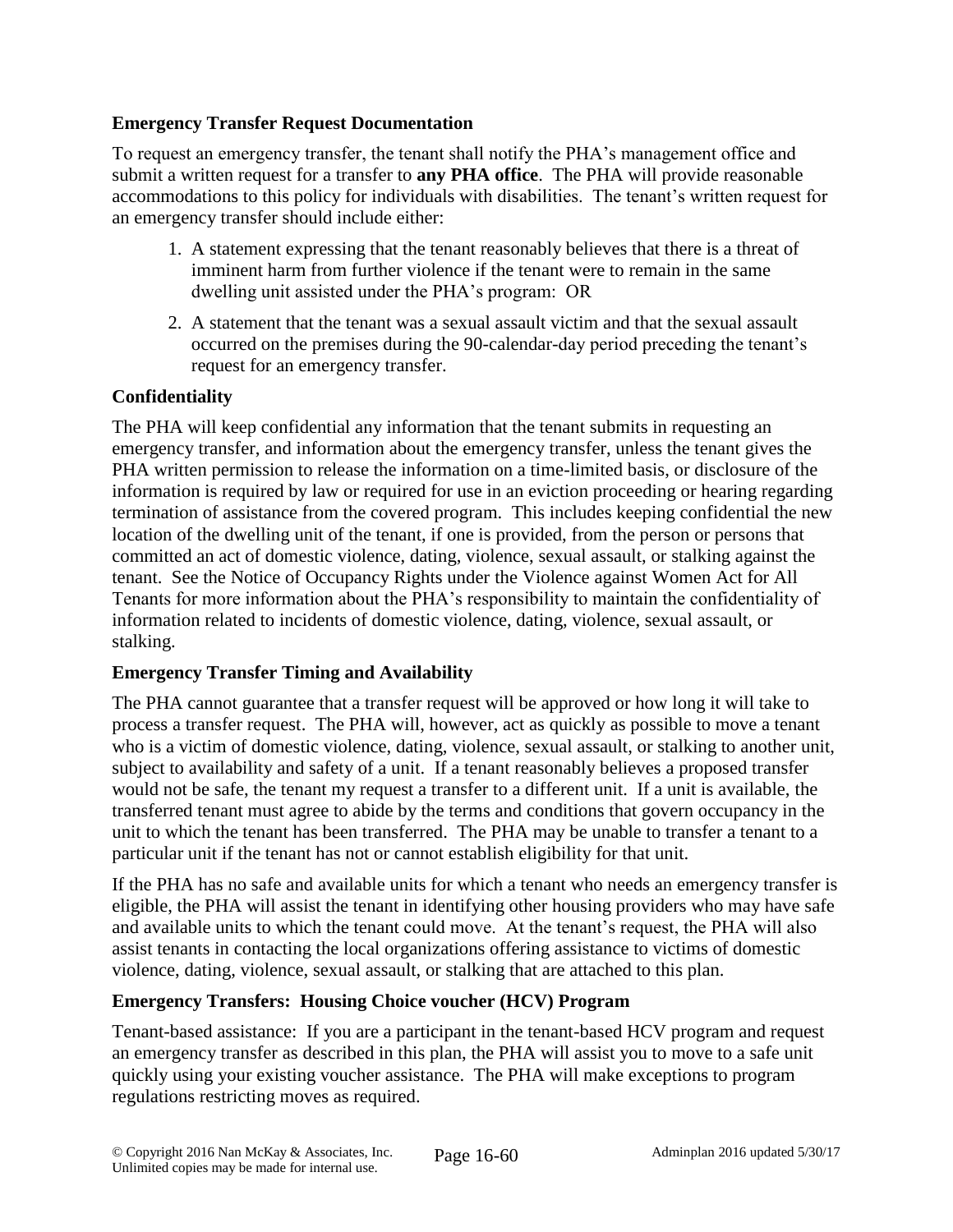At your request, the PHA will refer you to organizations that may be able to further assist you.

Project-based assistance: If you are assisted under the project-based voucher (PBV) program, you may request an emergency transfer under the following programs for which you are not required to apply:

- Tenant-based voucher, if applicable
- Project-based assistance in the same project (if a vacant unit is available and you can determine that the vacant unit is safe)
- Project-based assistance in another development owned by the PHA

Emergency transfers under VAWA will take priority over waiting list admissions for these types of assistance.

You may also request an emergency transfer under the following programs for which you are required to apply:

- Public housing program
- PBV assistance in another development not owned by the PHA
- LIHTC and/or HOME developments

Emergency transfers will not take priority over waiting list admissions for these programs. At your request the PHA will refer you to organizations that may be able to further assist you.

## **Safety and Security of Tenants**

Pending processing of the transfer and the actual transfer, if it is approved and occurs, the tenant is urged to take all reasonable precautions to be safe.

Tenants who are or have been victims of domestic violence are encouraged to contact the National Domestic Violence Hotline at 1-800-799-7233, or a local domestic violence shelter, for assistance in creating a safety plan. For persons with hearing impairments, that hotline can be accessed by calling 1-800-787-3224 (TTY).

Tenants who have been victims of sexual assault my call the Rape, Abuse, and Incest National Network's National Sexual Assault Hotline at 1-800-656-HOPE, or visit the online hotline at [https://ohl.rainn.org/online/.](https://ohl.rainn.org/online/)

Tenants who are or have been victims of stalking seeking help may visit the National Center for Victims of Crime's Stalking Resource Center at [https://www.victimsofcrime.org/ou](https://www.victimsofcrime.org/ou-programs/stalking-resource-center)[programs/stalking-resource-center.](https://www.victimsofcrime.org/ou-programs/stalking-resource-center)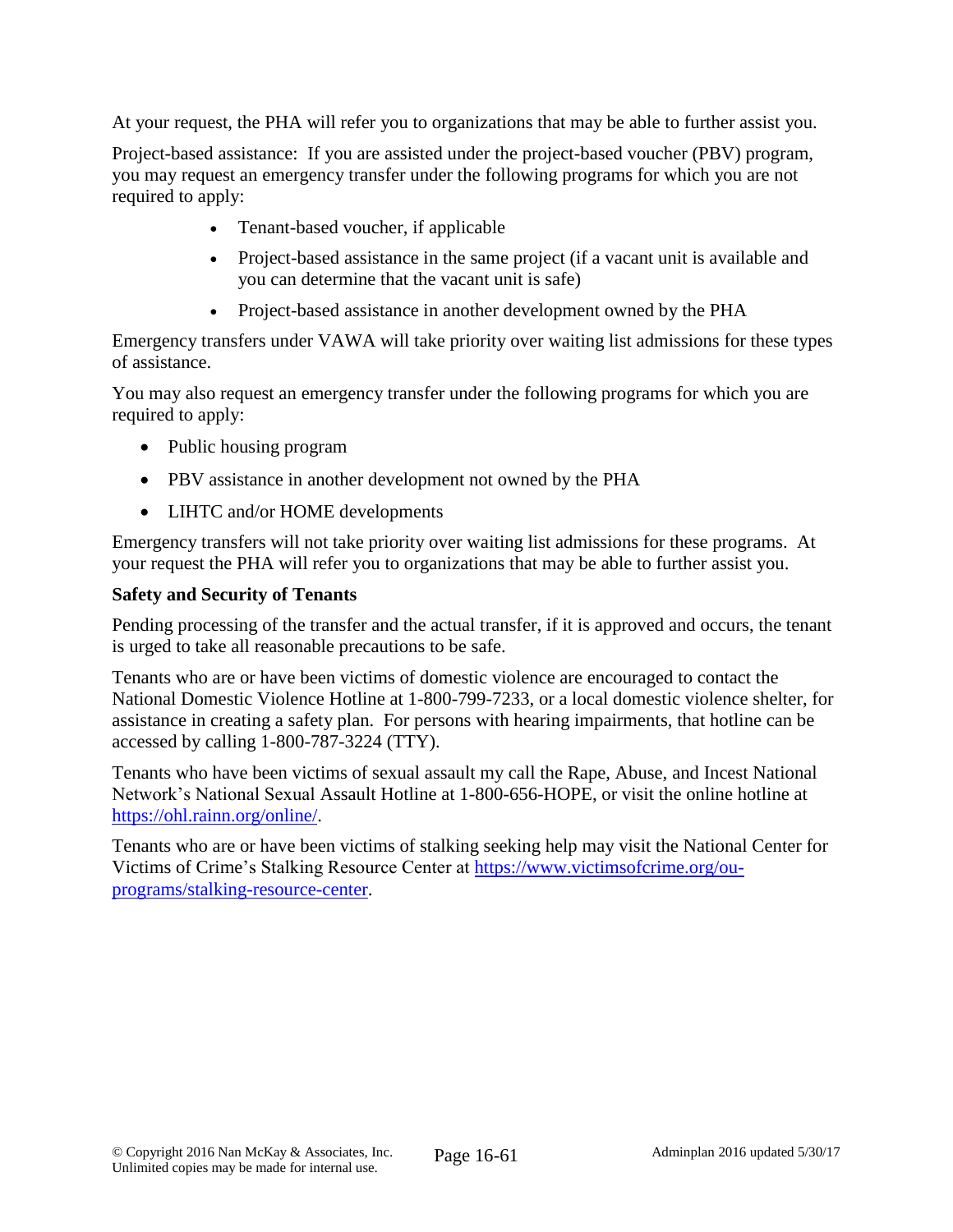## **EXHIBIT 16-4: EMERGENCY TRANSFER REQUEST FOR CERTAIN VICTIMS OF DOMESTIC VIOLENCE, DATING VIOLENCE, SEXUAL ASSAULT, OR STALKING, FORM HUD - 5383**

## **EMERGENCY TRANSFER U.S. Department of Housing** OMB Approval No. 2577-0286 **REQUEST FOR CERTAIN** Exp. 06/30/3027 **VICTIMS OF DOMESTIC VIOLENCE, DATING VIOLENCE, SEXUAL ASSAULT, OR STALKING**

**Purpose of Form:** If you are a victim of domestic violence, dating violence, sexual assault, or stalking, and you are seeking an emergency transfer, you may use this form to request an emergency transfer and certify that you meet the requirements of eligibility for an emergency transfer under the Violence Against Women Act (VAWA). Although the statutory name references women, VAWA rights and protections apply to all victims of domestic violence, dating violence, sexual assault, or stalking. Using this form does not necessarily mean that you will receive an emergency transfer. See your housing provider's emergency transfer plan for more information about the availability of emergency transfers.

#### **The requirements you must meet are:**

**(1) You are a victim of domestic violence, dating violence, sexual assault, or stalking.** If your housing provider does not already have documentation that you are a victim of domestic violence, dating violence, sexual assault, or stalking, your housing provider may ask you for such documentation. In response, you may submit Form HUD-5382, or any one of the other types of documentation listed on that Form.

**(2) You expressly request the emergency transfer.** Submission of this form confirms that you have expressly requested a transfer. Your housing provider may choose to require that you submit this form, or may accept another written or oral request. Please see your housing provider's emergency transfer plan for more details.

**(3) You reasonable believe you are threatened with imminent harm from further violence if you remain in your current unit.** This means you have a reason to fear that if you do not receive a transfer you would suffer violence in the very near future.

#### **OR**

**You are a victim of sexual assault and the assault occurred on the premises during the 90 calendar-day period before you request a transfer.** If you are a victim of sexual assault, then in addition to qualifying for an emergency transfer because you reasonably believe you are threatened with imminent harm from further violence if you remain in your unit, you may qualify for an emergency transfer if the sexual assault occurred on the premises of the property from which you are seeking your transfer, and that assault happened with the 90-calendar-day period before you submit this form or otherwise expressly request the transfer.

**Submission of Documentation:** If you have third-party documentation that demonstrates why you are eligible for an emergency transfer, you should submit that documentation to your housing provider if it is safe for you to do so. Examples of third party documentation include, but are not limited to: a letter or other documentation from a victim service provider, social worker, legal assistance provider, pastoral counselor, mental health provider, or other professional from whom you have sought assistance; a current restraining order; a recent court order or other court records; a law enforcement report or records; communication records from the perpetrator of the violence or family members or friends of the perpetrator of the violence, including emails, voicemails, text messages, and social media posts.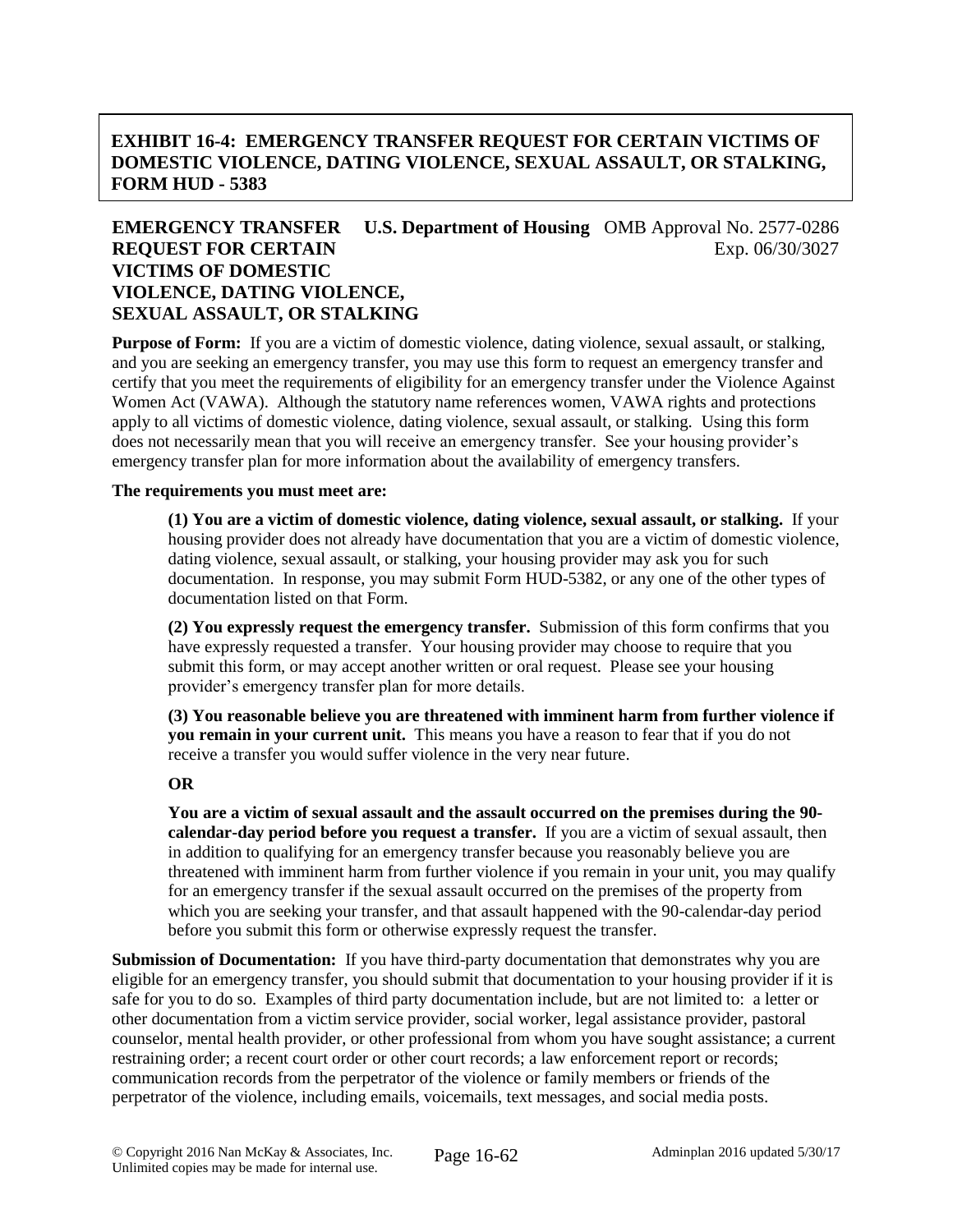**Confidentiality:** All information provided to your housing provider concerning the incident(s) of domestic violence, dating violence, sexual assault, or stalking, and concerning your request for an emergency transfer shall be kept confidential. Such details shall not be entered into any shared database. Employees of your housing provider are not to have access to these details unless to grant or deny VAWA protections or an emergency transfer to you. Such employees may not disclose this information to any other entity or individual, except to the extent that disclosure is: (i) consented to by you in writing in a time-limited release; (ii) required for use in an eviction proceeding or hearing regarding termination of assistance: or (iii) otherwise required by applicable law.

### **TO BE COMPLETED BY OR ON BEHALF OF THE PERSON REQUESTING A TRANSFER**

**\_\_\_\_\_\_\_\_\_\_\_\_\_\_\_\_\_\_\_\_\_\_\_\_\_\_\_\_\_\_\_\_\_\_\_\_\_\_\_\_\_\_\_\_\_\_\_\_\_\_\_\_\_\_\_\_\_\_\_\_\_\_\_\_\_\_\_\_\_\_\_\_\_\_\_\_\_\_\_\_\_\_\_\_\_**

**\_\_\_\_\_\_\_\_\_\_\_\_\_\_\_\_\_\_\_\_\_\_\_\_\_\_\_\_\_\_\_\_\_\_\_\_\_\_\_\_\_\_\_\_\_\_\_\_\_\_\_\_\_\_\_\_\_\_\_\_\_\_\_\_\_\_\_\_\_\_\_\_\_\_\_\_\_\_\_\_\_\_\_\_\_**

**1. Name of victim requesting an emergency transfer:** 

**2. Your name (if different from victim's):** 

**3. Name(s) of other family member(s) listed on the lease:\_\_\_\_\_\_\_\_\_\_\_\_\_\_\_\_\_\_\_\_\_\_\_\_\_\_\_\_\_\_\_\_\_\_\_\_** 

**4. Name(s) of other family member(s) who would transfer with the victim:\_\_\_\_\_\_\_\_\_\_\_\_\_\_\_\_\_\_\_\_\_**

**5. Address of location from which the victim seeks to transfer:** 

**6. Address or phone number for contacting the victim:** 

**7.** Name of the accused perpetrator (if known and can be safely disclosed):

**8. Relationship of the accused perpetrator to the victim:** 

**9.** Date(s) Times(s) and location(s) of incident(s):

**10. Is the person requesting the transfer a victim of a sexual assault that occurred in the past 90 days on the premises of the property from which the victim is seeking a transfer? If yes, skip question 11. If no, fill out question 11.** 

**\_\_\_\_\_\_\_\_\_\_\_\_\_\_\_\_\_\_\_\_\_\_\_\_\_\_\_\_\_\_\_\_\_\_\_\_\_\_\_\_\_\_\_\_\_\_\_\_\_\_\_\_\_\_\_\_\_\_\_\_\_\_\_\_\_\_\_\_\_\_\_\_\_\_\_\_\_\_\_\_\_\_\_\_\_**

**11. Describe why the victim believes they are threatened with imminent harm from further violence if they remain in their current unit.\_\_\_\_\_\_\_\_\_\_\_\_\_\_\_\_\_\_\_\_\_\_\_\_\_\_\_\_\_\_\_\_\_\_\_\_\_\_\_\_\_\_\_\_\_\_\_**

#### **12. If voluntarily provided, list any third-party documentation you are providing along with this notice:\_\_\_\_\_\_\_\_\_\_\_\_\_\_\_\_\_\_\_\_\_\_\_\_\_\_\_\_\_\_\_\_\_\_\_\_\_\_\_\_\_\_\_\_\_\_\_\_\_\_\_\_\_\_\_\_\_\_\_\_\_\_\_\_\_\_\_\_\_\_\_\_\_\_\_\_\_\_\_**

**\_\_\_\_\_\_\_\_\_\_\_\_\_\_\_\_\_\_\_\_\_\_\_\_\_\_\_\_\_\_\_\_\_\_\_\_\_\_\_\_\_\_\_\_\_\_\_\_\_\_\_\_\_\_\_\_\_\_\_\_\_\_\_\_\_\_\_\_\_\_\_\_\_\_\_\_\_\_\_\_\_\_\_\_\_ \_\_\_\_\_\_\_\_\_\_\_\_\_\_\_\_\_\_\_\_\_\_\_\_\_\_\_\_\_\_\_\_\_\_\_\_\_\_\_\_\_\_\_\_\_\_\_\_\_\_\_\_\_\_\_\_\_\_\_\_\_\_\_\_\_\_\_\_\_\_\_\_\_\_\_\_\_\_\_\_\_\_\_\_\_**

This is to certify that the information provided on this form is true and correct to the best of my knowledge, and that the individual named above in Item 1 meets the requirement laid out on this form for an emergency transfer. I acknowledge that submission of false information could jeopardize program eligibility and could be the basis for denial of admission, termination of assistance, or eviction.

Signature example of the Signature of Signed on (Date)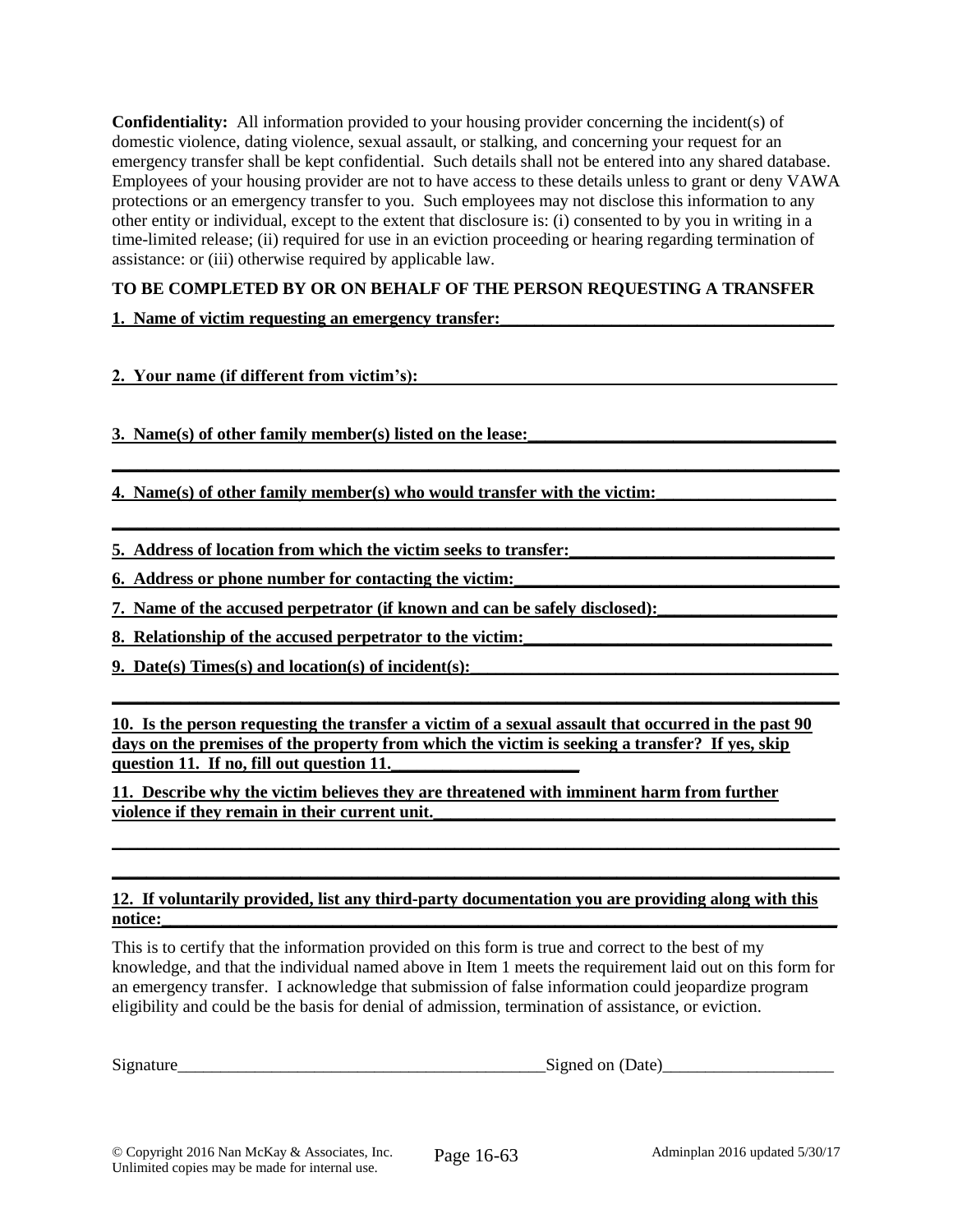# **EXHIBIT 16-5: NOTICE TO HOUSING CHOICE VOUCHER OWNERS AND MANAGERS REGARDING THE VIOLENCE AGAINST WOMEN ACT (VAWA)**

A federal law that went into effect in 2013 protects individuals who are victims of domestic violence, dating violence, sexual assault, and stalking. The name of the law is the Violence against Women Act, or "VAWA". This notice explains your obligations under VAWA.

### **Protections for Victims**

You cannot refuse to rent to an applicant solely because he or she is or has been a victim of domestic violence, dating violence, sexual assault, or stalking.

You cannot evict a tenant who is or has been the victim of domestic violence, dating violence, sexual assault, or stalking based on acts or threats of violence committed against the victim. Also, criminal acts directly related to the victim of domestic violence, dating violence, sexual assault, or stalking that are caused by a household member or guest cannot be cause for evicting the victim of the abuse.

## **Permissible Evictions**

You can evict a victim of domestic violence, dating violence, sexual assault, or stalking if you can demonstrate that there is an *actual and imminent* (immediate) threat to other tenants or employees at the property if the victim is not evicted. Also, you may evict a victim for serious or repeated lease violations that are not related to the domestic violence, dating violence, sexual assault, or stalking. You cannot hold a victim of domestic violence, dating violence, sexual assault, or stalking to a more demanding standard than you hold tenants who are not victims.

## **Removing the Abuser from the Household**

You may bifurcate (split) the lease to evict a tenant who has committed criminal acts of violence against family members or others, while allowing the victim and other household members to stay in the unit. If you choose to remove the abuser, you may not take away the remaining tenants' rights to the unit or otherwise punish the remaining tenants. In removing the abuser from the household, you must follow federal, state, and local eviction procedures.

## **Certification of Domestic Violence, Dating Violence, Sexual Assault, or Stalking**

If a tenant asserts VAWA's protections, you can ask the tenant to certify that he or she is a victim of domestic violence, dating violence, sexual assault, or stalking. You are not required to demand official documentation and may rely upon the victim's statement alone. If you choose to request certification, you must do so in writing and give the tenant at least 14 business days to provide documentation. You are free to extend this deadline. A tenant can certify that he or she is a victim by providing any one of the following three documents:

- A completed, signed HUD-approved certification form. The most recent form is HUD-5382. This form is available at the housing authority or online at <https://portal.hud.gov/hudportal/documents/huddoc?id=5382.docx>
- A statement from a victim service provider, attorney, mental health professional, or medical professional who has helped the victim address incidents of domestic violence, dating violence, sexual assault, or stalking. The professional must state that he or she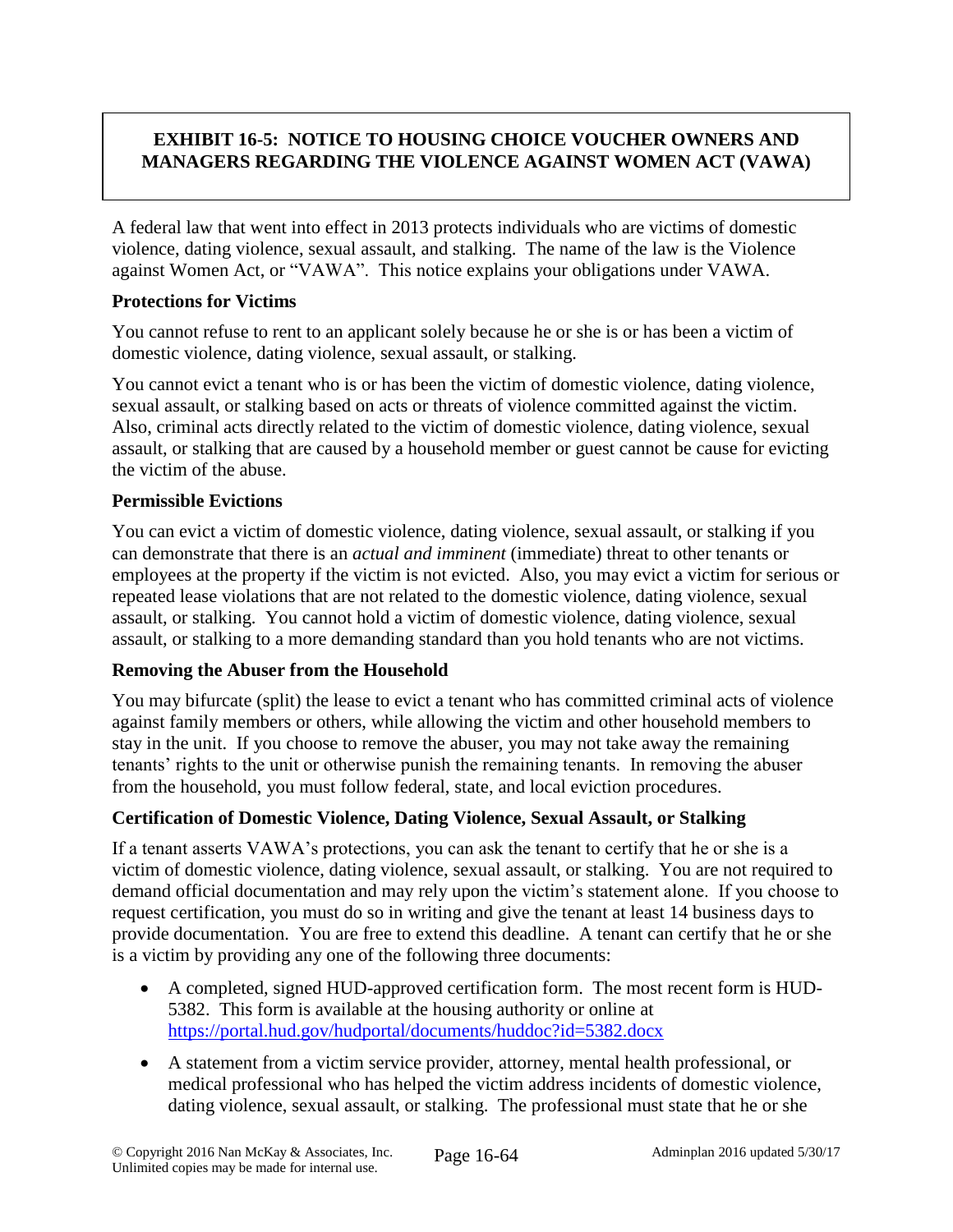believes that the incidents of abuse are real. Both the victim and the professional must sign the statement under penalty of perjury.

A police or court record, such as a protective order, or administrative record.

If the tenant fails to provide one of these documents within 14 business days, you may evict the tenant if authorized by otherwise applicable law and lease provisions.

## **Confidentiality**

You must keep confidential any information a tenant provides to certify that he or she is a victim of domestic violence, dating violence, sexual assault, or stalking. You cannot enter the information into a shared database or reveal it to outside entities unless:

- The tenant provides written permission releasing the information.
- The information is required for use in an eviction proceeding, such as to evict the abuser.
- Release of the information is otherwise required by law.

The victim should inform you if the release of the information would put his or her safety at risk.

# **VAWA and Other Laws**

VAWA does not limit your obligation to honor court orders regarding access to or control of the property. This includes orders issued to protect the victim and orders dividing the property among household members in cases where a family breaks up.

VAWA does not replace any federal, state, or local law that provides greater protection for victims of domestic violence, dating violence, sexual assault, or stalking.

## **Definitions**

For purposes of determining whether a tenant may be covered by VAWA, the following list of definitions applies:

VAWA defines *domestic violence* to include felony or misdemeanor crimes of violence committed by any of the following:

- A current or former spouse or intimate partner of the victim
- A person with whom the victim shares a child in common
- A person similarly situated to a spouse of the victim under the domestic or family violence laws of the jurisdiction receiving grant monies
- Any other person against an adult or youth victim who is protected from that person's acts under the domestic or family violence laws of the jurisdiction

VAWA defines *dating violence* as violence committed by a person (1) who is or has been in a social relationship of a romantic or intimate nature with the victim AND (2) where the existence of such a relationship shall be determine based on a consideration of the following factors:

- The length of the relationship
- The type of relationship
- The frequency of interaction between the persons involved in the relationship